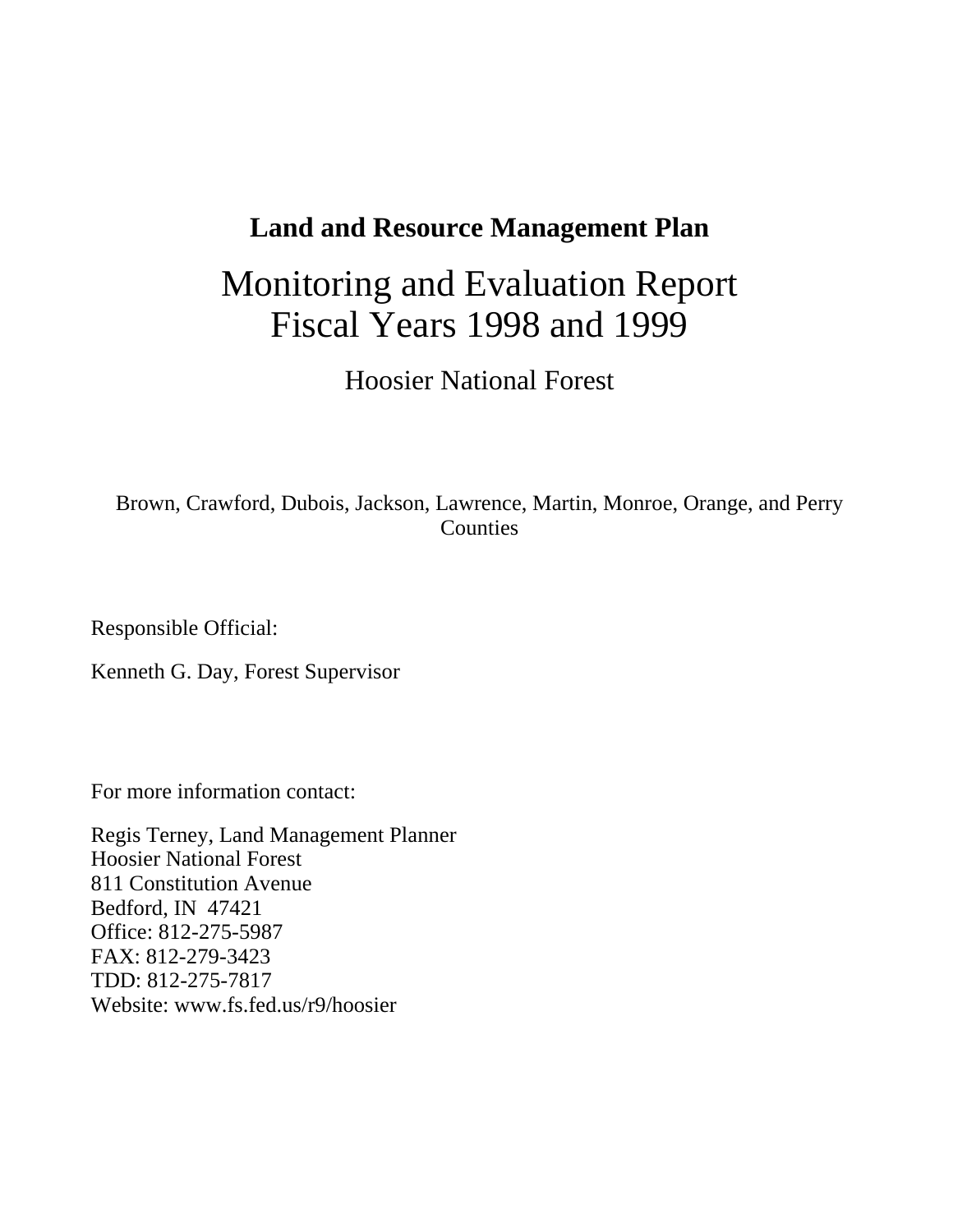# Monitoring and Evaluation Report for Fiscal Years 1998 and 1999<br>Table of Contents

|                                                            | 1              |
|------------------------------------------------------------|----------------|
|                                                            | $\overline{2}$ |
|                                                            | 4              |
| Timber Sale Program Information Reporting System           | 5              |
|                                                            | 5              |
|                                                            | 8              |
|                                                            | 20             |
|                                                            | 22             |
|                                                            | 23             |
|                                                            | 26             |
| <b>Protect and Manage Natural Resources</b>                |                |
|                                                            | 27             |
|                                                            | 28             |
|                                                            | 29             |
|                                                            | 31             |
|                                                            | 32             |
|                                                            | 34             |
|                                                            | 35             |
|                                                            | 35             |
|                                                            | 39             |
|                                                            | 41             |
| Provide for Recreation in Harmony with Natural Communities | 42             |
|                                                            | 42             |
|                                                            | 43             |
|                                                            | 44             |
|                                                            | 45             |
|                                                            | 47             |
|                                                            | 48             |
|                                                            | 50             |
|                                                            | 51             |
|                                                            | 52             |
|                                                            |                |

#### **Appendices**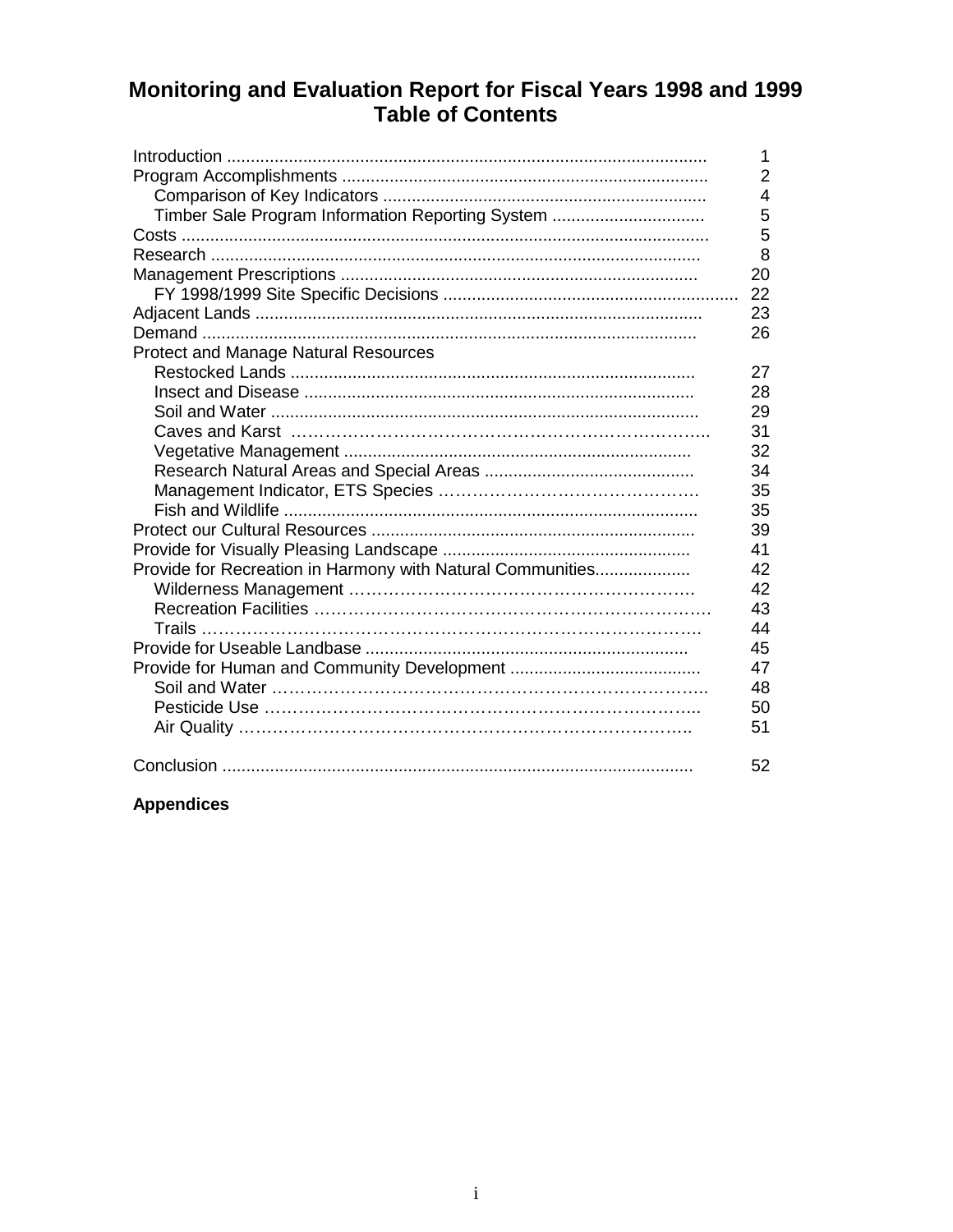### **Hoosier National Forest** Land and Resource Management Plan Monitoring and Evaluation Report for Fiscal Years 1998 and 1999

### **INTRODUCTION**

The Forest Plan, as amended in 1991 provides guidance to ensure that National Forest System (NFS) lands in Indiana are managed to provide forest ecosystems that enhance biological diversity on a regional scale and provide high quality recreation opportunities. We are committed to forest activities that lie lightly on the landscape and helping people understand why we manage NFS lands. Our mission is to continue to make it possible for people to enjoy the values and benefits the Forest provides through responsible resource management tailored to meet public desires.

Projects included here are the on-the-ground application of management practices and guidance to move toward the desired future condition identified in the Forest Plan. Annual programs of work are determined by the final budget for any given year. The annual program of work lists the projects and budgets necessary to accomplish those projects based on site-specific environmental analysis, and includes monitoring activities to help evaluate the quality of Forest Plan application.

The purpose of monitoring is to determine how well the Forest Plan is being carried out. It provides a check to review if Forest Plan guidance is realistic management direction. Monitoring also enables us to learn if objectives identified in the Forest Plan are being achieved using the Plan guidance. The National Forest Management Act [36 CFR 219.12(k)] requires monitoring and evaluation on an ongoing basis. The attached narrative describes monitoring results for fiscal years (FY) 1998 and 1999.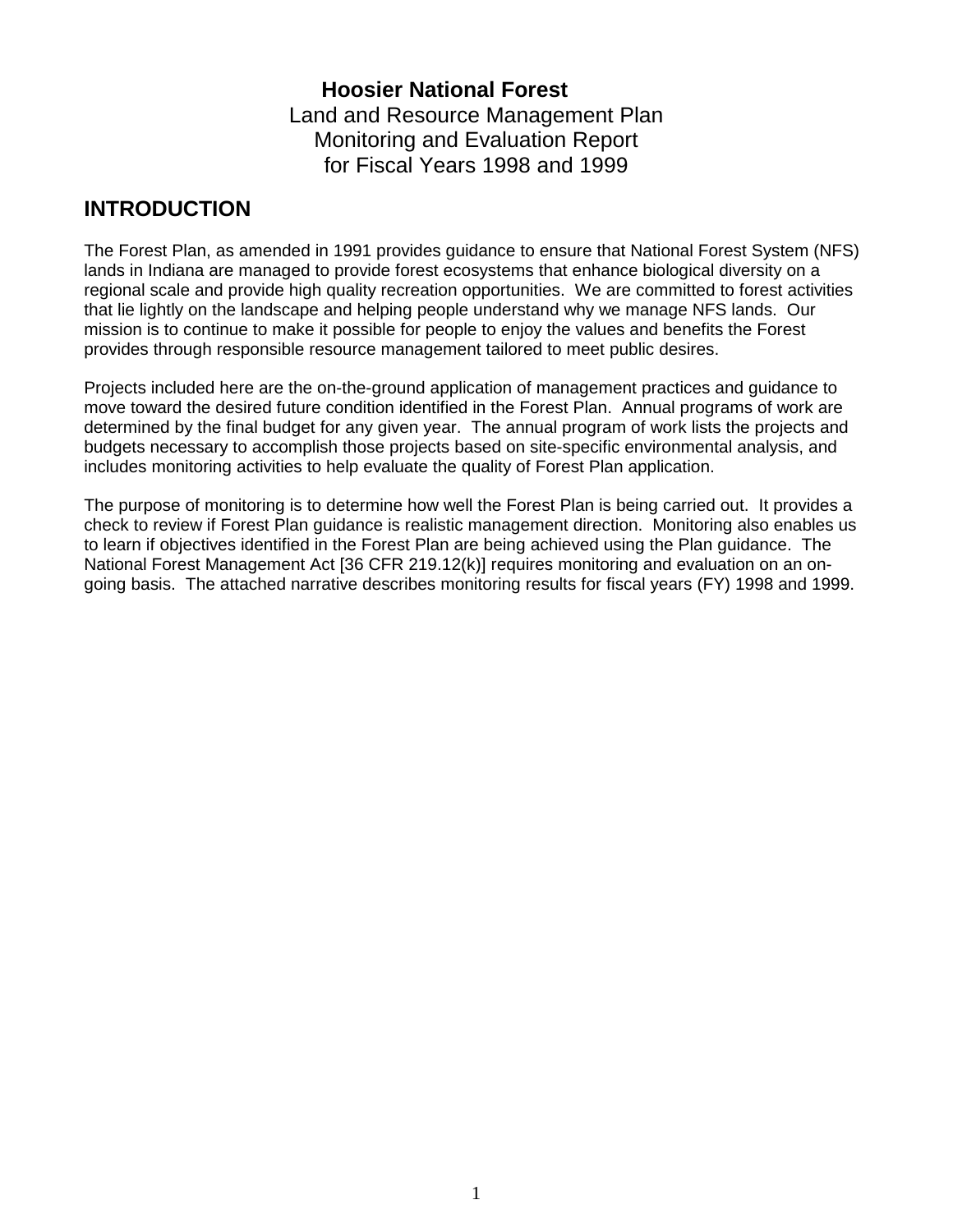### **PROGRAM ACCOMPLISHMENTS**

### **Outputs [219.12(k)(1)]**

Compare goods and services with those projected on pages 2-14 and 2-15 of the FEIS, Management Attainment Report (MAR) and Timber Sale Program Information Reporting System (TSPIRS).

| <b>MAR</b> | <b>MAR Descriptions</b>                   | <b>Unit of Measure</b> | 1998          | 1998        | 1999          | 1999      |
|------------|-------------------------------------------|------------------------|---------------|-------------|---------------|-----------|
| Code       |                                           |                        | <b>Target</b> | Accomp.     | <b>Target</b> | Accomp.   |
| 9.0        | <b>Noxious Weed Treatment</b>             | Acres                  | 0.0           | 0.0         | 15.0          | 0.0       |
| 11.2       | <b>LRMP Monitoring/Evaluation</b>         | Reports                | 0.0           | 0.0         |               |           |
| 11.3       | <b>LRMP Revisions/New Cmp</b>             | Plans                  | 0.0           | 0.0         | 1.0           | 0.0       |
| 13.0       | Soil & Water Resource Improvement         | Acres                  | 13.0          | 30.0        | 20.0          | 26.3      |
| 13.3       | Rvrn Strm R/C Unt Scl Inv                 | <b>Miles</b>           | 0.0           | 4.0         | 0.0           | 0.0       |
| 16.0       | <b>Fire Protection Capability</b>         | <b>Dollars</b>         | 0.0           | 174,404     | 0.0           | 0.0       |
| 16.2       | <b>Fuels Treatment</b>                    | Acres                  | 2,400.0       | 3,718.0     | 450.0         | 460.0     |
| 17.1       | Volume Offered, New                       | 1000 Bd Ft             | 0.0           | 89.0        | 0.0           | 0.0       |
| 17.2       | Volume Offered, Salvage Sale Fund         | 1000 Bd Ft             | 0.0           | 13.0        | 0.0           | 0.0       |
| 19.0       | Reforestation                             | Acres                  | 35.0          | 44.0        | 80.0          | 75.0      |
| 20.0       | <b>Timber Stand Improvement</b>           | Acres                  | 0.0           | 0.0         | 50            | 50        |
| 21.0       | Trail Const. and Reconst.                 | <b>Miles</b>           | 0.0           | 0.0         | 0.0           | 28.0      |
| 26.0       | Seasonal Capability Available             | Persons At One Time    | 1,560,000.0   | 1,560,000.0 | 1,560,000     | 1,560,000 |
| 31.0       | Land Ownership Adjustment (not Exch.)     | Acres                  | 0.0           | 476.2       | 523.0         | 386.32    |
| 32.1       | Land Exchange                             | Acres                  | 0.0           | 86.2        | 0.0           | 135.76    |
| 33.0       | <b>Land Line Location</b>                 | <b>Miles</b>           | 0.0           | 3.7         | 5.0           | 2.7       |
| 34.0       | Rights-of-Way Acquisitions                | Cases                  | 0.0           | 2.0         | 2.0           | 0.0       |
| 41.0       | Youth Conservation Corps Participation    | <b>Enrollee Wks</b>    | 0.0           | 32.0        | 0.0           | 40.0      |
| 43.0       | <b>Senior Community Service Employees</b> | <b>Enrollee Hours</b>  | 0.0           | 40,557.3    | 0.0           | 38,385.75 |
| 44.0       | Volunteers in NF Programs                 | <b>Enrollee Years</b>  | 0.0           | 8.1         | 0.0           | 2.18      |
| 44.1       | <b>Hosted Program</b>                     | <b>Enrollee Years</b>  | 0.0           | 10.5        | 0.0           | 0.0       |
| 57.0       | <b>Motor Vehicle Accidents</b>            | Incidents              | 0.0           | 3.0         | 0.0           | 0.0       |
| 60.3       | Wildlife Habitat Inventory                | Acres                  | 0.0           | 3,000.0     | 3,000.0       | 3,000.0   |
| 60.4       | <b>TE&amp;S Species Habitat Inventory</b> | Acres                  | 0.0           | 3,500.0     | 3,500.0       | 2,500.0   |
| 60.5       | <b>Stream Aquatic Biota Inventory</b>     | <b>Miles</b>           | 0.0           | 112         | 0.0           | 53.0      |
| 60.6       | Lake Aquatic Biota Inventory              | Acres                  | 0.0           | 9.5         | 0.0           | 0.0       |

#### **Fiscal Year '98 Management Attainment Report - Resource Accomplishments**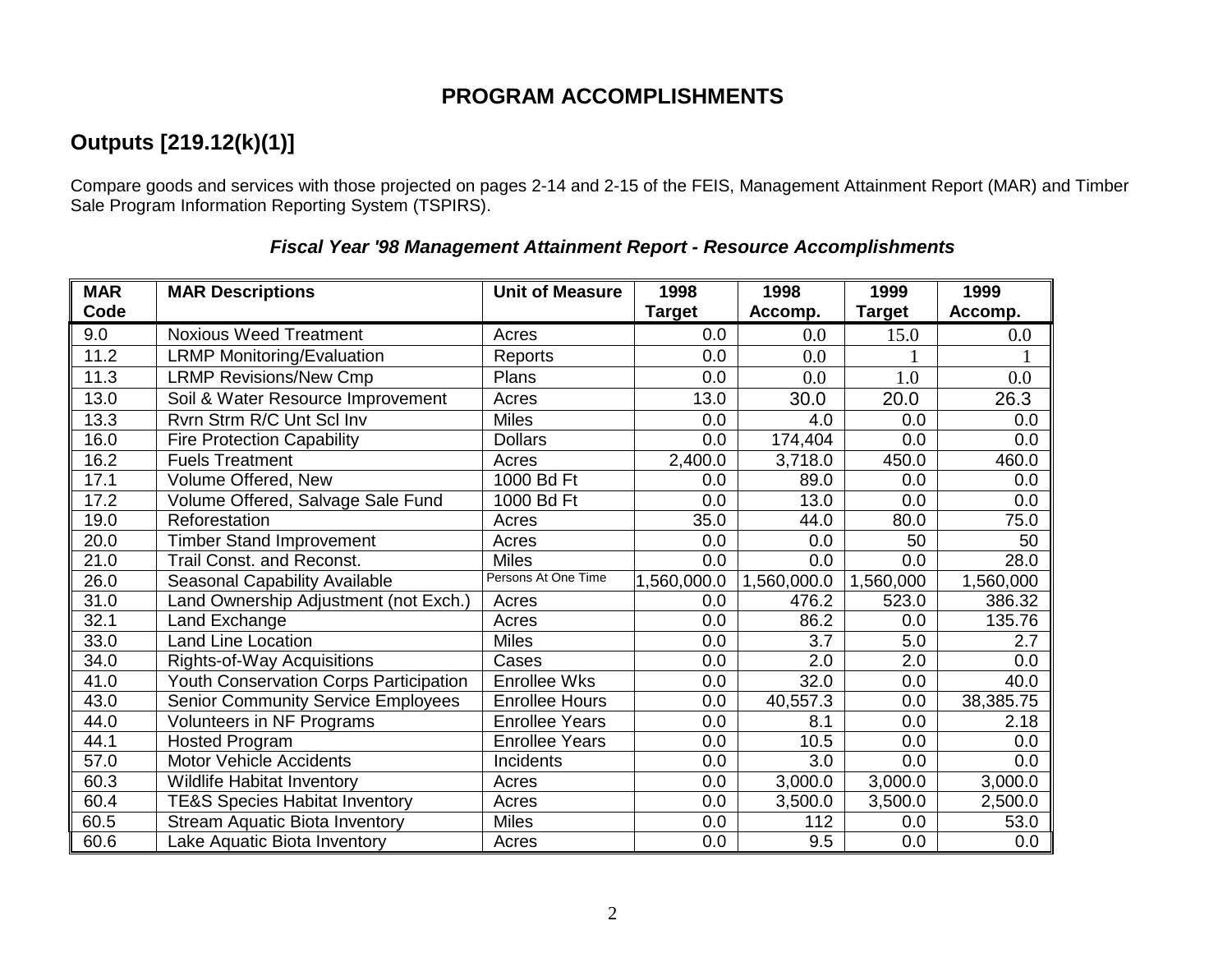| <b>MAR</b> | <b>MAR Descriptions</b>                      | <b>Unit of Measure</b> | 1998          | 1998     | 1999          | 1999    |
|------------|----------------------------------------------|------------------------|---------------|----------|---------------|---------|
| Code       |                                              |                        | <b>Target</b> | Accomp.  | <b>Target</b> | Accomp. |
| 61.9       | Heritage Inventory                           | Acres                  | 0.0           | 643.0    | 643.0         | 408.0   |
| 62.3       | <b>Trails Available - Total</b>              | <b>Miles</b>           | 0.0           | 196.6    | 0.0           | 203.1   |
| 62.5       | <b>Rec Special Use Permits</b>               | Permits                | 0.0           | 15.0     | 15.0          | 11.0    |
| 63.2       | <b>Recreation Use - Total</b>                | 1000 Visits            | 0.0           | 525.0    | 0.0           | 525.0   |
| 64.3       | <b>Wilderness Trail Available</b>            | <b>Miles</b>           | 0.0           | 36.3     | 0.0           | 36.3    |
| 65.2       | <b>Heritage Sites Evaluated</b>              | <b>Sites</b>           | 0.0           | 3.0      | 3.0           | 10.0    |
| 65.3       | <b>Heritage Sites Interpreted</b>            | <b>Sites</b>           | 0.0           | 2.0      | 2.0           | 8.0     |
| 65.4       | Heritage Sites Preserved/Protected           | <b>Sites</b>           | 0.0           | 10.0     | 10.0          | 15.0    |
| 66.2       | Wildlife Habitat Restored/Enhanced           | Acres                  | 600.0         | 596.0    | 130.0         | 20.0    |
| 68.4       | Inland Fish Lakes Restored/Protected         | Acres                  | 5.0           | 8.5      | 5.0           | 7.0     |
| 72.6       | <b>TES Terrestrial Habitat Rest/Enhanced</b> | Acres                  | 75.0          | 100.0    | 0.0           | 0.0     |
| 72.9       | <b>Biological Assessment/Evaluation</b>      | <b>Tasks</b>           | 0.0           | 30.0     | 0.0           | 20.0    |
| 77.4       | Volume Offered, New                          | 1000 Cu. Ft.           | 1,620.0       | 178.0    | 0.0           | 0.0     |
| 77.5       | Volume Offered, Salvage Sale Fund            | 1000 Cu. Ft.           | 1,620.0       | 26.0     | 0.0           | 0.0     |
| 77.8       | <b>Volume Sold</b>                           | 1000 Bd Ft             | 0.0           | 335.4    | 0.0           | 69.1    |
| 77.9       | <b>Volume Sold</b>                           | 1000 Cu. Ft.           | 0.0           | 671.8    | 0.0           | 138.4   |
| 79.1       | <b>Volume Harvested- Total</b>               | 1000 Bd Ft             | 0.0           | 5,728.0  | 0.0           | 1,322.0 |
| 79.2       | Volume Harvested - Total                     | 1000 Cu. Ft.           | 0.0           | 11,455.0 | 0.0           | 2,203.0 |
| 82.6       | <b>Class II Watersheds</b>                   | Watersheds             | 0.0           | 0.0      | 0.0           | 8.0     |
| 84.7       | Geologic Management Areas Admin.             | Areas                  | 0.0           | 19.0     | 0.0           | 19.0    |
| 84.8       | Geologic Permit/Report Doc.                  | <b>Documents</b>       | 0.0           | 0.0      | 0.0           | 1.0     |
| 89.1       | Landownership Administration                 | Cases                  | 0.0           | 6.0      | 0.0           | 4.0     |
| 89.2       | Gen. Special Use Applications Processed      | Permits                | 0.0           | 16.0     | 10.0          | 15.0    |
| 89.3       | Authorizations Admin. to Standard            | Permits                | 0.0           | 55.0     | 55.0          | 55.0    |
| 89.4       | Authorizations Administered - Total          | <b>Permits</b>         | 0.0           | 176.0    | 0.0           | 166.0   |
| 90.1       | <b>Land Line Maintenance</b>                 | <b>Miles</b>           | 0.0           | 0.0      | 0.0           | 6.25    |
| 91.2       | Roads Maintained - Total                     | <b>Miles</b>           | 85.0          | 85.0     | 105.0         | 105.0   |
| 91.3       | Roads Obliterated                            | <b>Miles</b>           | 1.0           | 7.0      | 1.0           | 1.0     |
| 91.4       | Roads Fully Maintained                       | <b>Miles</b>           | 0.0           | 21.0     | 0.0           | 0.0     |
| 92.1       | <b>Law Enforcement Incidents</b>             | Incidents              | 0.0           | 334.0    | 0.0           | 104.0   |
| 92.2       | Law Enforcement Coop. Agreements             | Agreements             | 0.0           | 3.0      | 0.0           | 4.0     |
| 93.2       | <b>Road Reconstruction</b>                   | <b>Miles</b>           | 1.0           | 0.0      | 0.0           | 0.5     |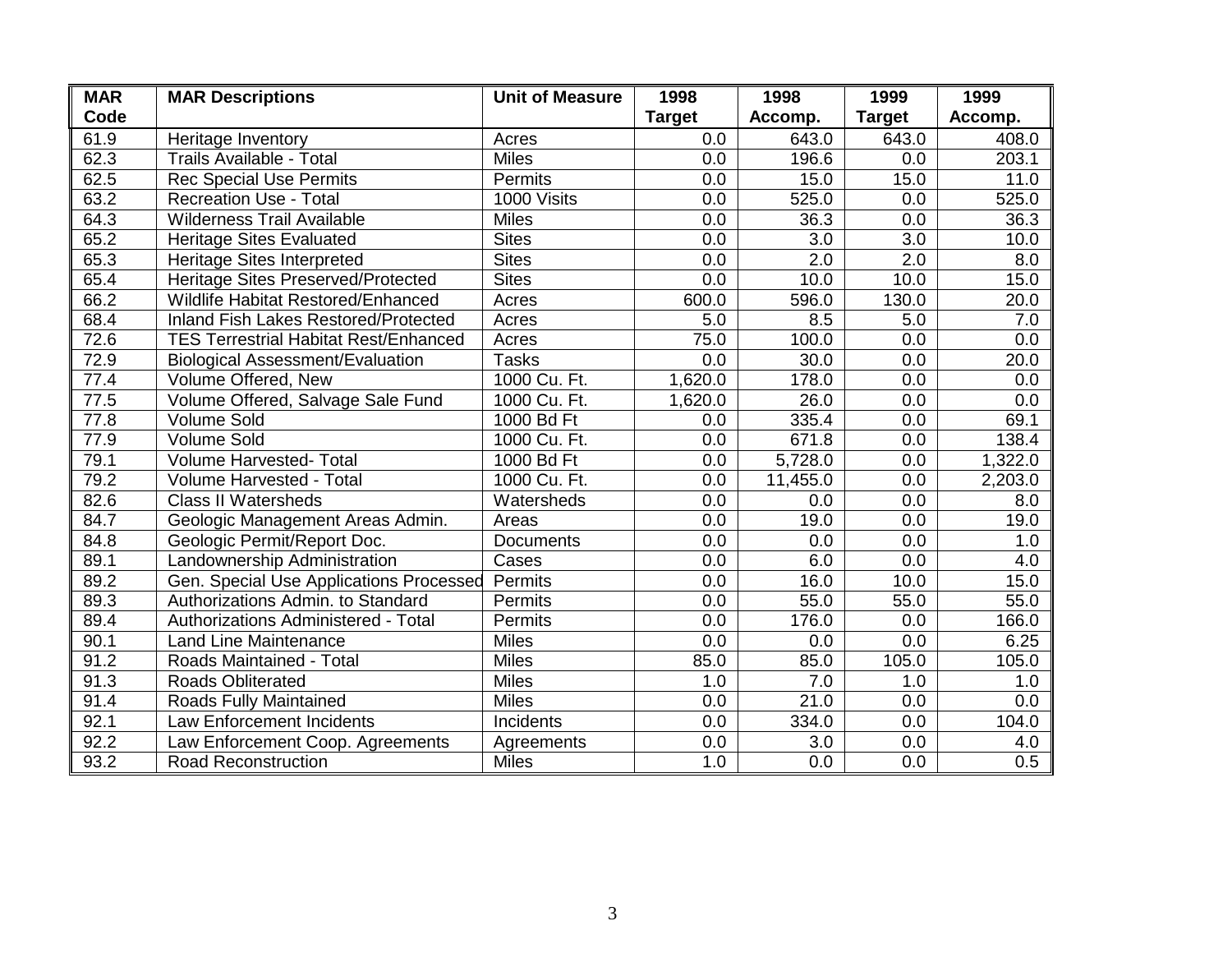### **Comparison of Key Indicators**

The following table includes key indicators identified in the Final Environmental Impact Statement for the Forest Plan (p. 2-14 and 2-15). Only direct effect indicators of the Forest Plan are listed.

| Key Indicator                           | Unit of<br>Measure | Est.<br>1991-2001 | 1991<br>Output | 1992<br>Output | 1993<br>Output | 1994<br>Output | 1995<br>Output | 1996<br>Output | 1997<br>Output | 1998<br>Output | 1999<br>Output |
|-----------------------------------------|--------------------|-------------------|----------------|----------------|----------------|----------------|----------------|----------------|----------------|----------------|----------------|
| <b>Recreation Visitor Days</b><br>(RVD) |                    |                   |                |                |                |                | 230            | 510            | 510            | 525            | 525            |
| <b>Dispersed</b>                        | <b>MRVD</b>        | 267               |                |                |                | 301            |                |                |                |                |                |
| Developed                               | <b>MRVD</b>        | 120               |                |                |                | 208            |                |                |                |                |                |
| <b>Trail Construction</b>               |                    |                   |                |                |                |                |                |                |                |                |                |
| Hiking                                  | <b>Miles</b>       | 99                | $\mathbf 0$    | $\overline{0}$ | $\mathbf 0$    | $\mathbf 0$    | 0              | 0              | $\overline{0}$ | $\overline{0}$ | 0              |
| Horse                                   | <b>Miles</b>       | 40                | 20             | $\mathbf 0$    | 0              | 0              | 0              | 0              | $\overline{0}$ | 0              | 0              |
| <b>Bike</b>                             | <b>Miles</b>       | 0                 | $\pmb{0}$      | $\mathbf 0$    | 0              | 0              | 0              | 0              | 0              | 0              | 0              |
| Multiple-use                            | <b>Miles</b>       | 0                 | $\mathbf 0$    | $\mathbf 0$    | 0              | 3              | 8.6            | 7.5            | 22             | $\overline{0}$ | 6.5            |
| Trail Reconst. (all)                    | <b>Miles</b>       | 0                 | 0              | $\overline{0}$ | 33.4           | 0              | 0              | 0              | 51.5           | 28.1           | 28.0           |
| Vegetation maintained                   |                    |                   |                |                |                |                |                |                |                |                |                |
| Forest Openings                         | Acres              | 4,000             | 657            | 459            | 350            | 509            | 322            | 480            | 650            | 439            | 290            |
| Barrens Maint.                          | Acres              | 1,131             | 18             | 40             | 140            | 40             | 60             | 0              | 83             | 0              | $\pmb{0}$      |
| <b>Wetlands Construc</b>                |                    |                   |                |                |                |                |                |                |                |                |                |
| Lakes/Ponds                             | Acres              | 120               | $\mathbf 0$    | 5              | $\mathbf 0$    | 0              | 0              | 0              | 0              | 0              | $\mathbf 0$    |
| Marsh/Waterhole                         | Acres              | 15                | 5              | $\mathbf 0$    | 0              | $\overline{0}$ | 0              | 0              | 1              | 20             | 0              |
| Vegetation Regen.                       |                    |                   |                |                |                |                |                |                |                |                |                |
| Hardwood 0-9                            | Acres              | 4,853             | $\mathbf 0$    | $\mathbf 0$    | 0              | 57             | 0              | $\mathbf 0$    | 150            | 44             | 76             |
| <b>Pine 0-9</b>                         | Acres              | 94                | $\overline{0}$ | $\mathbf 0$    | 0              | $\overline{0}$ | 0              | 0              | $\overline{0}$ | $\overline{0}$ | $\mathbf 0$    |
| <b>Timber Harvested</b>                 |                    |                   |                |                |                |                |                |                |                |                |                |
| Sawtimber                               | <b>MMBF</b>        | 26                | $\overline{0}$ | 0.042          | 0.019          | 0.395          | 0.159          | 0.114          | 0.67           | 3.839          | 0.903          |
| Roundwood                               | <b>MMBF</b>        | 17                | 0.025          | 0.078          | 0.040          | 0.706          | 0.127          | 0.066          | 1.13           | 1.839          | 0.373          |
| Total                                   | <b>MMBF</b>        | 43                | 0.025          | 0.120          | 0.059          | 1.101          | 0.286          | 0.180          | 1.89           | 5.728          | 1.322          |
| Roads Const./Reconst.                   | <b>Miles</b>       | 140               | 0.25           | 3.50           | 1.00           | 0.10           | 0.60           | 7.90           | 10.90          | 1.0            | 1.0            |

 $^1$  To prevent forest openings from converting to forest, we must maintain each forest opening on a cycle of 3 to 5 years. To carry out the Forest Plan objective of 4,000 acres of forest openings, we should maintain 800 to 1,300 acres of forest openings a year. As shown in this table over the last 6 years, we maintained 300 to 700 acres of forest openings a year; therefore based on the 3 to 5 year cycle, we are maintaining 1,500 to 2,100 acres of forest openings.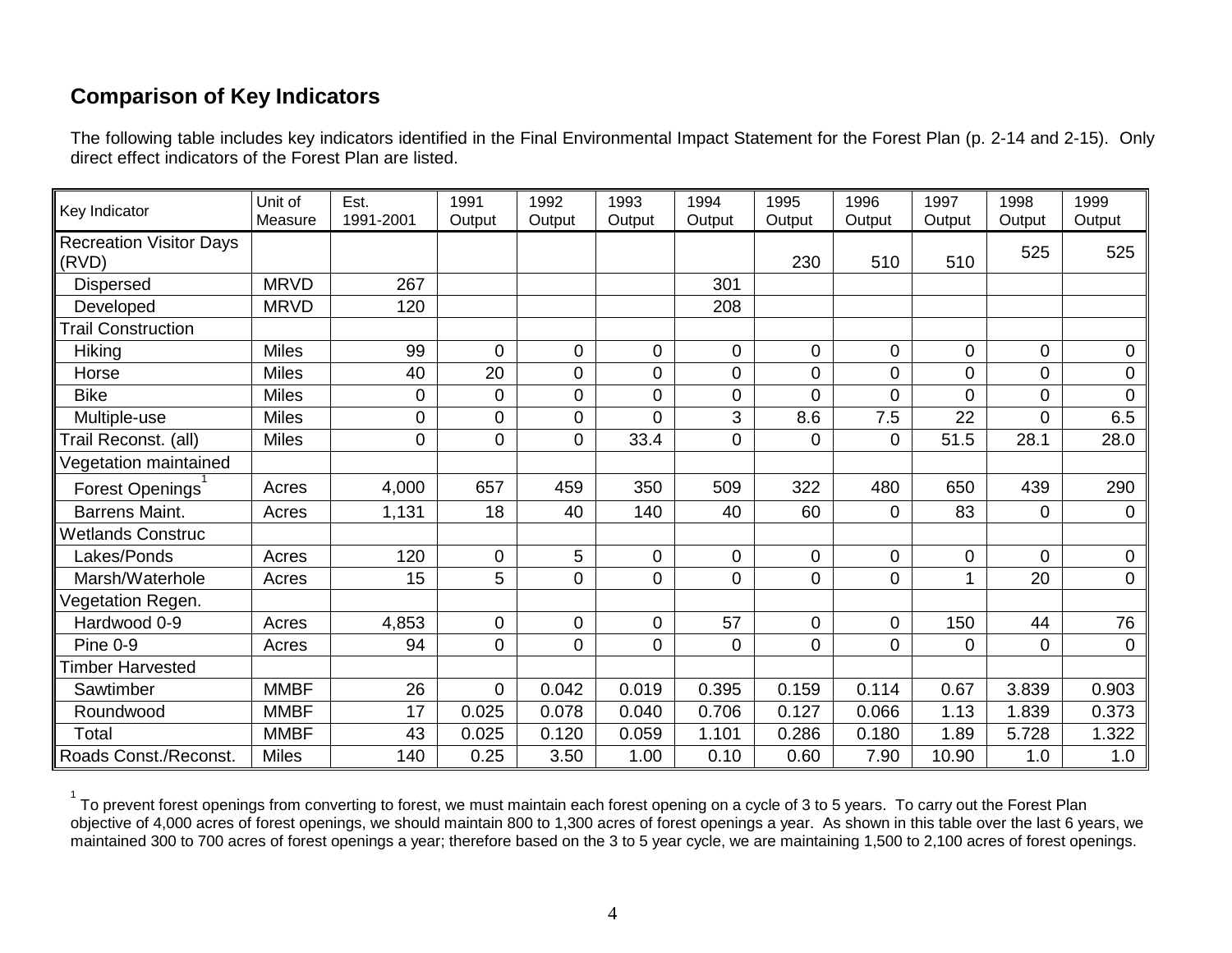### **Timber Sale Program Information Reporting System**

Timber Sale Program reports provide summaries from the information in the Timber Sale Program Information Reporting System (TSPIRS). The final report for Fiscal Years 1998 and 1999 have not been released by the national office at this time.

However, some information can be provided on timber sales performed over the past three years.

|                                 | 1997 | 1998 | 1999 |
|---------------------------------|------|------|------|
| Timber Sales up to \$300        | .ء   |      |      |
| Timber Sales from \$301-\$2,000 |      |      |      |

### **Costs [219.12(k)(3)]**

Quantitatively compares actual cost of applying management practices with Forest Plan estimates.

Congress funded our land acquisition program. Land acquisition costs were \$733,000 in 1998, and \$1,593,000 in 1999. For the Forest Plan budget, we did not estimate land acquisition funds.

As shown on line 8 of the following table entitled: Forest Plan Budget Estimates versus Costs, we were funded by Congress at 77 percent of the Forest Plan in 1998 and 85 percent of Forest Plan in 1999 in total regular Forest Service funds. Total Regular funds is the best comparison for the Forest Plan cost estimates because the Forest Plan cost estimates did not include land acquisition funds or the Senior Community Service Program. In 1990, we estimated \$4,800,000 as the regular USDA Forest Service funds necessary to carry out the Forest Plan (all figures have been adjusted for inflation based on Gross National Product Implicit Price Deflator index). In National Forest System funds for operation and maintenance, we received about 90 percent of the Forest Plan estimate (line 4 of following table). However, in construction we received only 12 percent in 1998 and 17 percent in 1999 (line 3 of following table). The Forest Plan estimate assumed more recreation improvements in trails and developed campgrounds.

With the low level of funding, we are unable to fund the recreation and vegetation investments we projected in the Forest Plan. To reduce fixed costs, we reduced the number of personnel from the Forest Plan estimate of 1991. Under this reduced budget, we shifted funds away from timber and recreation investments; although, we maintained or enhanced the forest ecosystems with actions in ecosystem restoration, special use management, trail maintenance, soil protection, and recreation resource maintenance.

One example of cost reduction is recreation management. To manage the recreation program, the plan estimate was about \$1,890,000 per year. However, the recreation funding was about \$1,000,000 in 1998 and \$900,000 in 1999. We reduced our expectations for recreation investment. Recreation personnel use these funds to: operate campgrounds; protect heritage resources; maintain trails; manage wilderness resources; and reconstruct recreation sites and trails. With creative management, the use of concessionaires, partners, and volunteers, we were able to cover fixed costs, and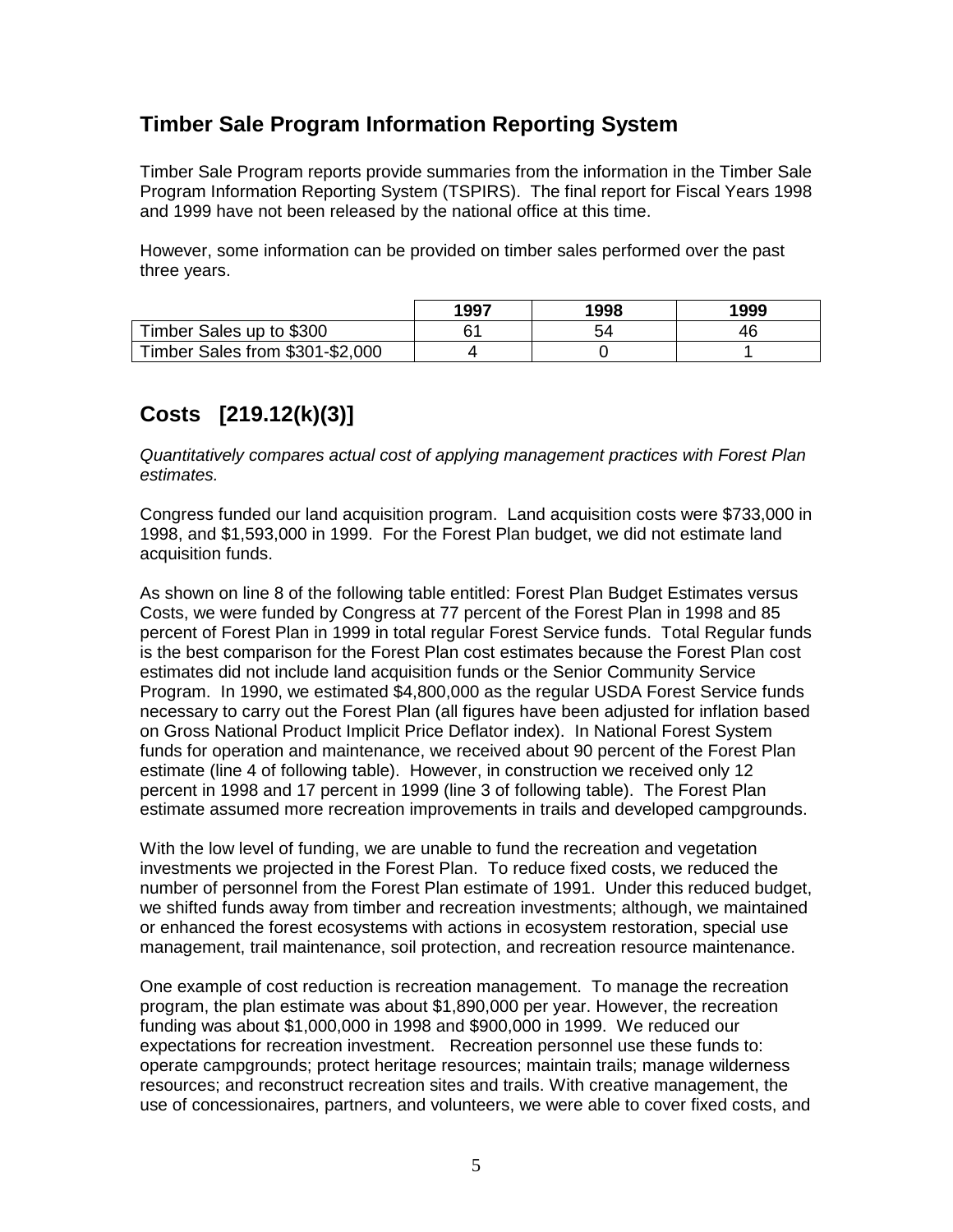able to fund: rest room supplies, trail maintenance contracts, trail reconstruction contracts, and materials.

.

Another example of cost reduction is timber management. In the Forest Plan, we estimated an annual budget of about \$830,000. We use these funds to do timber sale planning, reforestation, timber stand improvement, timber road construction, and administrative overhead. Our timber budget for 1998 was \$442,000 and 1999 was \$627,000. Our reduced budget follows from the size of our timber program.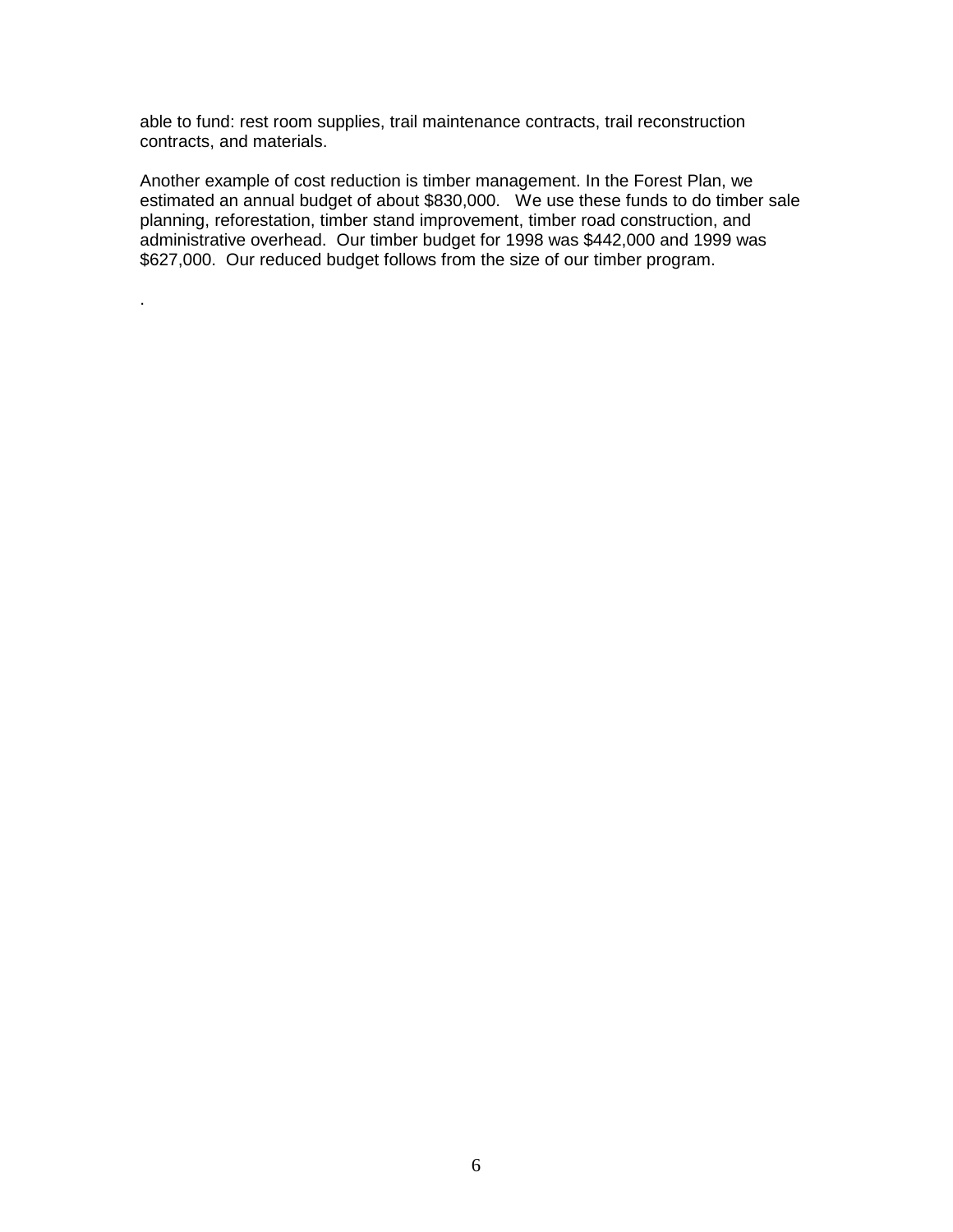### **Forest Plan Budget estimates versus Costs in thousand of dollars**

|                                                                             | Forest Plan<br>Budget est. in | FY 98-<br><b>Allocation</b><br>1998 | Percent<br>Plan<br>funded | Forest Plan FY 99-<br>Budget est.<br>lin 1999 | <b>Allocation</b><br>1999 | Percent<br>Plan<br>Funded |
|-----------------------------------------------------------------------------|-------------------------------|-------------------------------------|---------------------------|-----------------------------------------------|---------------------------|---------------------------|
| <b>Budget Item</b>                                                          | 1998 dollars                  | dollars                             | in 1998                   | dollars                                       | dollars                   | in 1999                   |
|                                                                             |                               |                                     |                           |                                               |                           |                           |
| <b>Total National Forest System</b><br>funds (Operation and                 |                               |                                     | 90%                       |                                               |                           | 91%                       |
| maintenance)                                                                | \$3,426                       | \$3,090                             |                           | \$3,475                                       | \$3,153                   |                           |
| <b>Total Fire funds</b>                                                     | \$102                         | \$176                               | 173%                      | \$104                                         | \$215                     | 207%                      |
| <b>Total Construction funds (Road,</b><br>trail, recreation)                | \$1,174                       | \$146                               | 12%                       | \$1,191                                       | \$205                     | 17%                       |
| <b>Land Acquisition Administration</b>                                      | \$0                           | \$115                               |                           | \$0                                           | \$93                      |                           |
| <b>Total Appropriated Funds (sum</b><br>of above)                           | \$4,702                       | \$3,527                             | 75%                       | \$4,770                                       | \$3,666                   | 77%                       |
| Total Permanent Appropriations<br>(Recreation fee, Salvage etc.)            |                               | \$89                                |                           | $\overline{0}$                                | \$290                     |                           |
| Total Trust Fund (KV,<br>Reforestation, and other)                          | \$81                          | \$45                                | 56%                       | \$82                                          | \$182                     | 222%                      |
| <b>Total Regular Forest Service</b>                                         | \$4,783                       | \$3,661                             | 77%                       | \$4,852                                       | \$4,138                   | 85%                       |
| Total Other funds (Senior<br><b>Community Service Program</b><br>and others |                               | \$260                               |                           | $\Omega$                                      | \$253                     |                           |
| <b>Grand Total without land</b><br>acquisition dollars                      | \$4,783                       | \$3,921                             | 82%                       | \$4,852                                       | \$4,391                   | 90%                       |
| Lands acquisition dollars                                                   | \$0                           | \$618                               |                           | \$0                                           | \$1,500                   |                           |
| Total All Funds                                                             | \$4,783                       | \$4,539                             | 95%                       | \$4,852                                       | \$5,891                   | 121%                      |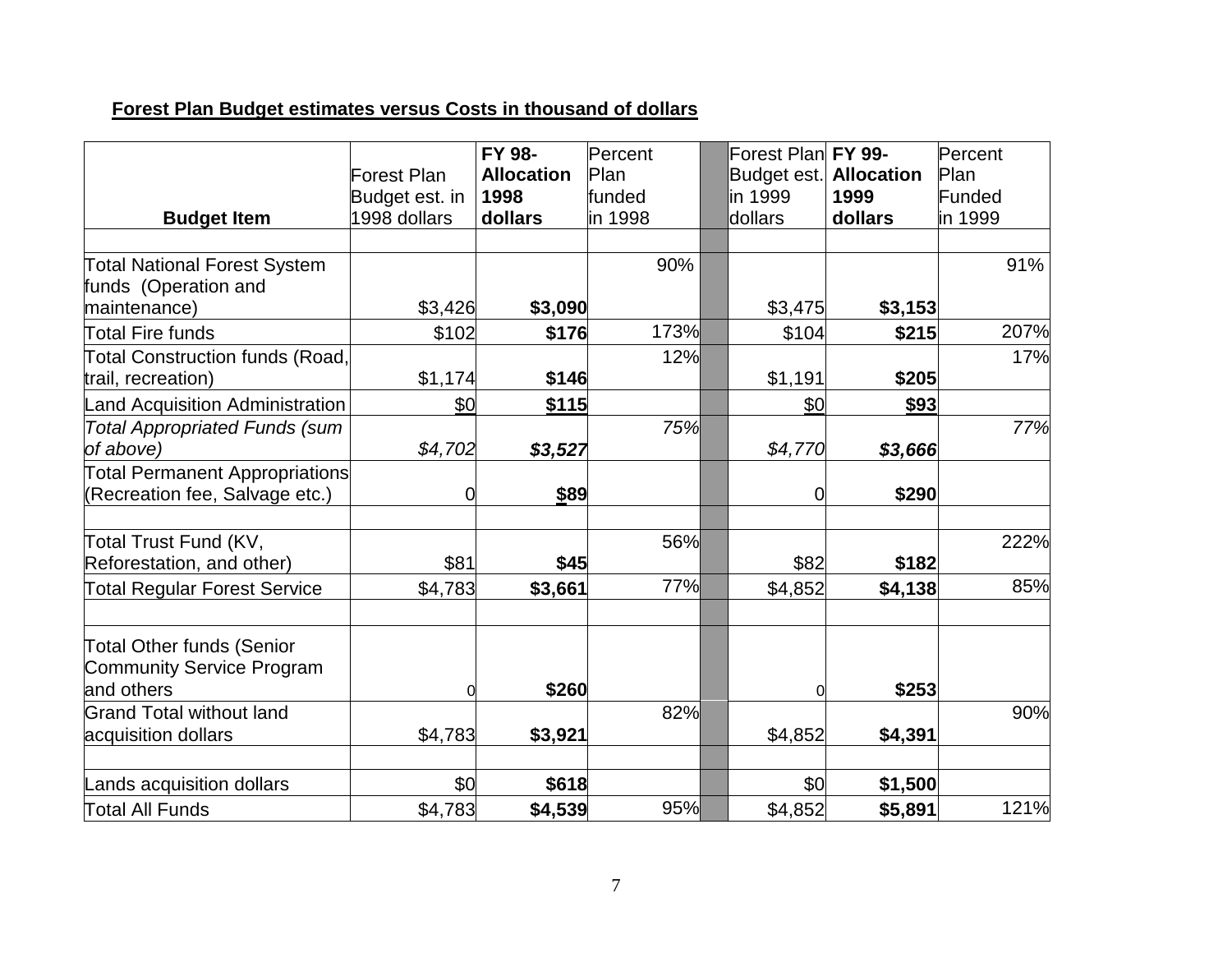### **Research [36 CFR 219.28(a)]**

Review and update research activities on the Forest. Find out if the needs in the Forest Plan (pages 3-4 to 3-7) are being addressed, and are appropriate. Identify additional research needs based on monitoring and evaluation and on changing societal needs.

Below we list research needs in **bold italics** (Forest Plan, pp. 3-4 to 3-7). For each research need the corresponding research activities conducted during FY 1998 and 1999 are underlined. Research conducted in other years is included as well. As shown, most research needs recognized in the Forest Plan are being addressed, many through partnerships with other entities. Some research studies are still in progress, and continue to be monitored annually as the studies progress.

### **Hoosier National Forest Research Activities**:

#### **Need: Ecological Classification System**

- Gillespie, A. Using GPS unit to locate ELTPs on Pleasant Run Purchase Unit and using digital elevation models to map units. [on-going]
- Jose, Shibu. 1994. Compensatory mechanisms of central hardwood forest communities in a changing environment. West Lafayette, IN: Purdue University. 207 p. M.S. thesis.
- Leppert, Charles Edward. 1994. Spatial and thematic analysis of an ecological classification system for the Hoosier National Forest. West Lafayette, IN: Purdue University. 142 p. M.S. thesis.
- Rudy, William J. 1993. The influence of landscape patterns of plant species diversity, Pleasant Run Unit, Hoosier National Forest. Bloomington, IN: Indiana University. 111 p. M.A. and M.S. thesis.
- Van Kley, James Edwin. 1993. An ecological classification system for the central hardwood region: The Hoosier National Forest. West Lafayette, IN: Purdue University. 436 p. Ph.D. thesis.
- Van Kley, James Edwin; Parker, George R.; Franzmeier, Donald P.; Randolph, J.C. [1994]. Field guide for the ecological classification system of the Hoosier National Forest and surrounding areas of Indiana. [Bedford, IN]: U.S. Department of Agriculture, Forest Service, Hoosier National Forest. 79 p.

#### **Need: Native Plant and Animal Community Research**

- 3DE Group of BHE Environmental, Inc. 1998. Inventory of rare plants in the Buzzard Roost Area, Tell City Ranger District of the Hoosier National Forest. Project 1008.01. Approx 300 p.
- Adaskaveg, J.E.; Gilbertson, R.L. 1997. MSA foray 1996 Indiana. Inoculum 48(3):5-7.
- Backs, Steven E. Insect biomass in different vegetation types. [Data collected, report pending]
- Backs, Steven E. 1994. Invertebrate abundance and vegetative structure within various forest opening management regimes. Statewide Wildlife Research Progress Report. 9 p.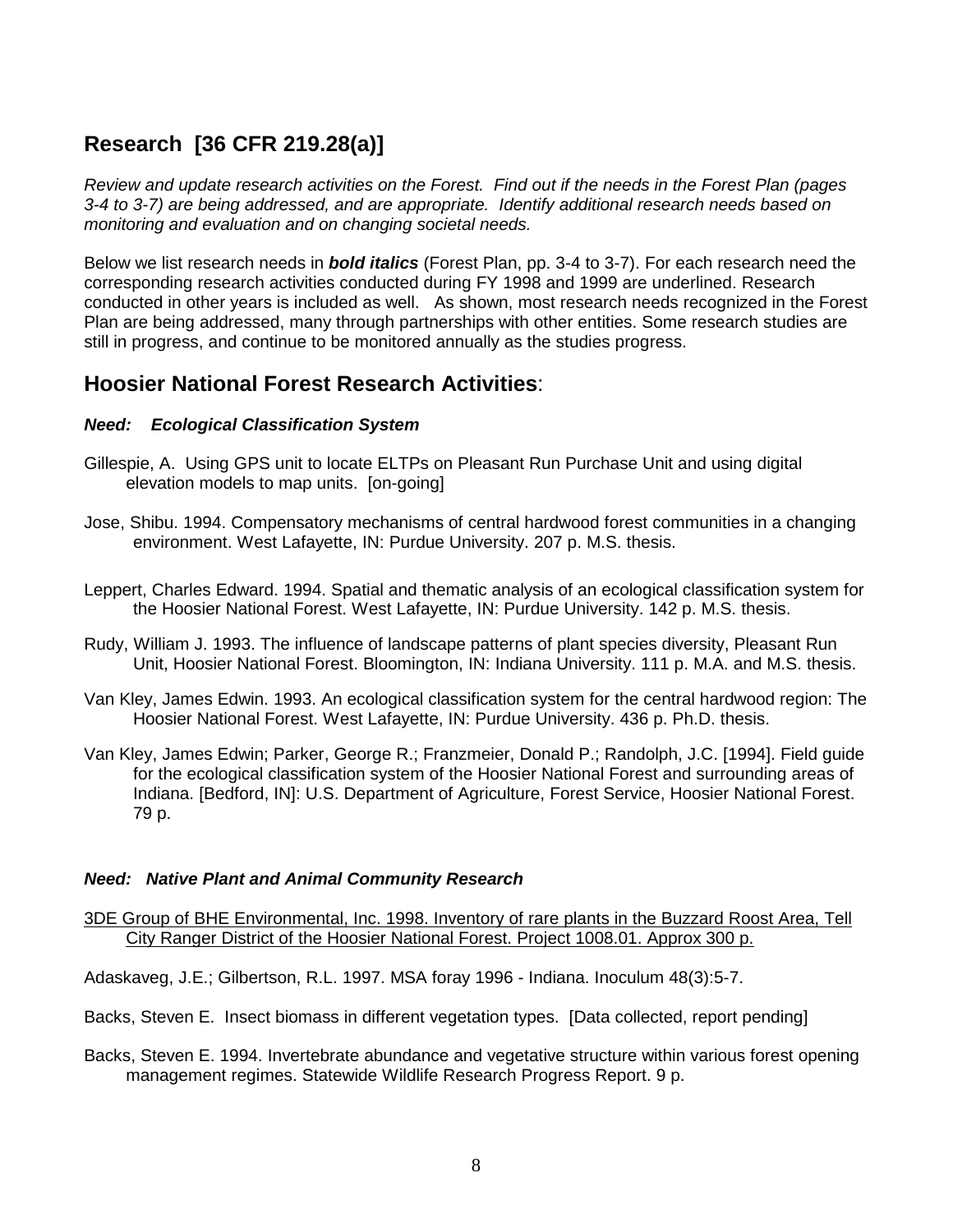- Badger, Kim. 1996. Research on French's Shooting Star, Umbrella Magnolia. Ball State University. [ongoing]
- Belth, Jeff and Sandy. 1997. North American Butterfly Association annual butterfly count Monroe and Brown County, Indiana. 6 pages.

Ehman, Jeff. 1997. Estimating carbon budgets for the Hoosier National Forest. Indiana University.

#### Estill, Elizabeth; Jacobs, Robert. 1999. Early successional habitat and open lands assessment for the Eastern and Southern Regions. Report I. 300 pages.

Forsyth, Teresa. 1997. Survey of salamanders in Indiana. Indiana University Southeast. [on-going].

- Gustafson, Eric J.; Crow, Thomas R. 1993. Modeling the effects of forest harvesting on landscape structure and the spatial distribution of cowbird brood parasitism. pp. 1-25.
- Herbert, James R.; Sampole, David W.; Warner, Richard E. 1996. Management of midwestern grassland landscapes for the conservation of migratory birds. In: Thompson, Frank R., III ed. Management of Midwestern Landscapes for the Conservation of Neotropical Migratory Birds. Gen. Tech. Rep. NC-187. St. Paul, MN: U.S. Department of Agriculture, Forest Service, North Central Forest Experiment Station. 89-116.
- Hobbs, Horton H., III. 1994. Assessment of the biological resources of selected caves in the Hoosier National Forest, southern Indiana. Interim Report. 49 p.
- Hobbs, Horton H., III. 1995. First record of the troglophilic terrestrial snail, Carychium exile lea, from Indiana caves (Gastropoda: stylommatophora: Carychiidae). The National Speleological Society Bulletin, December 1995. pp. 104-105.
- Hobbs, Horton H., III. 1995. Assessment of the biological resources of selected caves in the Hoosier National Forest, Southern Indiana. Final Report. 126 p.
- Jackson, B. 1993. A review of Bachman's sparrow habitat in Indiana. Indiana Department of Natural Resources, Indianapolis, IN. 80 p.

#### Jenkins, Michael A. 1998. The response of plant communities to human disturbance in southern Indiana forests. West Lafayette, IN: Purdue University. 280 p. Ph.D. dissertation.

- Jenkins, Michael A.; Parker, George R. 1997. Changes in down dead wood volume across a chronosequence of silvicultural openings in southern Indiana forests. In: Pallardy, Stephen G.; Cecich, Robert A.; Garrett, H. Eugene; Johnson, Paul S., eds. Proceedings, 11th Central Hardwood forest conference; 1997 March 23-26; Columbia, MO. Gen. Tech. Rep. NC-188. St. Paul, MN: U.S. Department of Agriculture, Forest Service, North Central Forest Experiment Station. 162-169.
- Johnson, Paul S. 1993. Perspectives on the ecology and silviculture of oak dominated forests in the central and eastern states. Gen. Tech. Rep. NC-153. St. Paul, MN: U.S. Department of Agriculture, Forest Service, North Central Forest Experiment Station. 28 p.

Johnson, Scott. September 3, 1998. IDNR memo. Update of otter sightings reported. p. 4.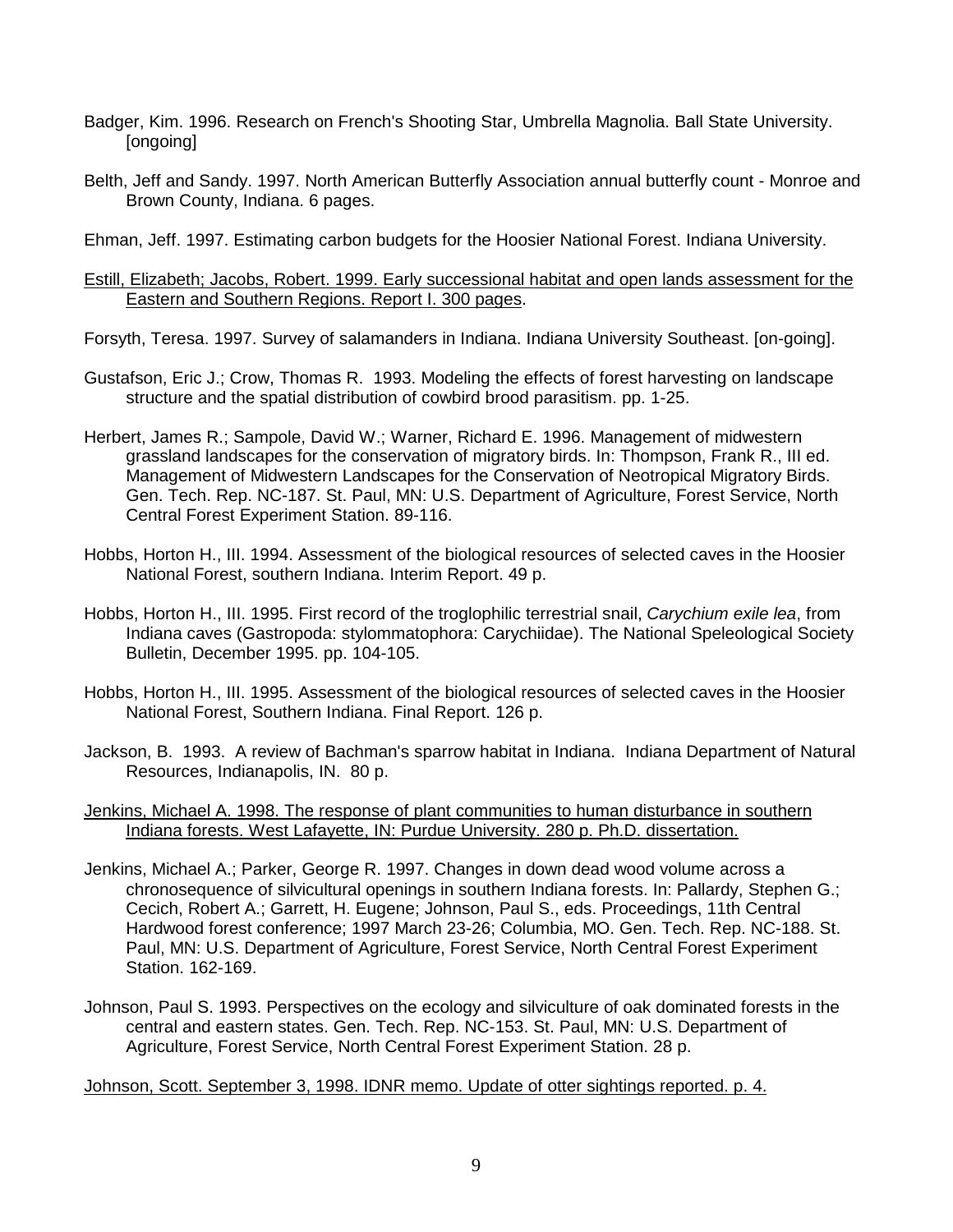Kaloupek, Leighton. August 1997. Collection of butterflies captured or observed on the Hoosier National Forest. Letter to Cid Morgan. 2 p.

#### Kaloupek, Leighton. January 1999. Collection of moths captured or observed on the Hoosier National Forest. letter to Cid Morgan. 2 p.

- King, Ron. 1998. Butterfly inventory. 5 p.
- Lewis, Julian J. 1994. Lost River cave and karst biological survey. U.S. Army Corps of Engineers. Caves on Hoosier National Forest. (p. 30-33).
- Lewis, Julian J. 1997. preliminary inventory report on invertebrates in caves in Hemlock Cliffs Area. (p. 105-109).

Lewis, Julian J. 1997. The cave fauna of the Blue River area. 130 p.

- Lewis, Julian J. 1997. Inventorying invertebrates in the Little Blue River Area.
- Liddle, Thomas D. 1995. Ecology and observed biota of selected caves in the Hoosier National Forest, Indiana. 36 p.
- Linnel, Bill. 1997. DNA variation in Kentucky coffee tree, redbud, and honey locust. Michigan State Univ.
- Madej, Robert F.; Johnson, Scott A.. 1993. Allegheny woodrat monitoring program 1993; An assessment of the distribution of the Allegheny woodrat in Indiana: search for new localities. pp. 1-26

Mohlenbrock, Robert H. 1995. This land Clover Lick Barrens, Indiana. Natural History. 104(8): 20-22.

Murphy, Nathan. 1995. Spring salamander research results. 3 p.

Murphy, Nathan. 1997. Terrestrial salamander communities. Indiana University.

Murphy, Nathan. 1998. Updates research progress on toxicology of PCBs in frogs and terrestrial salamander community research. September 10, 1998. 3 p.

Otter sightings from release site near Youngs Creek. December 23, 1998. 1 p.

Palis, John G. 1994. Post-fire herpetofauna of Mogan Ridge, Hoosier National Forest, Indiana. 9 p.

Parshall, David K. 1997. Interim Report. Survey work with Lepidopteria in the Hoosier National Forest. 1 p.

Pfister, Mark A.; Jones, William W. 1992. Pond Management Studies in Hoosier National Forest. 39 p.

Ruch Donald. Mycological foray, Ball State U. [In progress].

Schlesinger, Richard C.; Funk, David T.; Roth, Paul L.; Myers, Charles C. 1994. Assessing changes in biological diversity over time. Natural Areas Journal. 14(4): 235-240.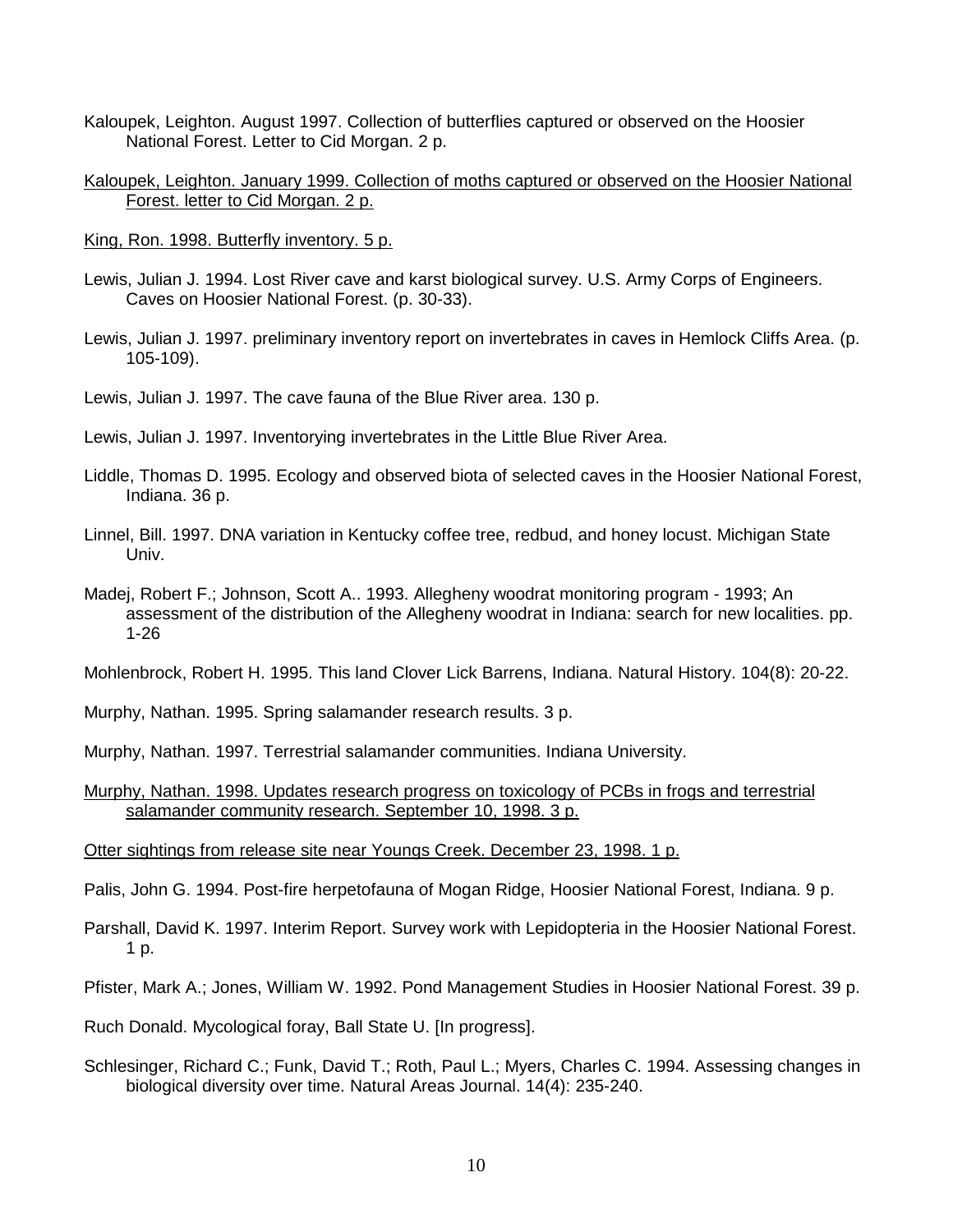- Shifley, Stephen R.; Schlesinger, Richard C. 1994. Sampling guidelines for old-growth forests in the Midwest, USA. Natural Areas Journal. 14(4): 258-268.
- Spetich, Martin A.; Shifley, Stephen R.; Parker, George R.; Ponder, Felix, Jr. 1997. Ground cover in old-growth forests of the Central Hardwood Region. In: Pallardy, Stephen G.; Cecich, Robert A.; Garrett, H. Eugene; Johnson, Paul S., eds. Proceedings, 11th Central Hardwood Forest Conference; 1997 March 23-26; Columbia, MO. Gen. Tech. Rep. NC-188. St. Paul, MN: U.S. Department of Agriculture, Forest Service, North Central Forest Experiment Station. 152-160.
- Stafford, Mary Laspina. 1992. Avian streamside habitat selection in the Hoosier National Forest, Indiana. West Lafayette, IN: Purdue University. 82 p. M.S. thesis.
- Stefanavage, Thomas C.; Carnahan, Daniel P.; 1993. Largemouth bass slot size limit evaluation at Indian, Celina, Tipsaw, and Saddle Lakes. 1993 Fish Management Report: Division of Wildlife, Indiana Department of Natural Resources. pp. 1-49
- Tansey, Michael. 1997. Fungal collections. Indiana University.
- Thompson, Frank R., III. 1991. Two year duration, behavior, movements, and habitat preferences of brown-headed cowbirds in midwest landscapes. Study Plan Summary. pp. 16.
- Thompson, Frank R., III.; Schwalbach, Monica J. 1995. Analysis of sample size, counting time, and plot size from an avian point count survey on Hoosier National Forest, Indiana. IN: Ralph, C. John; Sauer, John R.; Droege, Sam.; eds. Monitoring bird populations by point counts. Gen Tech. Rep. PSW-GTR-149. Albany, CA: U.S. Department of Agriculture, Forest Service, Pacific Southwest Research Station: 45-48.
- Thompson, Frank R., III; Dessecker, Daniel R. 1997. Management of early-successional communities in central hardwood forests with emphasis on oaks, ruffed grouse, and forest songbirds. Gen. Tech. Rep. NC-195, St. Paul, MN: U.S. Department of Agriculture, Forest Service, North Central Forest Experiment Station. 33 p.
- Weekland, Cathy A. 1995. Density, nesting success, and habitat selection of neotropical migratory songbirds at forest-road edges in southern Indiana. West Lafayette, IN: Purdue University. 102 p. M.S. thesis.
- Weigel, Dale R.; Johnson, Paul S. 1997. Estimating D.B.H. of southern Indiana oaks from stump diameter. Technical Brief TB-NC-4. U.S. Department of Agriculture, Forest Service, North Central Forest Experiment Station. 3 p.
- Whitaker, Jr., John O.; Hosler, Barbara L. 1993. Small mammals of the barrens, old fields, and forest openings of the unglaciated hill country of south central Indiana. pp. 1-48.
- Whitehead, Donald R. 1994. Nest monitoring information. p. 6.
- Whitehead, Donald R. 1995. Report on the success of neotropical migrant breeding birds (NTMB). Unpublished. pp. 1-31.
- Whitehead, Donald R.; Grimmond, C.; Susan B.; Robeson, Scott M. 1993. The effect of variability in microclimate and regional climate on the productivity of neotropical migrant landbirds in midwestern forests: Application to climate-change scenarios. Unpublished. 26 p.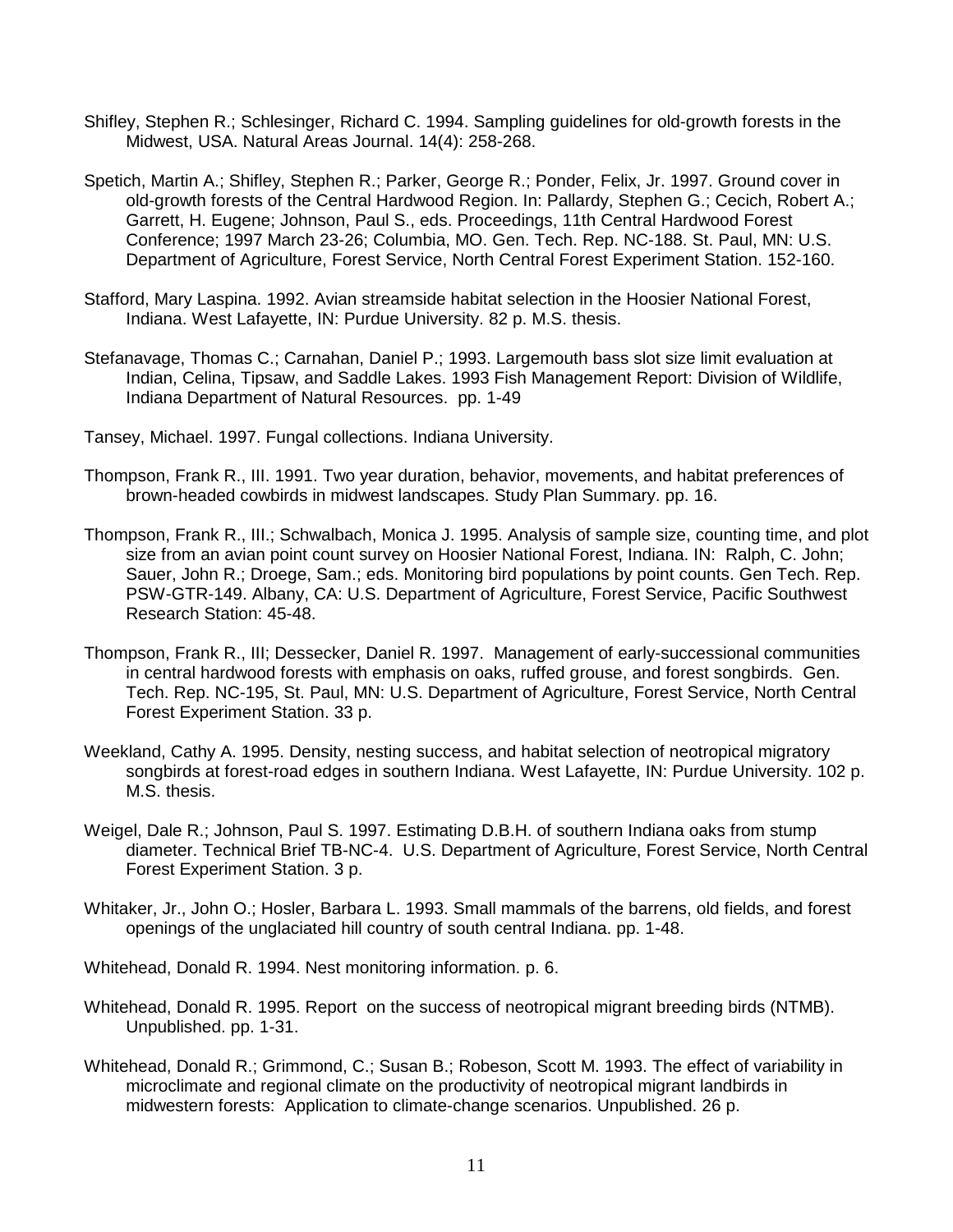- Whitehead, Donald R.; Doran, Patrick J.; Ford, Thomas B.; Geils, Elizabeth S.; Koch, Steven W.; Koukkol, Matthew S.; Norrgard, Jeffrey W.; Slusher, R. Bernadette; Wilson, Cherie L.; Winslow, Donald E. 1994. Factors influencing the reproductive success of forest-dependent neotropical migrant landbirds in south-central Indiana: The effect of landscape pattern and timber and wildlife management activities. Report to National Fish and Wildlife Foundation. pp. 1-26.
- Whitehead, Donald R.; Gremel, Scott; Gibson, Devin D. 1995. Extra-limital breeding populations of the chestnut-sided warbler (Denddroica Pensylvanica) in south-central Indiana. Proceedings of the Indiana Academy of Science Vol. 104 pp. 47-55.
- Winslow, Donald E.; Doran, Patrick J.; Whitehead, Donald R.; Greenberg, Grant M.; Koukol, Matthew A.; Geils, Elizabeth A.; Slusher, R. Bernadette; Ford, Thomas B. 1996. The reproductive success of forest-dependent songbirds in south-central Indiana: Effects of forest management practices. Bloomington, IN: Department of Biology, Indiana University. Unpublished. pp. 1-37.

#### **Need: Endangered, Threatened, Sensitive, and Other Rare Species**

- Brewer, Lawrence G.; Lane, Steve M. 1996. Inventory of rare plant and animal species in the tornado blowdown area of the Pleasant Run Unit in the Brownstown District of the Hoosier National Forest. 3D/Environmental. 27 p.
- Buskirk, William H. Unknown date. Management for endangered, threatened, and species of special concern in Hoosier National Forest; A commentary by the Nongame Bird Technical Advisory Committee. pp. 1-18
- Cummings, Kevin S.; Mayer, Christine A.; and Page, Lawrence M. 1991. Survey of the freshwater mussels (Mollusca: unionidae) of the Wabash River drainage. Phase III: Wahite River and Selected Tributaries. 70 p.
- Hall, Dr. John S. 1975. The status of the Indiana bat (Myotis sodalis), in the northern portion of the Monongahela National Forest in West Virginia. pp 17-24 IN: Distributional studies of the Indiana bat (Myotis sodalis) on three national forests of the eastern region. In cooperation with: Eastern Region, Forest Service, U.S. Department of Agriculture.
- Hobbs, Horton H. III. 1995. Final report: Assessment of the biological resources of selected caves in the Hoosier National Forest, southern Indiana. Department of Biology, Wittenberg University, Springfield, Ohio. pp. 114.
- Indiana Department of Natural Resources. 1993. Indiana's rare plants and animals: A checklist of endangered and threatened species. 26 p.
- Lewis, Julian J. 1993. Inventory of the potentially endangered or threatened subterranean aquatic invertebrates of Indiana. Special project of the non-game and endangered wildlife program, Indiana Department of Natural Resources, Division of Fish and Wildlife. 132 p.
- Olson, Steve; Hedge, Cloyce L.; Homoya, Michael A.; LeBlanc, Cheryl M. 1990. Inventory of endangered, threatened and rare plant species in the Tell City District of Hoosier National Forest. Division of Nature Preserves, Indiana Department of Natural Resources. 322 p. **Note: FOUO - Not for Release to Public.**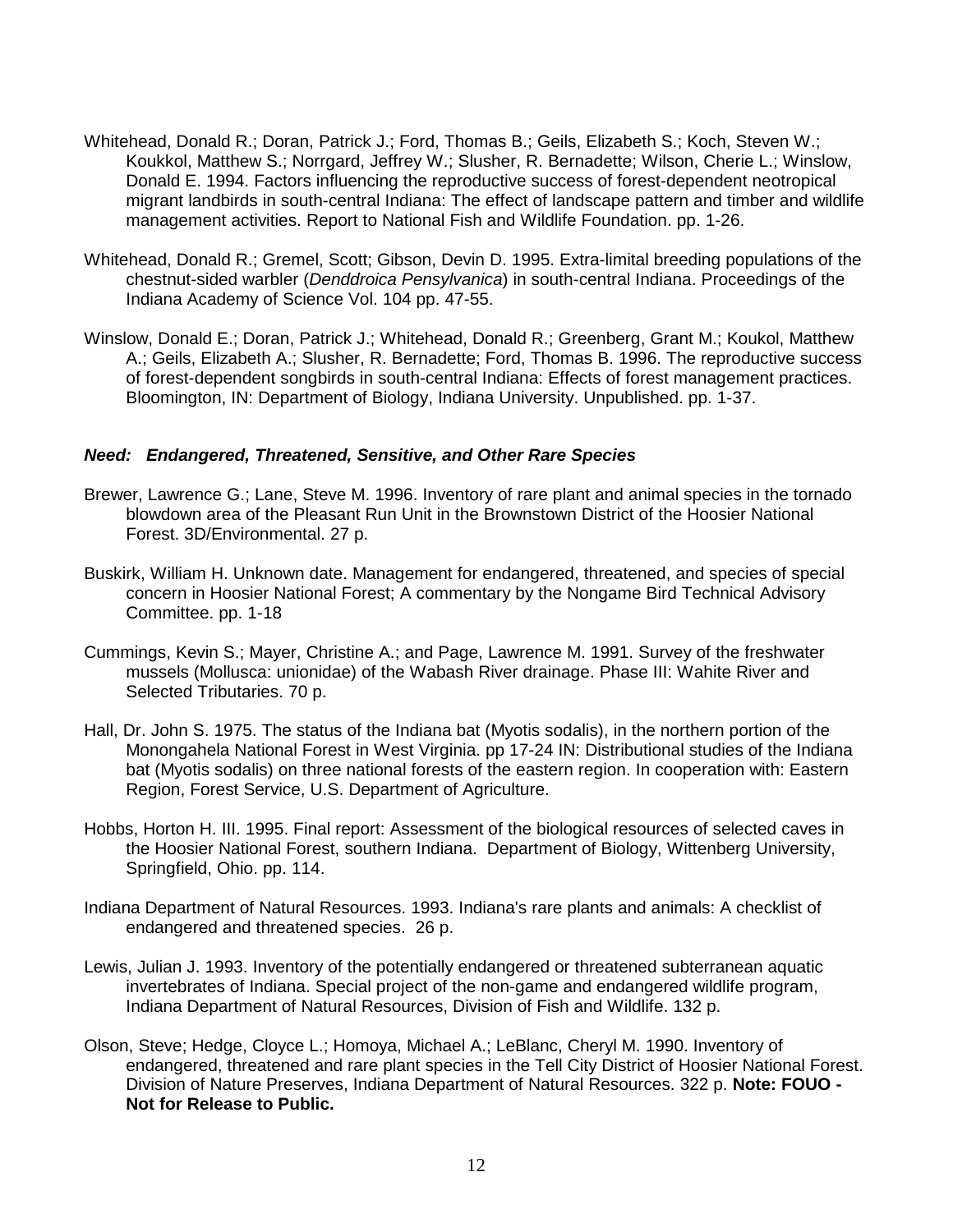- Olson, Steve; Hedge, Cloyce L.; Homoya, Michael A.; LeBlanc, Cheryl M. 1990. Inventory of endangered, threatened and rare plant species in the Brownstown District of Hoosier National Forest. Division of Nature Preserves, Indiana Department of Natural Resources. 322 p. **Note: FOUO - Not for Release to Public.**
- Pruitt, Scott. 1996. Letter dated August 30, 1996 to Ms. Cid Morgan. On file with: Cid Morgan, USDA Forest Service. Report on U.S. Fish and Wildlife Service mist net survey of the bat community of the proposed salvage area. A total of 63 individuals representing 6 species of bats were captured. Location information is sensitive; therefore, it is not available under the Freedom of Information Act.
- Scott, Perry; Starcs, Helen; Hedge, Cloyce L; Homoya, Michael A.; Baker, Colleen. 1996. Division of Nature Preserves, Indiana Department of Natural Resources. Inventory of endangered, threatened, and rare plant species in the Lost River Unit, Brownstown District of the Hoosier National Forest. 18 p.

#### Sprecher, Susan L. 1998. Agriculture pesticide management and the Indiana bat (Myotis sodalis): A review of literature. 14 p.

Whitaker, John O., Jr. 1996. Bats of the Wabash and Ohio River bottomlands in southern Indiana. Terre Haute, Indiana: Department of Life Sciences, Indiana State University. Interim Report to Indiana Department of Natural Resources, On File with Forest Supervisor, Hoosier National Forest, Bedford, IN. 47421.

#### **Need: Extensive Hardwood Forest Ecosystems and Forest Interior Species**

- Botts, Paul; Haney, Alan; Holland, Karen; Packard, Steve. 1994. Midwest oak ecosystems recovery plan. pp. 1-112
- Crow, Tom; Gustafson, Eric J. 1997. Concepts and methods of ecosystem management: Lessons from landscape ecology. In: Boyce, Mark S.; Haney, Alan, eds. Ecosystem Management: Applications for Sustainable Forest and Wildlife Resources. New Haven, CT: Yale University Press: 55-67.
- Crow, Tom; Gustafson, Eric J. 1997. Ecosystem management: Managing natural resources in time and space. In: Kohm, K.A.; Franklin, J.F., eds. Creating a Forestry for the 21st Century. Washington, DC: Island Press: 215-228.
- Crow, Tom; Tormoehlen, Barbara. 1995. Visualizing the future: A model for assessing forest conditions over time. Science and Management Collaboration. [Washington, DC]: U.S. Department of Agriculture, Forest Service. 2 p.
- Doran, Patrick J., Whitehead, Donald R.; Winslow, Donald E. 1996. Within-landscape patterns of land cover and the nesting success of neotropical migrant birds in south-central Indiana. Final Report. pp. 1-25.
- Gustafson, Eric J. 1996. Expanding the scale of forest management: Allocating timber harvests in time and space. Forest Ecology and Management. 87: 27-39.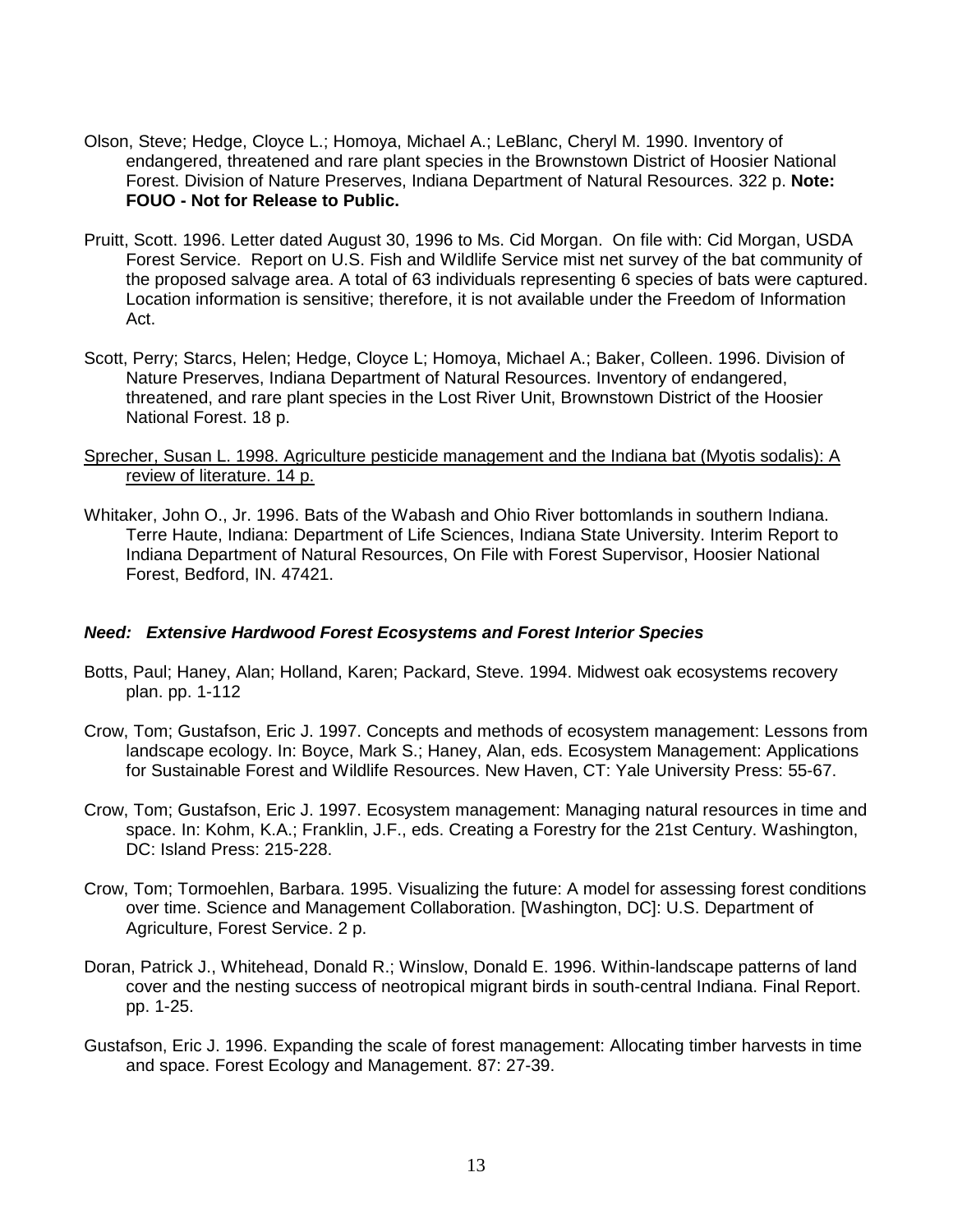- Gustafson, Eric J. 1998. Clustering timber harvests and the effect of dynamic forest management policy on forest fragmentation. Ecosystems. 1: 484-492.
- Gustafson, Eric J. 1999. HARVEST: A timber harvest allocation model for simulating management alternatives. In: Klopatek, J.; Gardner, R.H., eds. Landscape Ecological Analysis: Issues and Applications. New York, NY: Springer-Verbg: 109-124.
- Gustafson, Eric J.; Crow, Thomas R. 1994. Forest management alternatives in the Hoosier National Forest. Journal of Forestry. August: 28-29.
- Gustafson, Eric J.; Crow, Thomas R. 1994. Modeling the effects of forest harvesting on landscape structure and the spatial distribution of cowbird brood parasitism. Landscape Ecology. 9(4): 237- 248.
- Gustafson, Eric J.; Crow, Thomas R. 1996. Simulating the effects of alternative forest management strategies on landscape structure. Journal of Environmental Management. 46: 77-94.
- Gustafson, Eric J.; Crow, Thomas R. 1999. HARVEST: Linking timber harvesting strategies to landscape patterns. In: Mladenoff D.J.; Baker, W.L. eds. Spatial Modeling of Forest Landscape Change. Cambridge, UK: Cambridge University Press: 309-332.
- Jose, Shibu; Gillespie, Andrew R. 1996. Aboveground production efficiency and canopy nutrient contents of mixed-hardwood forest communities along a moisture gradient in the central United States. Canadian Journal of Forest Research. 26(12): 2214-2223.
- Jose, Shibu; Gillespie, Andrew R. 1997. Assessment of ecological land type community characteristics for silvicultural diagnosis in the Central Hardwoods. Northern Journal of Applied Forestry. 14(2): 72-77.
- Jose, Shibu; Gillespie, Andrew R. 1997. Leaf area-productivity relationships among mixed-species hardwood forest communities of the Central Hardwood region. Forest Science. 43 (1): 50-64.
- Morgan, Cid H. 1995. Southern tier fragmentation/openlands team; Habitat fragmentation report. FC:1990 pp. 1-12.
- Ritter, Carroll D.; Allison, Harold; Gray, Lois Mittino. 1997. Natural areas preservation in the Hoosier National Forest: Recommendations for inclusions and management. pp. 1-16.
- Roberts, Scott D.; Parker, George R. 1994. Forest ecosystem management in the central hardwood region. FNR-145. West Lafayette, IN: Purdue University. 10 p.
- Robinson, Scott K.; Thompson, Frank R., III; Donovan, Therese M.; Whitehead, Donald R.; Faaborg, John. 1995. Regional forest fragmentation and the nesting success of migratory birds. Science. 267: 1987-1990.
- Roebeson, S. Variability of microclimate affects on neo-tropical migrant bird reproduction. [In progress.]
- Rudy, William J. 1993. The influence of landscape pattern on plant species diversity, Pleasant Run Unit, Hoosier National Forest. Thesis. 111 pages.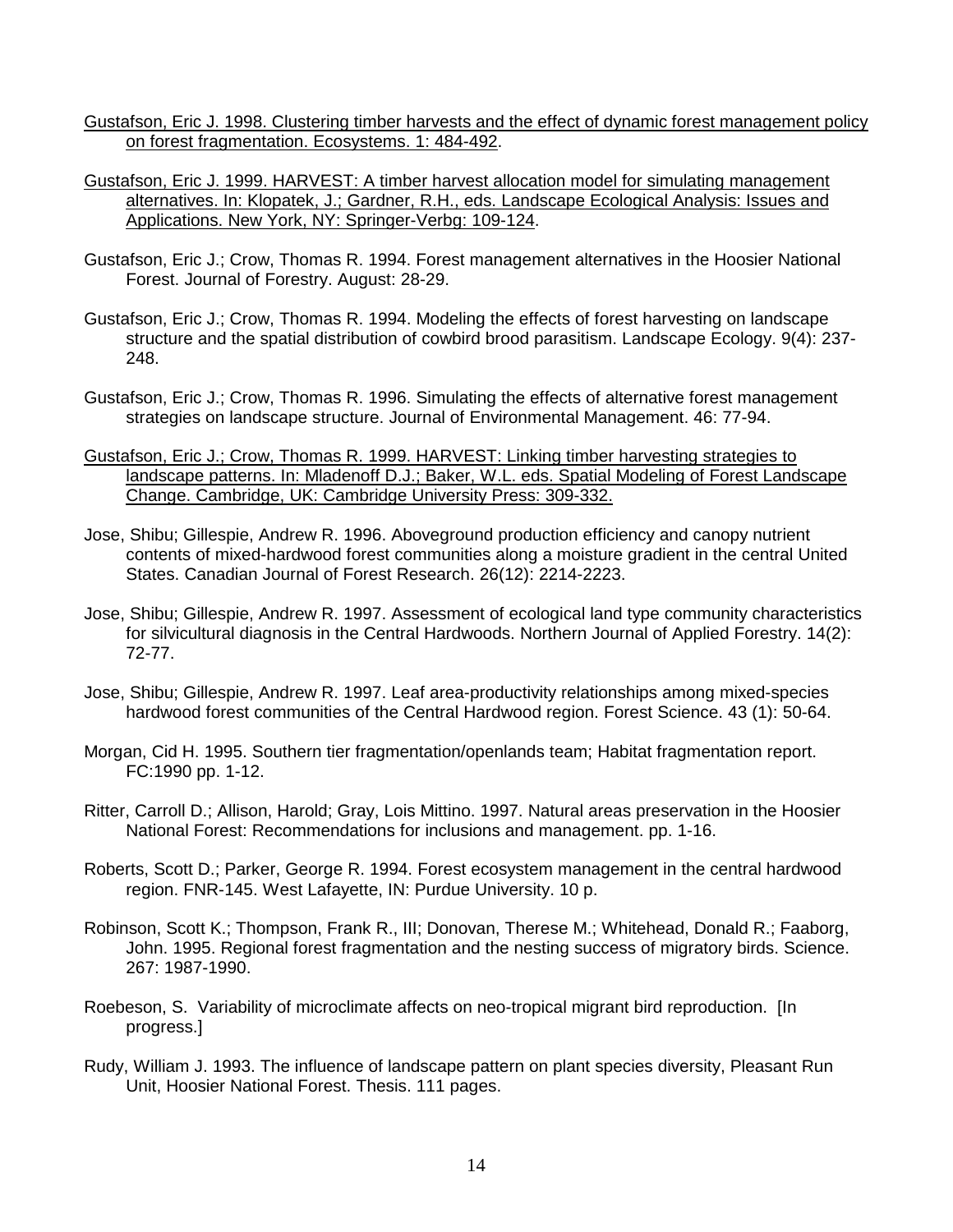- Schlesinger, R.C.; Funk, D.T.; Roth, P.L.; Myers, C.C. Assessing changes in biological diversity over time. [On-going]
- Schwalbach, Monica. 1992. Landscape scale and pattern implications for management of neotropical migrant birds and forest openings, Hoosier National Forest, Indiana. NTMB Workshop Abstract. pp. 1-3.
- Schwalbach, Monica; Gustafson, Eric; Crow, Tom; Marine, Ted. 1995. Implications for management of neotropical migrant birds and forest openings, Hoosier National Forest. pp. 1-15.
- Schweik, Charles M. 1998. The spatial and temporal analysis of forest resources and institutions. Bloomington, IN: Indiana University. 431 p. Ph.D. dissertation.
- Snodgrass, Mark; Blackburn, Mike; Wyant, Vic. 1995. Determination of extent of habitation and canopy closure of exotic conifers in the Charles C. Deam Wilderness. FNR 357. pp 1-6 (2 maps)
- Spetich, Martin Alan. 1995. Characteristics and spatial pattern of old-growth forests in the midwest. West Lafayette, IN: Purdue University. 276 p. Ph.D. thesis.
- Spetich, Martin A.; Parker, George R.; Gustafson, Eric J. 1997. Spatial and temporal relationships of old-growth and secondary forests in Indiana, USA. Natural Areas Journal. 17 (2): 118-130.
- Spetich, Martin A.; Shifley, Stephen R.; Parker, George R. 1999. Regional distribution and dynamics of coarse woody debris in midwestern old-growth forests. Forest Science 45 (2): 302-313.
- Thompson, Frank R., III; Probst, John R.; Raphael, Martin G. 1995. Impacts of silviculture: Overview and management recommendations. In: Martin, T.E.; Finch, D.M., eds. Ecology and Management of Neotropical Migratory Birds. New York, NY: Oxford University Press: 201-219.
- Thompson, Frank R., III; Robinson, Scott K.; Whitehead, Donald R.; Brawn, Jeffrey D. 1996. Management of central hardwood landscapes for the conservation of migratory birds. In: Thompson, Frank R., III, ed. Management of Midwestern Landscapes for the Conservation of Neotropical Migratory Birds. Gen. Tech. Rep. NC-187. St. Paul, MN: U.S. Department of Agriculture, Forest Service, North Central Forest Experiment Station. 117-143.
- Thompson, Frank R. III; Schwalbach, Monica J. 1991. Monitoring population declines and effects of forest fragmentation on forest birds on Hoosier National Forest. pp. 1-8.
- Thompson, Frank R.; Schwalbach, Monica J. 1995. Analysis of sample size, counting time, and plot size from an avian point count survey on Hoosier National Forest, Indiana. In: Ralph, C. John; Sauer, John R.; Droege, Sam; eds. Monitoring Bird Populations by Point Counts. Gen. Tech. Rep. PSW-GTR-149. Albany, CA: U.S. Department of Agriculture, Forest Service, Pacific Southwest Research Station. 45-48.
- Tyrrell, Lucy E.; Nowacki, Gregory J.; Crow, Thomas R.; Buckley, David S.; Nauertz, Elizabeth A.; Niese, Jeffrey N.; Rollinger, Jeanette L.; Zasada, John C. 1998. Information about old growth for selected forest type groups in the Eastern United States. Gen. Tech. Rep. NC-197. St. Paul, MN: U.S. Department of Agriculture, Forest Service, North Central Forest Experiment Station. 507 p.
- Werne, Wayne Allen. 1994. Habitat characteristics of old growth forests in the central hardwood region. West Lafayette, IN: Purdue University. 166 p. M.S. thesis.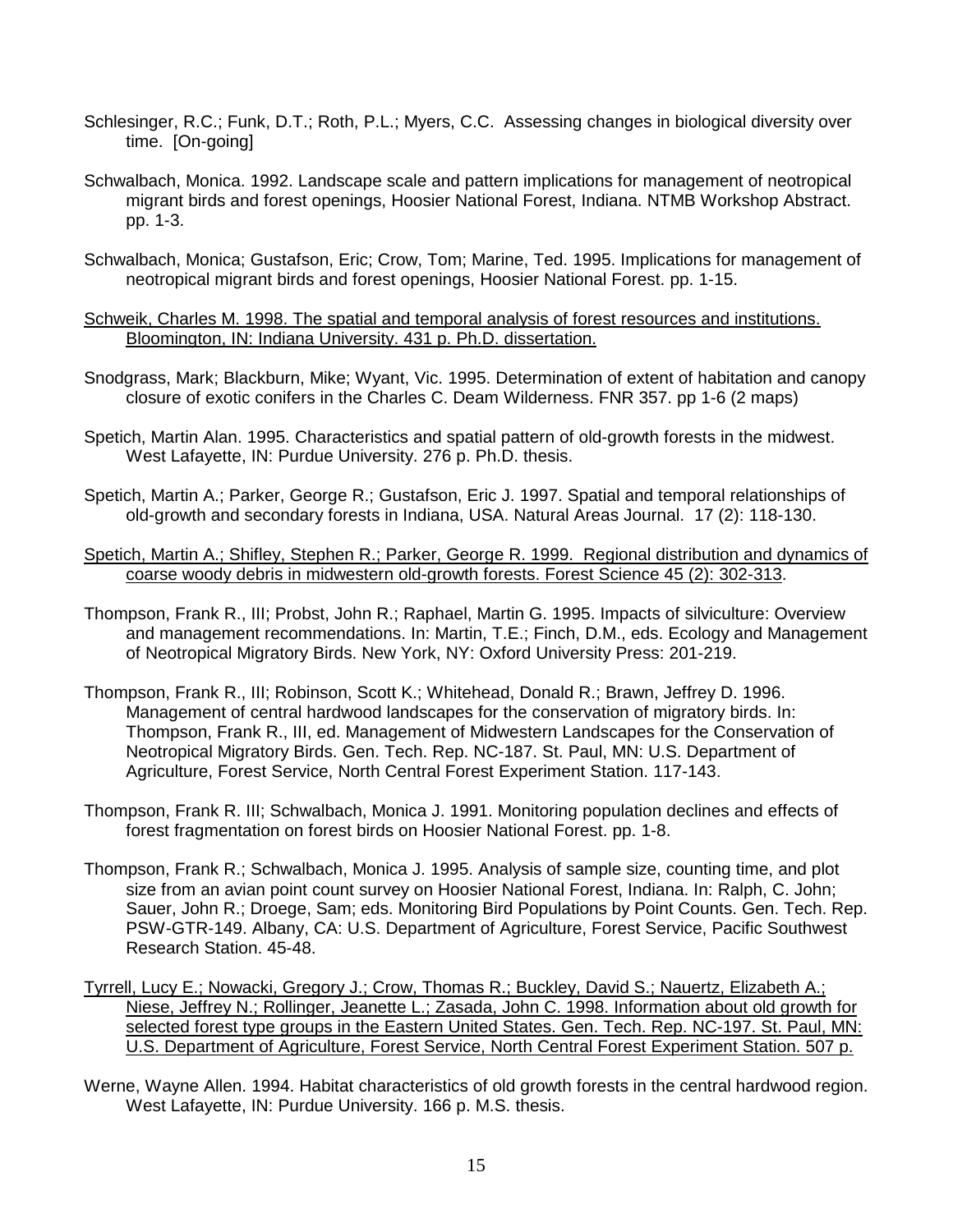Whitehead, Donald R.; Gremel, Scott; Gibson, Devin D. 1995 Extra-limital breeding populations of the chestnut-sided warbler (Denddroica pensylvanica) in south-central Indiana. Proceedings of the Indiana Academy of Science 104: 47-55.

#### **Need: Use of native plants in seedings and plantings**

Huebner, Cynthia D. 1991. Herb diversity and natural disturbance in the Hoosier National Forest, Pleasant Run Unit. Bloomington, IN: Indiana University. 111 p. M.A. and M.S. thesis.

#### **Need: Changing recreational uses, values, and demands**

- Fischer, Burnell C.; Pennington, Stephen G; Tormoehlen, Barbara. 1993. Public involvement in Indiana forestry. Journal of Forestry. 91 (7): 28-31.
- Frieder, Julie; Sarnat, Jeremy. 1992. Hoosier National Forest; An application of fiscal impact analysis. Indiana University. pp 1-36
- Indiana Department of Natural Resources. 1994. Statewide Comprehensive Outdoor Recreation Plan (SCORP) document.
- Jacquart, Ellen M.; Olson, Steven D. ~1995. Collection of medicinal roots and herbs on the Hoosier National Forest, In. Indiana Academy of Science. 1 p.
- Olson, Amy Ellen. 1994. An investigation in values of rareness for two forest landscapes. Urbana, IL: University of Illinois at Urbana-Champaign. 64 p. M. thesis.
- Slover, Bruce L. 1996. A music of opinions: Collaborative planning for the Charles C. Deam Wilderness. Journal of Forestry. 94 (5): 18-23.
- USDA Forest Service, 1998. National recreation use study. Data collection on the Hoosier NF began in 1997 and is to proceed through 1998.
- Vining, Joanne; Tyler, Elizabeth. 1999. Values, emotions and desired outcomes reflected in public responses to forest management plans. Human Ecology Review. 6 (1): 21-34
- Wadzinski, Lester. 1992. Managing goals for fun and profit. Legacy. 3 (3): 27-28.
- Wadzinski, Lester. 1994. Saving an "unwild" wilderness through big picture management. National Wilderness conference presentation.
- Wadzinski, Lester; Knapp, Doug. 1995. Saving an "unwild" wilderness through interpretation. Legacy November/December: 20-22.
- Wadzinski, Lester; Myers, Eric. 1998. Trailing Indiana. In: Proceedings of the 1998 Northeastern Recreation Research Symposium. April 6, 1998. Bolton Landing, NY.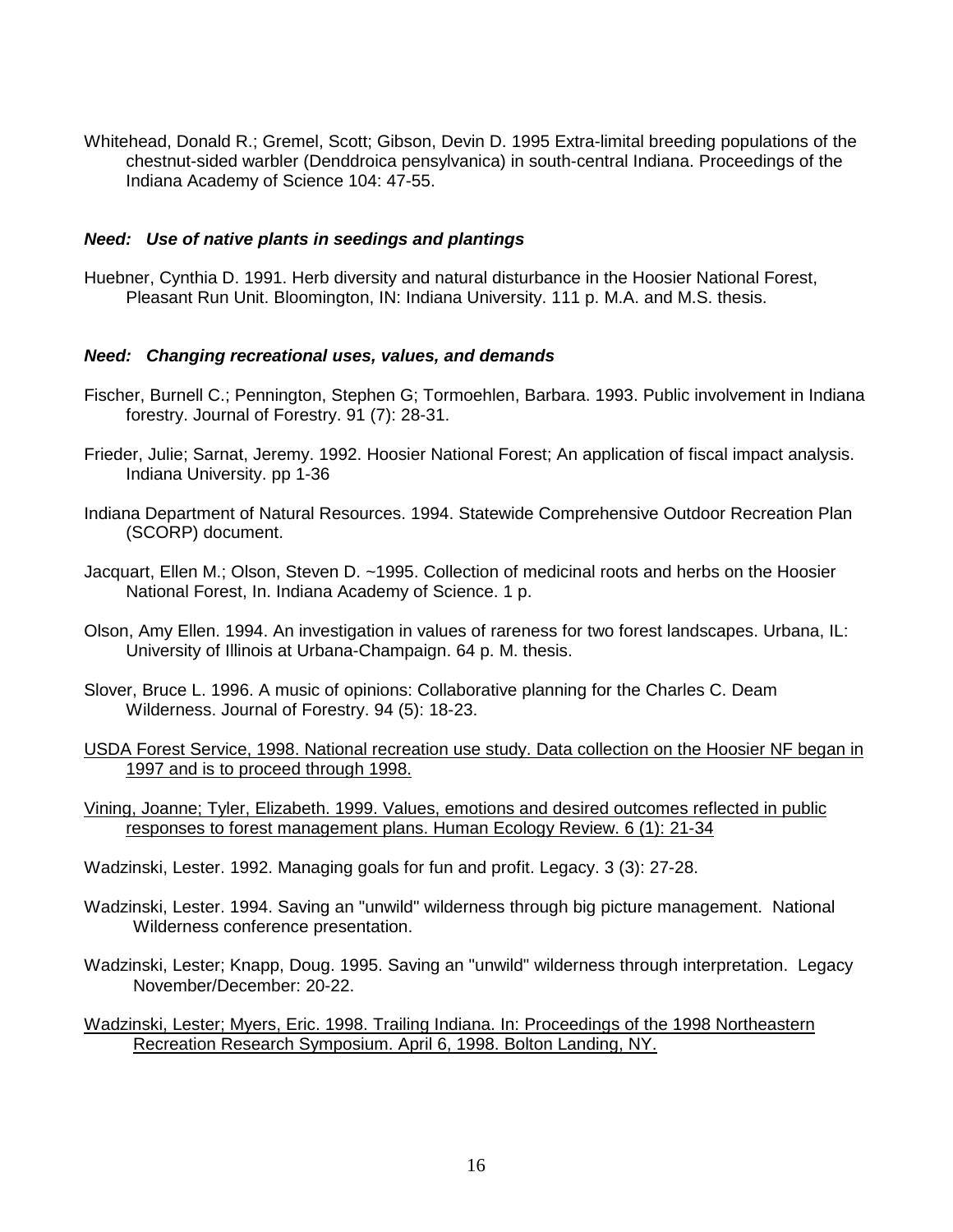#### **Need: Oak-Hickory regeneration in central hardwoods**

- Davidson, Michael L. 1995. The effect of a prescribed burn on a chestnut oak woodland in the Hoosier National Forest. Muncie, IN: Ball State University. 29 p. thesis.
- Jenkins, Michael A.; Parker, George R. 1998. Composition and diversity of woody vegetation in silvicultural openings of southern Indiana forests. Forest Ecology and Management 109: 57-74.
- LeBlanc, David C.; Salvagin, Tina M. No date available. Stand history reconstruction for chestnut oak woodlands on Fork Ridge, Pleasant Run Unit, Hoosier National Forest, Indiana. Final Report. pp. 11-12.
- Peterson, James D. 1998. The drive to protect Indiana's forests. In: Peterson, James D. ed. Forests and forestry in Indiana answers to questions of public interest and concern. Medford, OR: Evergreen. 9(18): 16-19.
- Peterson, James D., ed. 1998. Forests and forestry in Indiana answers to questions of public interest and concern. Evergreen. 9(18): 4-15.
- Simel, Erica. 1997. Ecological effects of UV-B radiation using yellow poplar pollen. Oak Ridge Labratory.
- USDA Forest Service, NCFES. Planting white oak in Indiana: effects of undercutting and shoot clipping. (4102-87-01). [On-going]
- Weigel, Dale R. 1993. Tree regeneration response to group selection harvesting on the Crane Division, Naval Surface Warfare Center. West Lafayette, IN: Purdue University. 64 p. M.S. thesis.
- Weigel, Dale R. 1994. The regeneration of group selection openings in southern Indiana. Technical Brief TB-NC-3. U.S. Department of Agriculture, Forest Service, North Central Forest Experiment Station. 2 p.
- Weigel, Dale R.; Parker, George R. 1995. Tree regeneration following group selection harvesting in southern Indiana. In: Gottschalk, Kurt W.; Fosbrokie, Sandra L.C., eds. Proceedings, 10<sup>th</sup> Central Hardwood Forest Conference; 1995 March 5-8; Morgantown, WV. Gen. Tech. Rep. NE-197. Radnor, PA: U.S. Department of Agriculture, Forest Service, Northeastern Forest Experiment Station. 316-325.
- Weigel, Dale R.; Parker, George R. 1997. The regeneration response to the group selection method in southern Indiana. Northern Journal of Applied Forestry. 14(2): 90-93.
- Weigel, Dale R.; Johnson, Paul S. 1998. Stump sprouting probabilities for southern Indiana oaks. Technical Brief. TB-NC-7. U.S. Department of Agriculture, Forest Service, North Central Research Station. 6 p.
- Weigel, Dale R. 1999. Oak planting success various among ecoregions in the Central Hardwood region. In: Stringer, Jeffrey W.; Loftis, David L., eds. Proceedings, 12th Central Hardwood Forest Conference; 1999. February 28, March 1-2; Lexington, KY. Gen. Tech. Rep. SRS-24. Asheville, NC: U.S. Department of Agriculture, Forest Service, Southern Research Station. 9-6.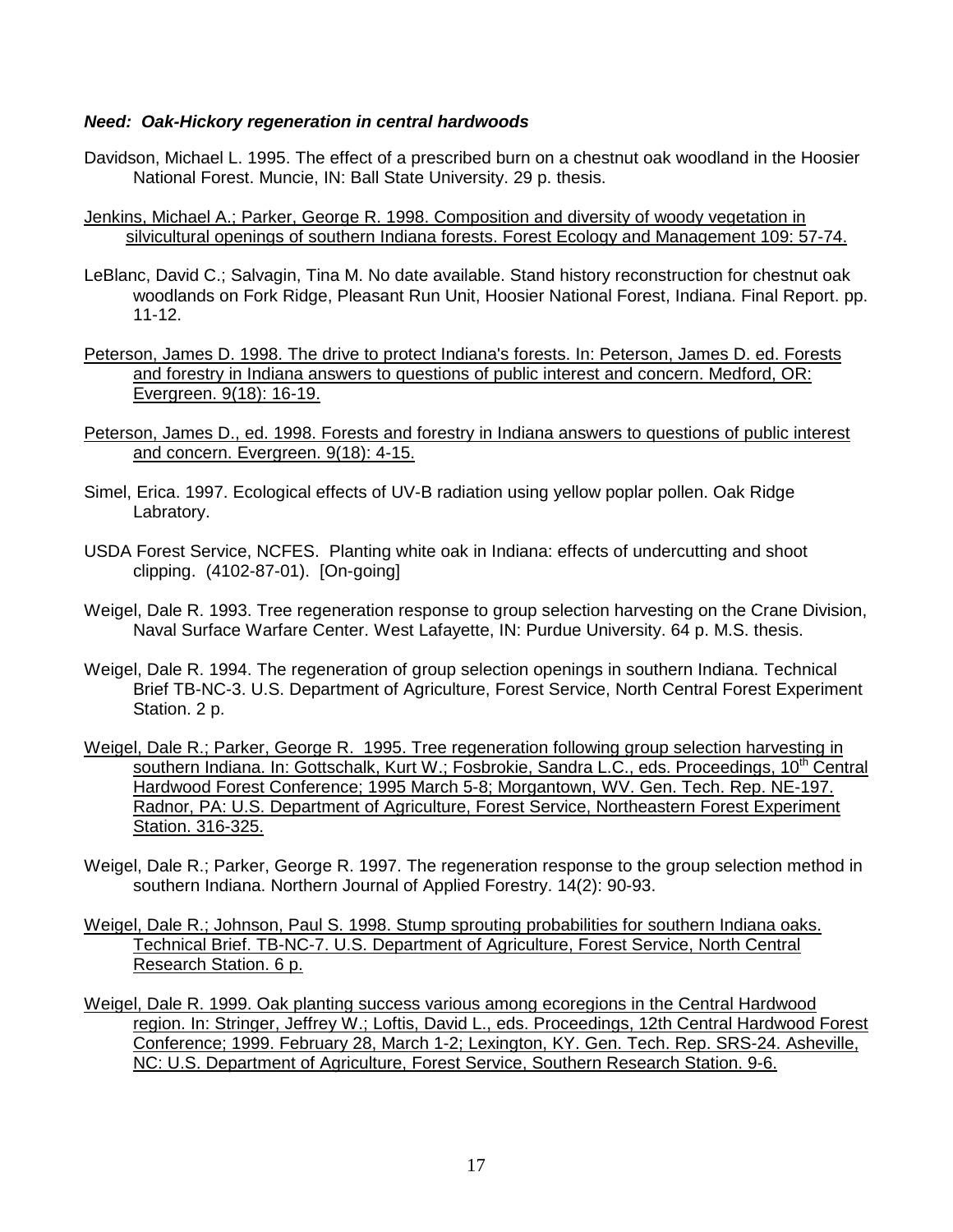#### **Need: Global Warming**

- Hoelscher, Laura, ed. 1998. Report of the eastern midwest climate change workshop. 1998. June 29- 30; Indianapolis, IN. Bloomington, IN: Indiana University and West Lafayette, IN: Purdue University. 46 p.
- Simel, E.J. Collection of yellow poplar pollen to quantify ecological effects of UV-B radiation on genetic material. [Ongoing.]

#### **Research Needs not currently addressed:**

Four research needs recognized in the forest plan are currently not being addressed as active research. They include uneven-aged management of central hardwoods; controlling problem plants; controlling lone star ticks, and associated lyme disease; and acid deposition (rain, snow, fog, dry fallout). As research opportunities arise to address these needs, studies will be undertaken.

#### **Additional research being done on the forest includes:**

#### **Prescribed Fire**

- Aquilani, Steven; LeBlanc, David C.; Morrell, Thomas. 1998. The effects of prescribed surface fire on ground and shrub-nesting nearctic migrants at Fork Ridge, Hoosier National Forest, 1996 and 1997. Final Report. 53 p.
- Heikens, Alice Long. 1995. The response of three southern Indiana barrens to prescribed fire and/or removal of woody species. 4 p.
- Kalisz, Paul J. 1996. Report on the status of opal work on fire history of the post oak barrens of the Tell City Ranger District. University of Kentucky. 2 p.
- Olson, Steven D. 1996. The historical occurrence of fire in the Central Hardwoods, with emphasis on southcentral Indiana. Natural Areas Journal. 16 (3): 248-256.

#### Olson, Steven D. 1998. The historical occurrence of fire in the central hardwoods. Fire Management Notes. 58 (3): 4-7.

#### **Soils and Water Quality**

- Adams, Thomas Forrest. 1992. The influence of slope aspect and position on spatial and temporal properties of soils in southern Indiana. West Lafayette, IN: Purdue University. 76 p. M.S. thesis.
- Ehman, J. Estimation of carbon budgets in old clearcuts on Hoosier National Forest. [In progress.]
- Moss, R. 1994. Pate Hollow water quality study. pp. 1-37.
- Primak, Avam. 1997. GIS for Lake Monroe watershed. Indiana University.
- Ross, Stephen Scott. 1992. Soils of the barrens-forest ecotone in Perry County, Indiana. West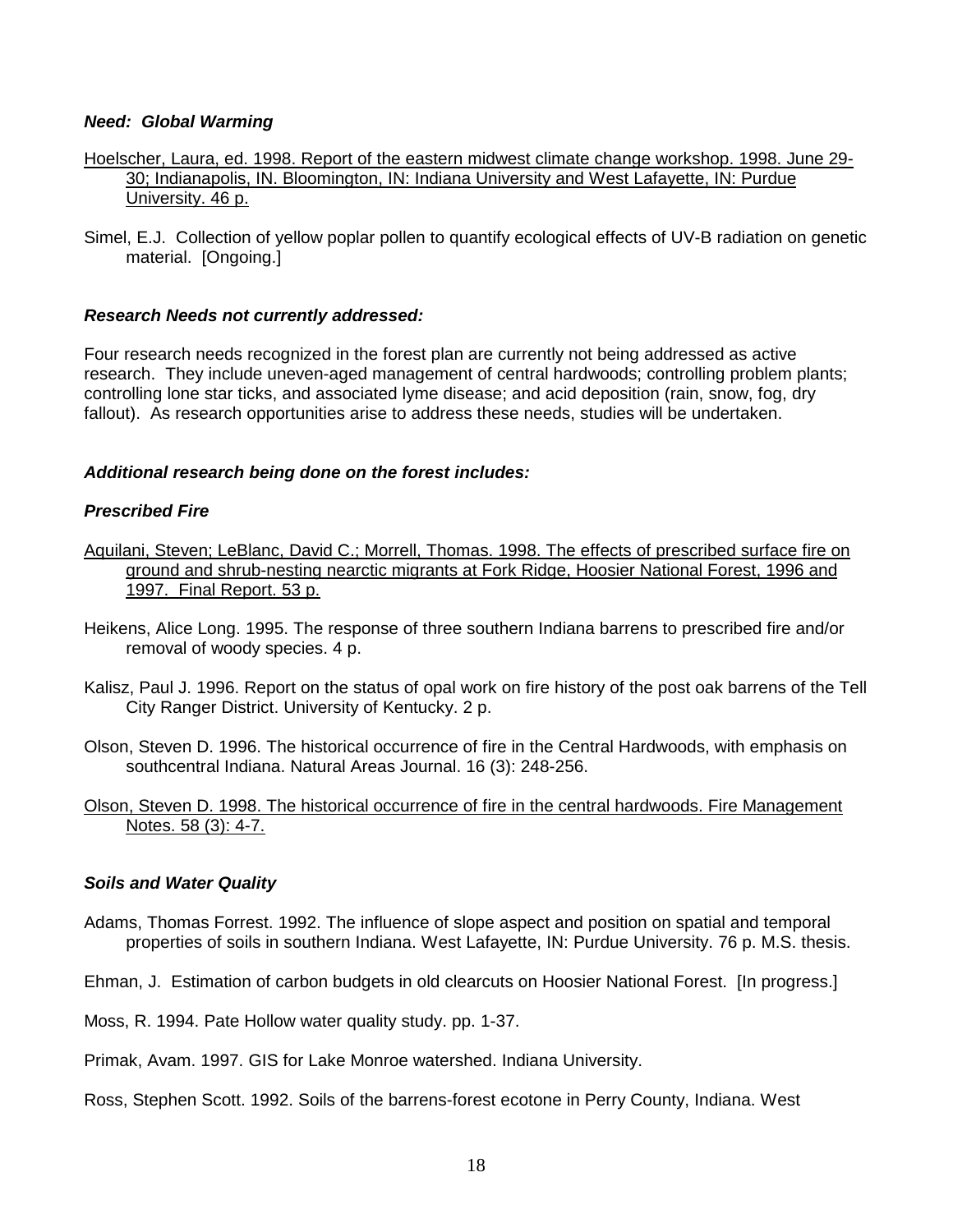Lafayette, IN: Purdue University. 134 p. M.S. thesis.

Willard, Dan. 1997. Salt Creek watershed erosion. Indiana University.

#### **Cultural Heritage**

Sieber, Ellen; Munson, Cheryl Ann. 1994. Looking at history Indiana's Hoosier National Forest region, 1600 to 1950. Bloomington and Indianapolis, IN: Indiana University Press. 131 p.

#### **GIS and GPS Technology**

- Gustafson, Eric J.; Crow, Thomas R. 1998. Simulating spatial and temporal context of forest management using hypothetical landscapes. Environmental Management. 22 (5): 777-787.
- Jasumback, Tony; Luepke, Doug; McCullough, Rich; Weigel, Dale. 1997. GPS walk method of determining area. Tech Tips 9771-2321-MTDC. Missoula, MT: U.S. Department of Agriculture, Forest Service, Technology and Development Program. 2 p.
- Jasumback, Tony; Luepke, Doug; McCullough, Rich; Weigel, Dale. 1997. WAGE (Wide area GPS enhancement) evaluation using the PLGR+96 FED. Tech Tips 9771-2306-MTDC. Missoula, MT: U.S. Department of Agriculture, Forest Service, Technology and Development Program. 4 p.
- Jasumback, Tony; Luepke, Doug; McCullough, Rich; Weigel, Dale. 1997. Wide area GPS enhancement (WAGE) evaluation. Tech Tips 9771-2327-MTDC. Missoula, MT: U.S. Department of Agriculture, Forest Service, Technology and Development Program. 4 p.
- Johnston, Jerry J.; Weigel, Dale R.; Randolph, J.C. 1997. Satellite remote sensing an inexpensive tool for pine plantation management. Journal of Forestry. 95 (6): 16-20.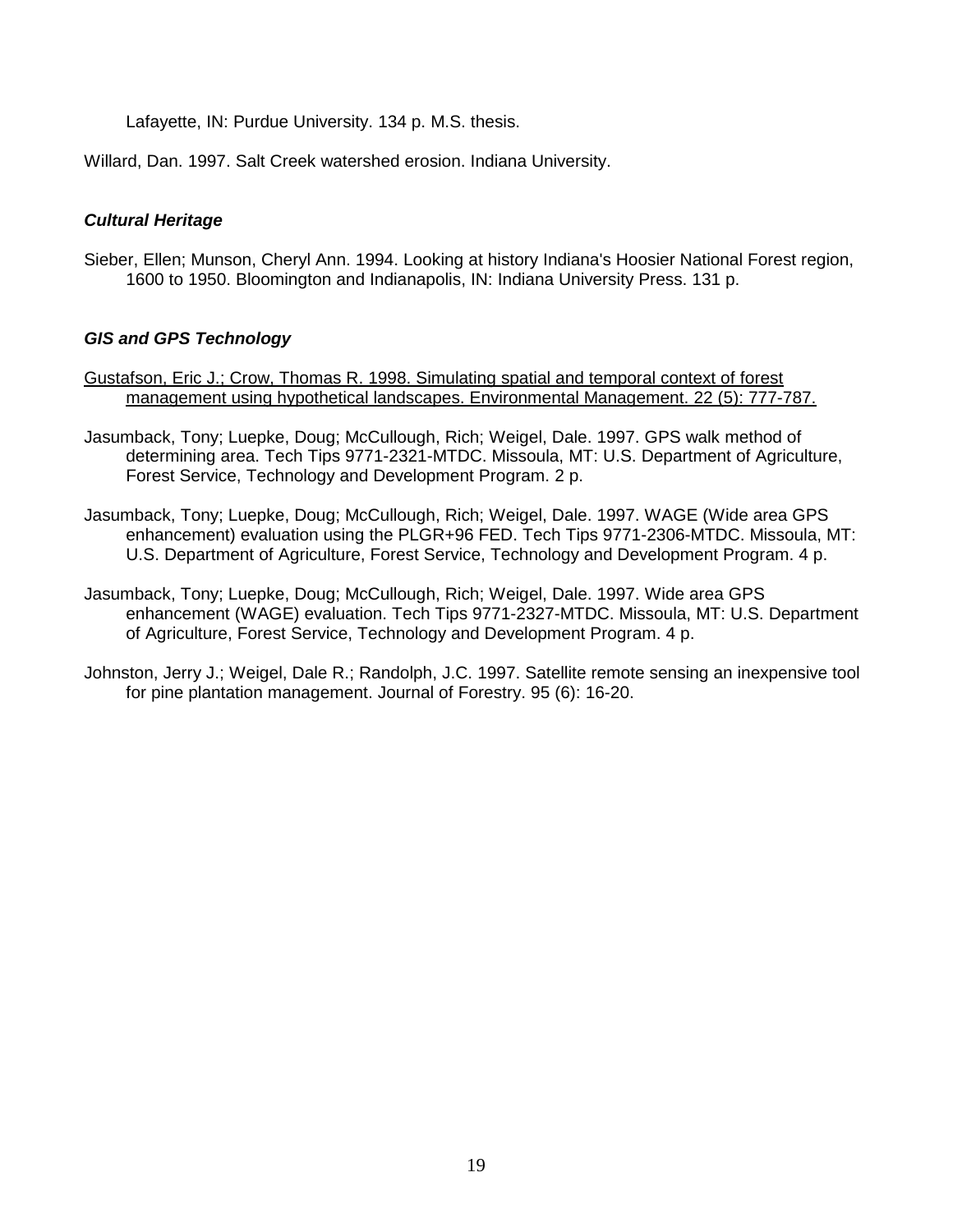### **Management Prescriptions [36 CFR 219.12(k)(2)]**

#### **Document measured prescriptions and effects. Determine if management prescriptions and guidance are being applied and followed. Conduct one interdisciplinary field review per district**.

#### 1998 INTERDISCIPLINARY FIELD REVIEW

On November 4, 1998 the Hoosier Operations and Strategy Team and several specialists conducted the annual Forest monitoring trip. The trip focused on trails. Three areas were inspected to determine compliance with the forest plan and the monitoring and evaluation program. The three areas were the German Ridge trail northwest of the German Ridge camp, a small section of the German Ridge trail north of Krausch Hill, and the westernmost section of the Oriole West trail. These trails represented old rehabilitation, new rehabilitation, and no treatment. The trails were inspected visually by hiking and mountain biking using the trail inspection form from the Trails Implementation Schedule.

The following people attended: Russ Christensen, Ken Day, Jim Denoncour, Tom Krueger, Randy Lutz, Sue Peterson, Ronnie Roark, Ross Taylor, Regis Terney, and Les Wadzinski.

Findings: The German Ridge trail segment with old rehabilitation treatment was found to be holding up quite well. The newly rehabilitated German Ridge segment was also found to be in good condition with a few observations and recommendations. These include: loose gravel posed some problem for the bike, a few places with large #2 rock need to be capped with finer material, get rid of root wads and mud balls for visual purposes, remove hazard trees, designate/mark the existing route west of the camp to connect the two trails, install more drainage structures west of the camp, and install a few signs at points of confusion.

The German Ridge segment by Krausch Hill was not treated, but found to be in good shape. There was some discussion about the need to harden the trail or not. One perspective is to harden in order to allow vehicular access to repair problem areas further back in. Another perspective is to leave alone and access the problem areas only during dry weather.

The group then visited Oriole trail to inspect a test area. There had been numerous complaints from the public about large rock on this trail. A segment was recently capped with 93's, a very fine mix. It appeared to be a good solution to the problem.

Conclusions: The group agreed that improving drainage with dozer work and hardening the trails with gravel was probably the best known method to deal with impacts from multiple use. Also, it was felt that with time and use the loose gravel will sink in and harden up, and quickly cease to be a concern. It was also unanimous that coarse rock should not be used as the tread surface, rather, it should be capped with a fine mix. There was agreement that single sized, clean rock such as the 7's was not desirable, but rather a mix with fines was preferable. The various properties of 53's and 73's were discussed, with the coarser rock holding better on a slope but with the finer mix offering a smoother tread surface. There was also some discussion about experimenting with custom mixes to achieve an optimal surface and eliminate the typical variations coming from the same stockpile. Overall the group found the trails to be in compliance with the Forest Plan.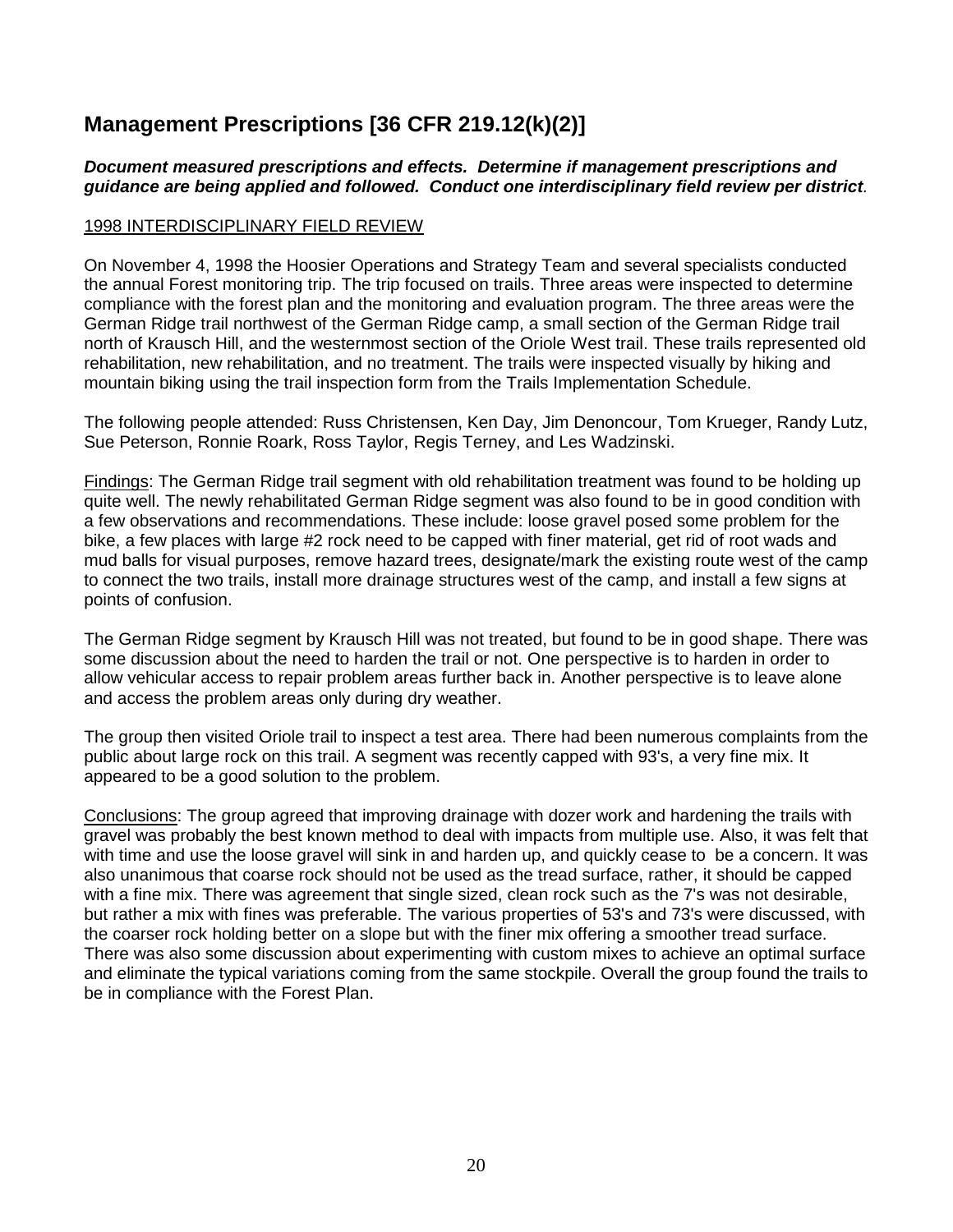#### 1999 INTERDISCIPLINARY FIELD REVIEW

On Wednesday November 17, 1999 the Hoosier Operatoins and Strategy Team along with Regional Office employees Cheri Ford, Steve Kessler, and Don Pearson conducted an interdisciplinary team monitoring trip to the Roland Riparian Restoration project. The purpose of the field review was to determine if mitigation measures were being applied and followed as described in the Environmental Assessment.

The following people attended: Bette Buchheit, Ken Day, Jim Denoncour, Cheri Ford, Steve Kessler, Pam Kruse, Brad Lidell, Wilma Marine, Pat Merchant, Cid Morgan, Don Pearson, Ross Taylor, and Les Wadzinski.

Pat Merchant provided an overview of the restoration project. The project started in late October and was only partially complete in that only one of four restoration areas has been completed through a cooperative effort with the IDNR Division of Fish and Wildlife. Mitigation measures of mulching and seeding to protect soil and water resources after the levee construction are complete for that area. The review team felt that this was a good project and that mitigation measures were properly applied. The review team also visited the locations for the three remaining levee and wetland restoration sites.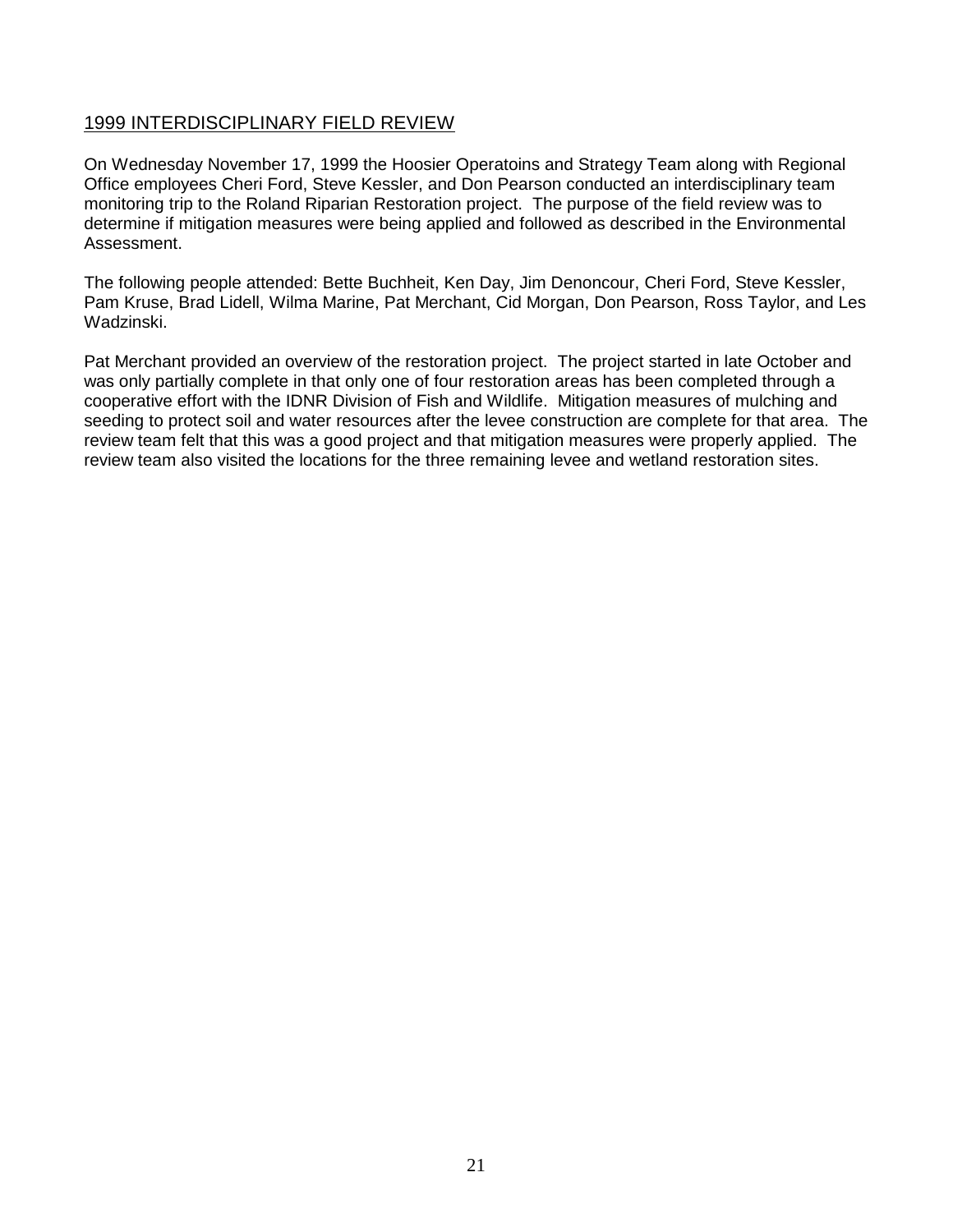### **FY 1998 Site Specific Project Decisions**

| <b>DECISION</b>                      | <b>DATE</b> | <b>COUNTY</b>           |
|--------------------------------------|-------------|-------------------------|
| Fuel Hazard Reduction Pile & Burn    | 10/23/97    | Jackson Co.             |
| <b>Hilderbrand SUP Trail</b>         | 1/09/98     | Jackson Co.             |
| Murphy SUP Trail                     | 1/09/98     | Lawrence Co.            |
| Brownstown Office Exchange           | 1/09/98     | Jackson Co.             |
| <b>Warren Alexander SUP</b>          | 3/02/98     | Perry Co.               |
| <b>Buried Water Line SUP</b>         | 4/15/98     | Crawford, Perry Co.     |
| <b>Temporary Road SUP</b>            | 6/03/98     | Monroe Co.              |
| Sanders Exchange                     | 6/03/98     | Orange, Crawford Co.    |
| Openings                             | 7/22/98     | <b>All HNF Counties</b> |
| <b>Concessionaire Mgmt</b>           | 7/14/98     | Monroe and Perry Co.    |
| Maumee-Poke Patch Salvage Project II | 7/16/98     | Jackson Co.             |

## **FY 1999 Site Specific Project Decisions**

| <b>DECISION</b>                            | <b>DATE</b> | <b>COUNTY</b>           |
|--------------------------------------------|-------------|-------------------------|
| Special Use Permit - Access Trail          | 10/16/98    | Orange Co.              |
| Special Use Permit - Telephone Line        | 1/12/99     | Lawrence Co.            |
| Road Access                                | 2/09/99     | Lawrence Co.            |
| Prescribed Burn - Paoli Experiment Station | 2/16/99     | Orange Co.              |
| Thompson Exchange                          | 3/26/99     | Jackson Co.             |
| Pioneer Wagon Works                        | 3/26/99     | Jackson, Orange Co.     |
| <b>Reforestation Tree Planting</b>         | 4/15/99     | Perry Co.               |
| Forest Openings Maintenance                | 6/28/99     | <b>All HNF Counties</b> |
| Pipe Replacement Grouse Hollow Lake Dam    | 7/21/99     | Lawrence Co.            |
| Road Use Permit                            | 9/20/99     | Orange Co.              |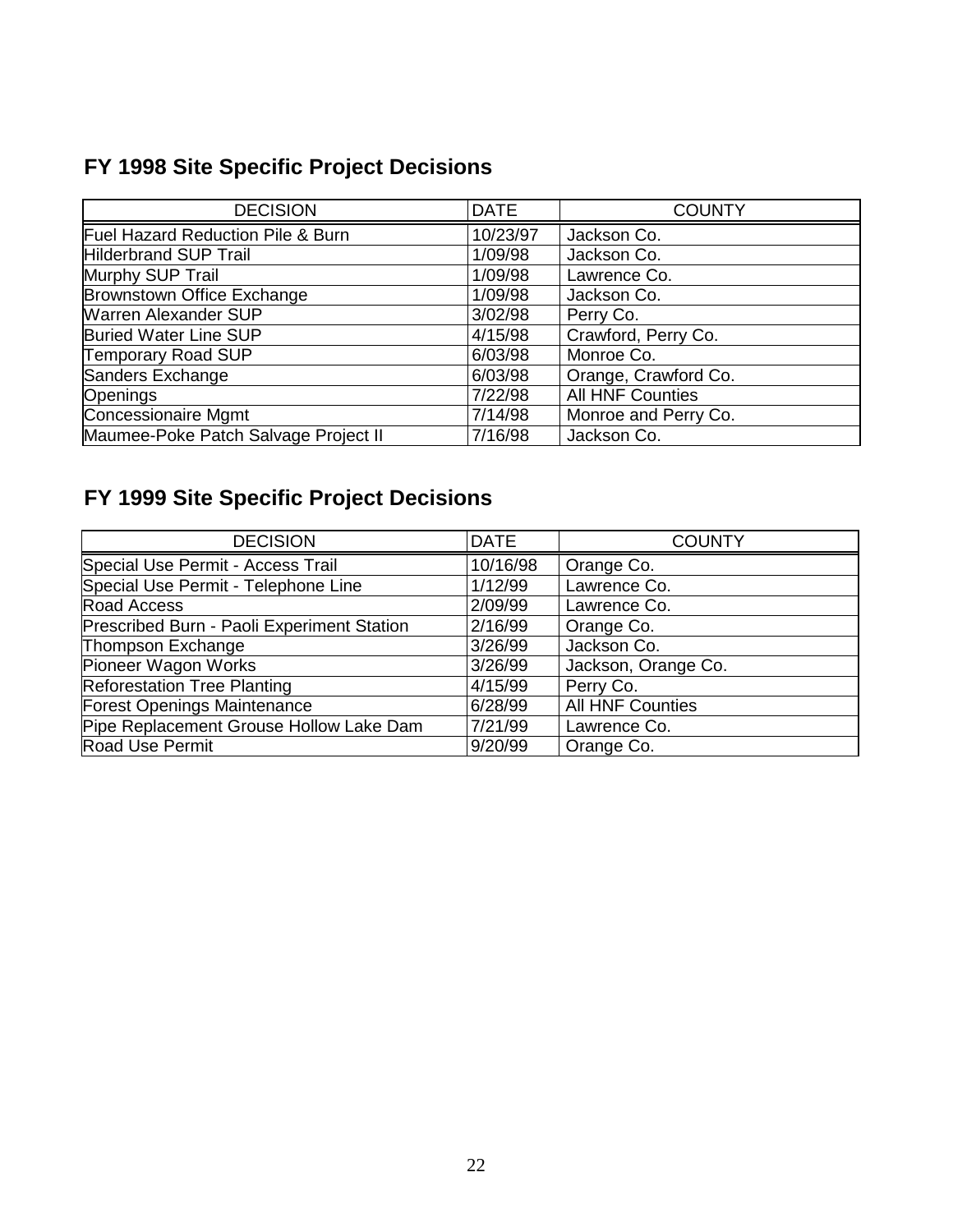### **Adjacent Lands [36 CFR 219.7(f)]**

Consider effects of National Forest planned management on land, resources, and communities adjacent or near the National Forest and conversely, the effects on National Forest management from activities on nearby lands managed by other public land agencies or under the jurisdiction of local government. To be addressed from a perspective of current and emerging issues.

There is an interrelationship between the effects of National Forest management on nearby privately owned lands, and the effects of activities on nearby privately owned lands on National Forest management. This is particularly the case in south central Indiana, where NFS land is interspersed with private or other public lands.

Because of the limited amount of public land in Indiana, there are many demands for its use. According to the Indiana Statewide Comprehensive Outdoor Recreation Plan (SCORP) only 3 percent of the state is in public ownership and but a fraction of an acre is available per capita of public land for recreation. Of the public ownership in Indiana, 31 percent is within the Hoosier NF. The impact of this concentration of visitors obviously affects adjacent lands as well as providing benefits and opportunities to our neighbors.

The scattered landownership pattern of the Hoosier results in many neighbors whose activities effect National Forest management. Current demands that affect National Forest management on adjacent lands include: trail use, land prices, trespass, small forest products, other special uses, community development, and flood control.

**Trail use** -- In concert with the Forest Plan, demand for special use trails and permits to conduct events on NFS lands remains high. Most trail riding requests are for horse-riding events, but requests are also received for mountain bike events. A Fee Demonstration Program went into effect in 1998. On the Hoosier NF this program entailed requiring a trail use permit for all horse and bike riders on forest trails. The permits could be purchased as daily tags or as an annual trail use tag. This requirement has curtailed some users from recreating on NFS lands but the impact has been minimal. The reduction in some users visits to the forest may not have offset the trend for increased use. According to some adjacent businesses such as outfitters and private horse camps, the program may have impacted their customer base. However, most of these businesses have continued to expand and add improvements and appear to be booked to capacity every weekend during the recreation season.

**Land Prices and Real Estate** – Most realtors when advertising private land for sale mention if the land borders NFS land. People usually consider adjacent NFS land desirable even though the public land usually does not increase land values.

During 1998, the former Brownstown Office site and buildings were exchanged to the Brownstown Central Consolidated Schools. This real estate transaction provided much needed room for expansion to a local school district's administrative staff, ensured on-going use of this facility, and provided funds for additions to the Hoosier NF.

**Trespass** -- Trespass from NFS land to private land occurs inadvertently on a continual basis. Only a fraction of National Forest property boundaries are marked and identifiable. As a result, people using the Forest often wander onto private lands without realizing that they have trespassed. Local landowners complain about an increasing apathy on the part of these trespassers for attention to boundaries and a wanton disrespect for private landowner rights.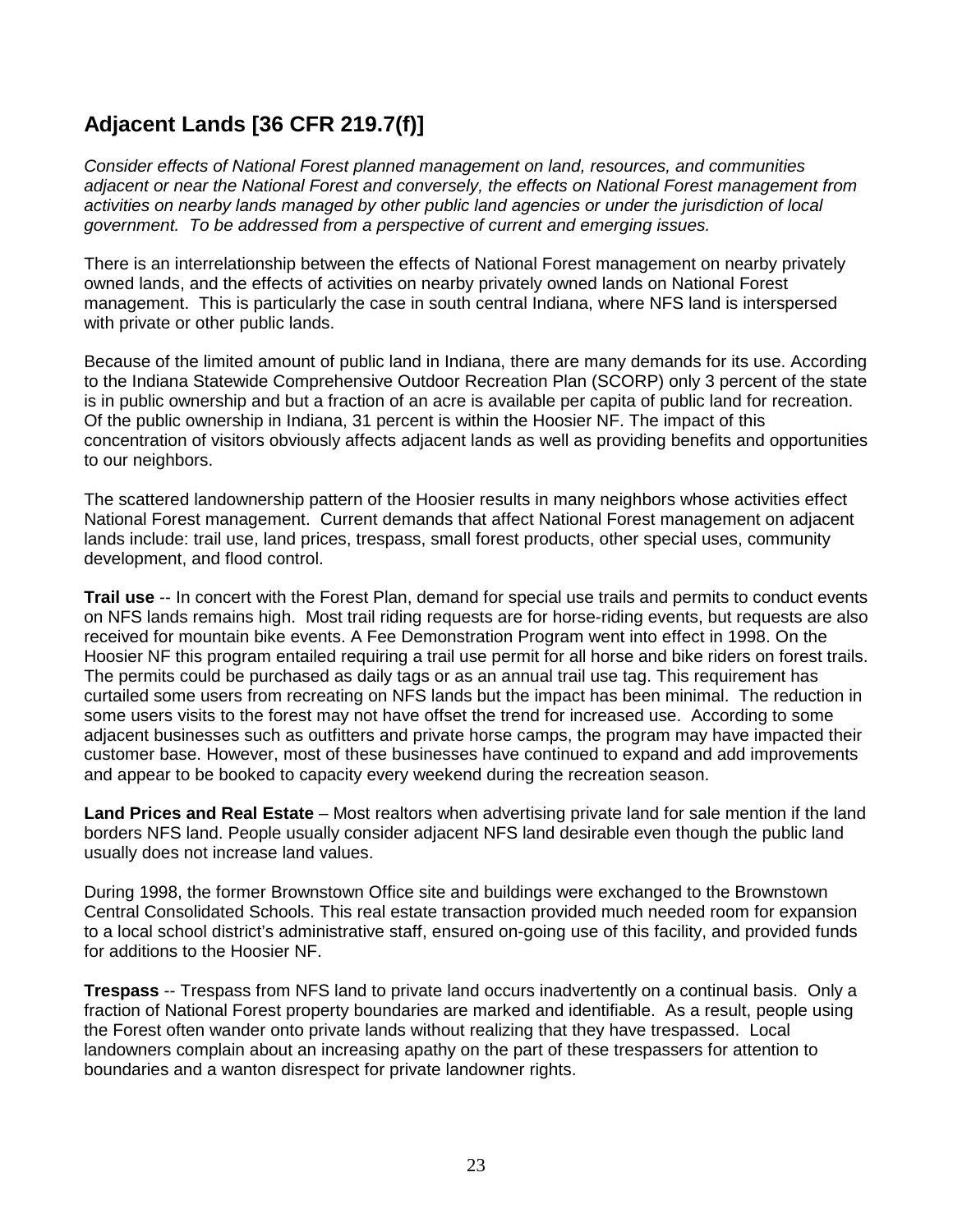There is also the potential for private landowners to inadvertently trespass with land practices or use onto NFS land. As the numbers of neighbors increase through parcel subdivision, the likelihood of trespass also increases. Off-road vehicle use continues to be a problem as adjacent landowners illegally ride from their property onto NFS land. Efforts to apprehend these trespassers are extremely difficult since they do not access the Forest by public points but the damage they do to the forest resource can be substantial.

Typically, during the course of surveying and marking National Forest System land boundaries, encroachments and trespasses are found. Currently, we are attempting to resolve 8 of these cases using the Small Tracts Act authority, some are just small area's of yards, while others involve substantial improvements such as homes.

Resources permitting, we address these trespasses on a case-by-case basis.

**Small forest products** -- Frequent requests for small forest products include plant collection, grapevine collection, houselogs, fence posts, and other miscellaneous products. These requests may be granted or denied depending on how they fit within the Forest Plan guidance. Resource specialists determine the best locations and restrictions to be imposed. As appropriate, permitees pay a fee for the small forest products, commensurate with their value.

**Other special uses** -- Occasionally we authorize private enterprises to have the use of NFS land. One example are the concessionaire permits at Hardin Ridge, Indian/Celina Lakes and Tipsaw Lake Recreation Areas. These provide jobs and income to local people as well as services to NFS visitors in a cost-efficient manner. Other examples are private drives to access in-holdings or utility rights-of-way to develop rural areas. Permittees uphold permit requirements and pay a fee to the United States for the use of NFS land. They are granted non-exclusive use of the land. See the "Provide for Human and Community Development" section for special uses monitoring information.

One use of NFS land with a significant impact on the rural community is the Perry County transfer station and recycling center is located on NFS land near Branchville. This site was operated under a special use permit until it could be transferred to the County in a land exchange in FY 2000.

**Community development** -- Community development and private land management also affects the National Forest. Development and subdivision of private parcels increases the number of people adjacent to NFS land, thus increasing the potential for direct use by neighbors. Louisville, Kentucky and Bloomington, Indiana are two large cities that continue to expand. Commuters preferring to live in a more rural area are creating a demand for more home and development construction in the Forest area. Economic development, primarily in the vicinity of the Tell City Ranger District, has the potential to greatly change the demographics of Perry and Crawford counties. These developments include:

**A Riverboat casino** has gone in within 25 miles of the Tell City Ranger District. The casino is a big attraction which has increased development in the area by bringing in money and jobs. Although the casino is their destination, it is likely that some visitors will use the recreational facilities on NFS. Use patterns are still being established and monitoring has yet to determine the effect on NFS land.

**Ohio River Scenic Byway** – This 981-mile route, of which only a portion crosses NFS lands in three states, was nominated as a National Scenic Byway in 1996, but it has evolved in the last couple years into a growing tourist attraction. Brochures are now printed with loop tours off the byway through the Hoosier NF as well as other rural communities north of the river. Kiosks and signage have begun to go up with a unique logo for the route and in 1999, Indiana developed a partnership with the states of Ohio and Illinois to extend the route at each end through its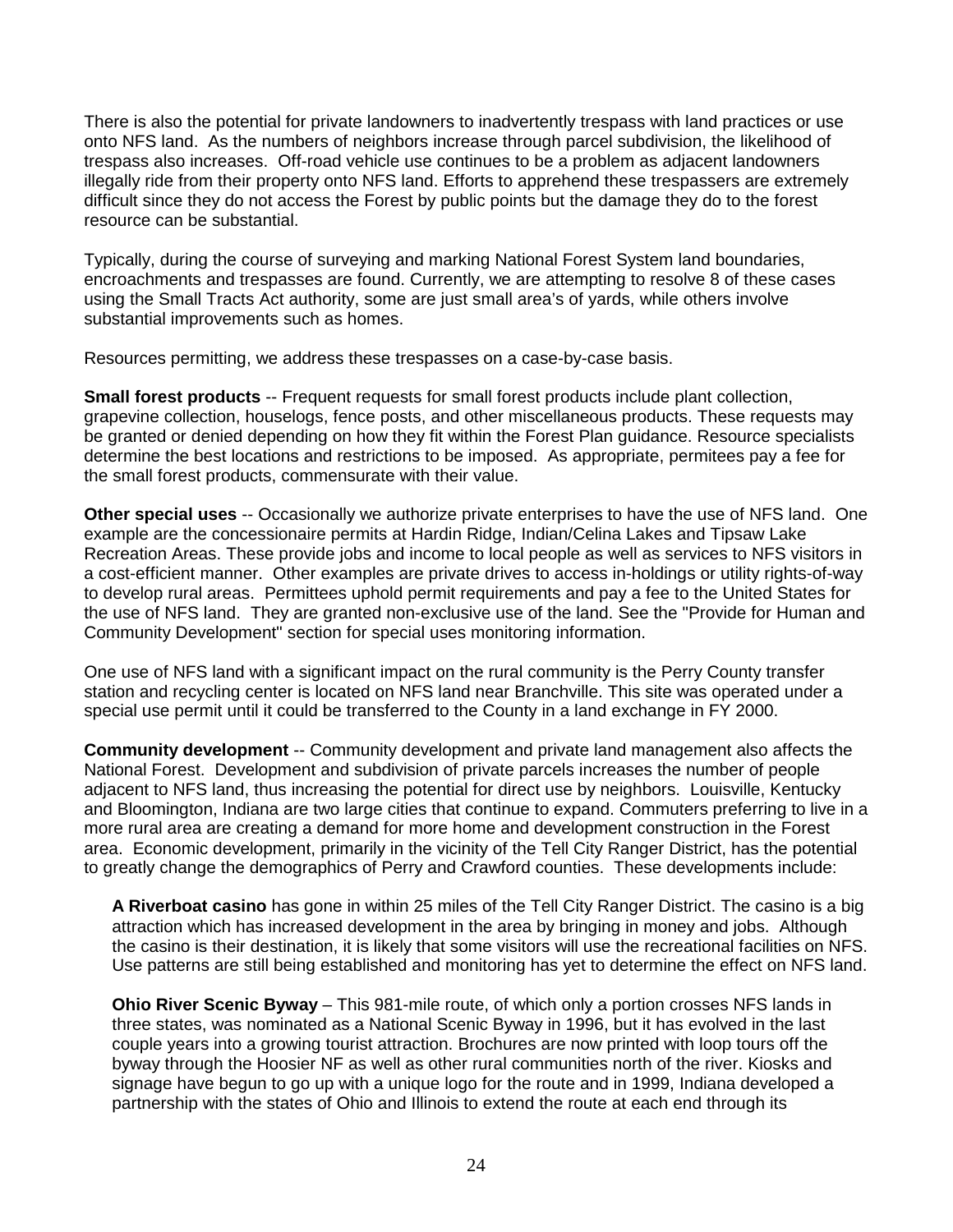neighboring states. Promotional feature stories have now appeared in most Midwest media markets and the route is drawing more visitors to the area. Key to the route's attraction are the rolling hills and scenic overlooks on the Hoosier NF.

**Perry County small industries** -- Several small industries have constructed facilities in Perry County, drawing employment, and in turn residents to that area. Influx to the area has been on a steady incline, and has the potential to result in more visitors with greater variety of demands on the NFS land base.

**Toyota plant** -- Toyota has constructed a major facility within commuting distance to much of the Hoosier National Forest. The plant has provided employment to rural residents already living in the area as well as attracting more residents and development. In 1999, Toyota announced it would double the size of the current facilities so more jobs and expansion are expected. Adjacent satellite industries will also attract more people to the area thus increasing demands on National Forest System lands.

**Steel plants** -- AK Steel constructed a major steel mill in Spencer County, near the Tell City unit. The Wopaka Foundry in Perry County near Troy, IN now employs a significant number of people. The impact of these plants on the National Forest has not been determined.

**Holiday World and Splashing Safari** -- This growing amusement park is the oldest theme park in continuous operation in the nation. In recent years its popularity has grown and the park has put significant money into expansion and construction. Each year they've open a major new ride, and the number of visitors continues to spiral upwards. Hotels, restaurants and other tourist accommodations are springing up to accommodate these visitors. Many of these tourists will also camp on the Forest or visit other Forest areas during their trip to the amusement park.

**West Baden Hotel Renovation** – The West Baden Springs Hotel has long been of interest to people from around the world. It was an architectural wonder when it was built shortly after the turn of the century. Historic Landmarks Foundation sponsors tours of the site including the ongoing renovations and the restoration of the hotel grounds. The tours have been very popular and helped in raising money for the project. In addition to the outstanding architecture, the dome encloses some fabulous artwork and a beautiful atrium. Cook, Inc. has funded most of the renovations for the hotel's current owner, Historic Landmarks Foundation. The property is being marketed in the hope that the new owner will finish the restoration and bring back visitors and affluence to the area. West Baden and French Lick were once popular resorts known for their hot springs and wonderful accommodations. A major fire and the 1930 depression played roles in the demise of this once famous landmark.

**Flood Control** -- Other than streams, creeks, and rivers, there are few natural bodies of water within the boundary of the Hoosier National Forest. Most of the existing lakes and ponds were designed primarily for flood control with recreation as a secondary use. Many of the dams are located above private lands. It is critical that these structures are sound and are within guidelines to ensure safety to those who live below the structures. Floods and storm damage resulted in higher risk situations, and in June of 1997, \$2.4 million were received to renovate Forest dams including: Springs Valley, Celina, Saddle Lake, and U-38 dam, all located on the Tell City Ranger District. The work has been ongoing through 1998, 1999, and 2000, including new access routes to Celina and U38 dams, new valves for Celina and U-38 Lake, spillway for Saddle Lake, and earthwork to stabilize the structures.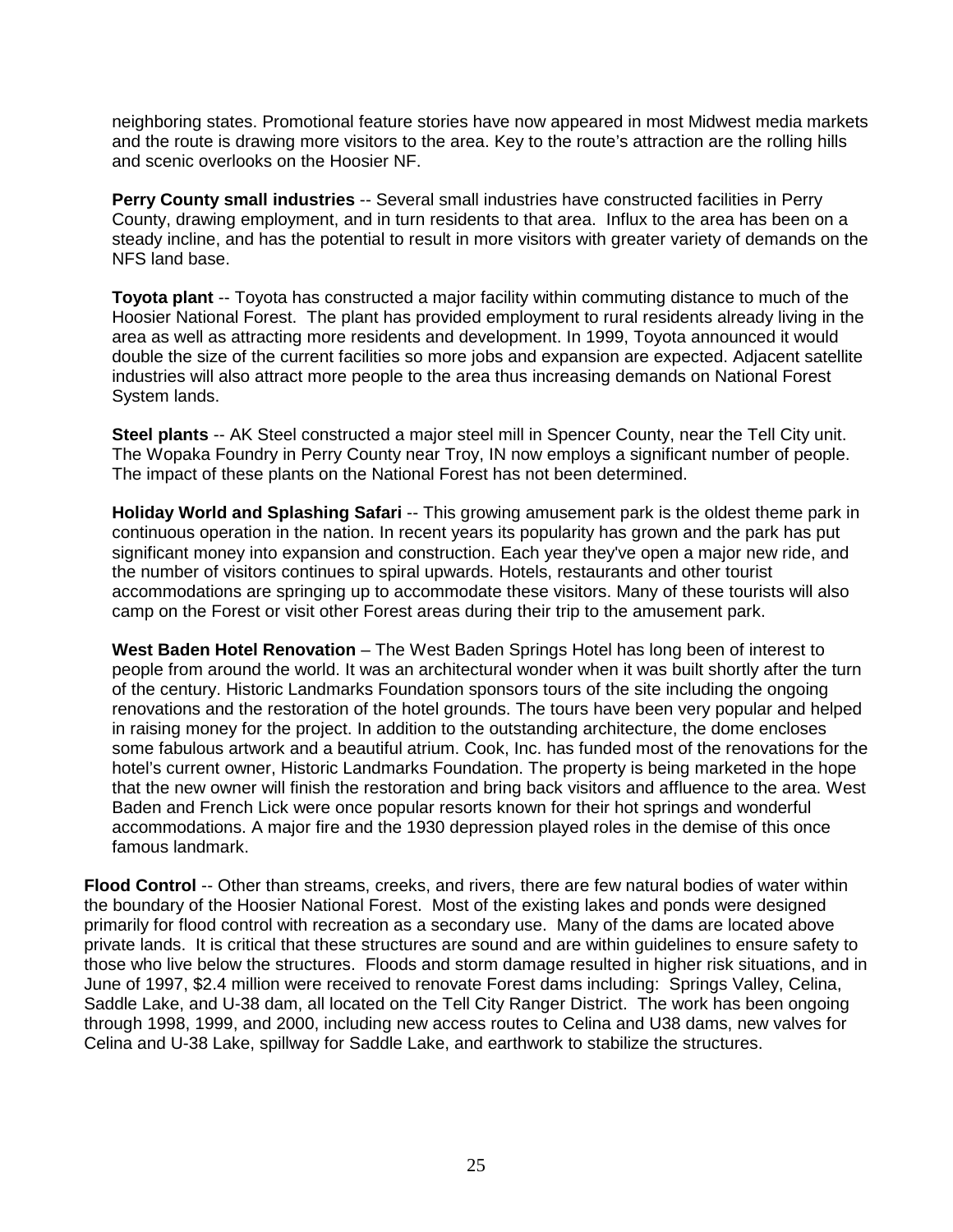### **Demand [36 CFR 219.10(g)]**

The Forest Supervisor shall review the conditions on the land covered by the plan at least every 5 years to determine whether conditions or demands of the public have changed significantly.

When we amended the Forest Plan in 1991, we emphasized the many demands for the National Forest. Demand for National Forest System resources was displayed and discussed in depth in the Draft Environmental Impact Statement Appendix B (p. 4-4 to 4-5) and in the Forest Plan Amendment (p. 3-3 to 3-4). The forest interdisciplinary team (ID team) estimated demands for dispersed recreation, developed recreation, timber, young forest, openings and shrubland, core areas, backcountry, and natural-appearing forest. Demand was estimated for each in order to address the management challenges of land ownership patterns, recreation use, oil and gas exploration, and biological diversity. The following demand and supply table shows the Forest Plan estimates for 1995 (an approximate midpoint of the Plan life), and for the year 2005 to show future demand trends.

| <b>Benefit</b>                                     | Projected  | Projected  | Projected          |
|----------------------------------------------------|------------|------------|--------------------|
|                                                    | Demand For | Demand For | <b>Supply From</b> |
|                                                    | 1995       | 2005       | <b>Forest Plan</b> |
| Dispersed Recreation (Rec. Visitor Days - RVDs)    | 272,000    | 347,502    | 267,000            |
| Developed Recreation (RVDs)                        | 120,000    | 168,315    | 120,000            |
| <b>Timber (Million Board Feet)</b>                 | 19.0       | 22.4       | 4.4                |
| Young Forest (Acres of 0-19 hardwood, 0-9 pine,    | 23,400     | 23,400     | 14,100             |
| or reverting openings)                             |            |            |                    |
| Openings and Shrubland (Acres of maintained        | 6,300      | 6,300      | 5,800              |
| openings, red cedar, barrens, & utility corridors) |            |            |                    |
| Core Areas (Acres)                                 | 96,000     | 96,000     | 32,000             |
| <b>Backcountry (Acres)</b>                         | 78,000     | 78,000     | 53,000             |
| <b>Natural-appearing Forest (Acres)</b>            | 185,000    | 185,000    | 96,000             |

#### **FOREST PLAN DEMAND AND SUPPLY**

As reported earlier in this report, recreation visitor days exceeded our expectations in 1998 and 1999 (525,000 actual versus 387,000 projected). Demand for other benefits has not changed appreciably since estimates were made in the Forest Plan Amendment.

Some people believe that controversy about national forest decisions demonstrates changes in demand. As stated in the April 8, 1991 Record of Decision (ROD) public concerns could not be completely resolved. Some forest users will continue to be dissatisfied with management direction (ROD, p. 17).

As evidence of this, in 1998 the Forest received five administrative appeals on proposed projects. The issues raised in these appeals included planning process issues such as National Forest Management Act, range of alternatives, purpose and need, cumulative effects, economic costs and benefits, and public involvement, as well as on-the-ground concerns such as potential impacts on reptiles and herps, Indiana bat, and migratory birds, and visual, monitoring, safety, and survey objections. The 1998 appeals were on German Ridge Restoration, Maumee Poke Patch project and the Sanders land exchange. The Regional Forester remanded the Maumee Poke Patch project back to the Hoosier to further analyze the impacts of the project on the endangered Indiana bat.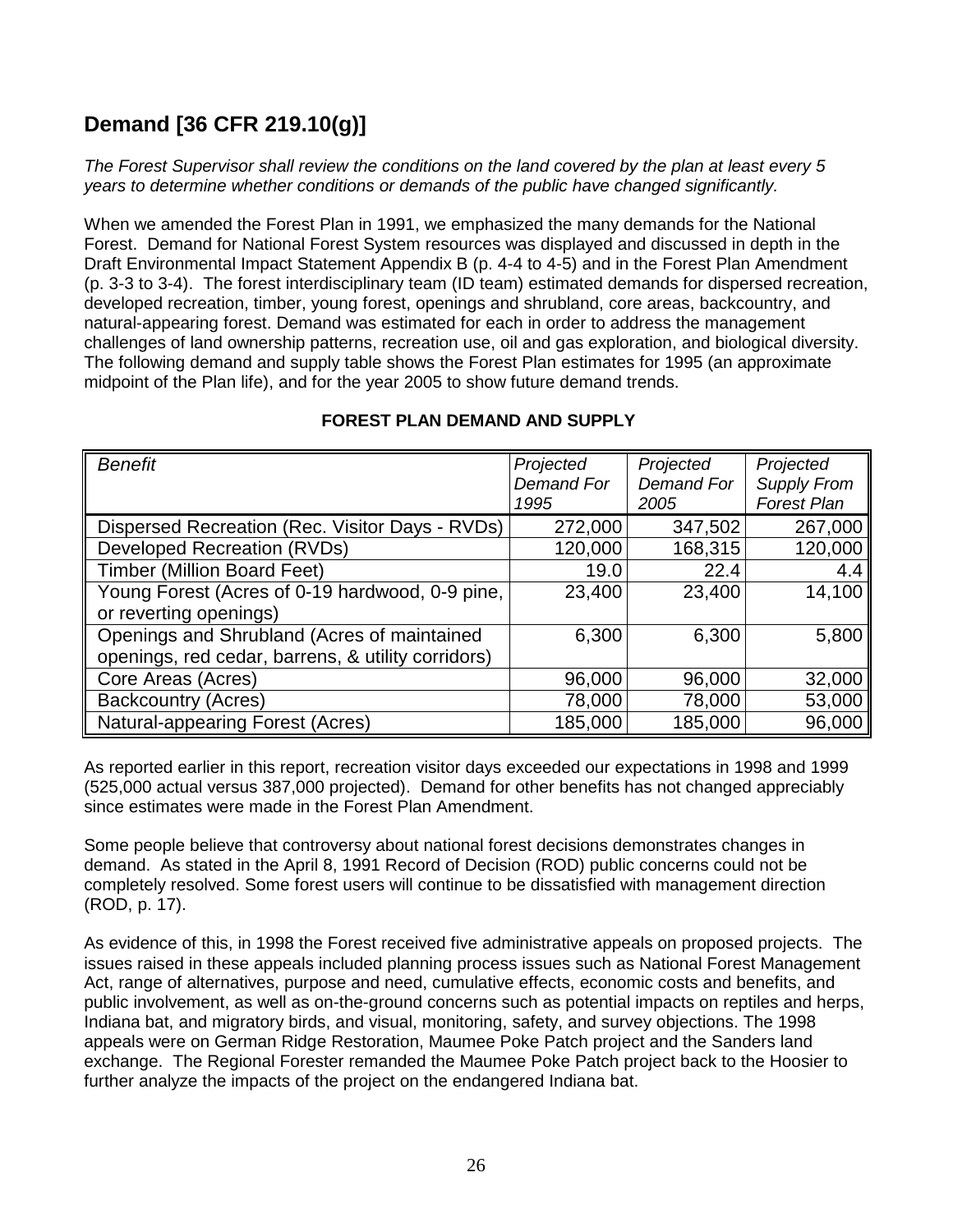In 1999 three appeals were received on the forest opening project and two appeals were received on land exchange proposals. One appeal was for the Thompson Exchange and one for the Pioneer Wagon Works Exchange.

The planning process provides for people dissatisfied with project decisions to comment, appeal, and if still not satisfied, take legal recourse. In both 1998 and1999 the Forest was involved in litigation on Plan implementation.

The ongoing debate over management of the Forest has not resulted from changes in demand, but a continuation of the debate over values. Society's values however, are part of what shapes management of the Forest, so we continue to analyze what people are telling us and what they want from their public lands.

\_\_\_\_\_\_\_\_\_\_\_\_\_\_\_\_\_\_\_\_\_\_\_\_\_\_\_\_\_\_\_\_\_\_\_\_\_\_\_\_\_\_\_\_\_\_\_\_\_\_\_\_\_\_\_

The next section of this report is organized by Forest Plan goal. The appropriate regulations are referenced for each.

# Protect and Manage Ecosystems

### **Restocked Lands [36 CFR 219.12(k)(5)(i)]**

Assure lands are adequately restocked as specified in the Forest Plan (App. B, B-11 to B-13).

Reference: Annual National Forest Management Act (NFMA) Stocking Report.

Methodology: Certification for hardwood stands involved going to the particular stands and doing a walk through, observing the predominant species in the stand, and recording the percent stocked. Hardwood stand certification is based on a walk though and visual observation, no plots are taken. Seedling counts are taken on 1/750-acre plots at about one plot per acre. Examiners are trained by the Forest silviculturist to ensure information is collected consistently.

Criteria for judging acceptability: Decisions are based on the information collected.

Results: In FY 1998 and 1999, there were no stocking reports done.

Forest Plan met: Yes.

#### **Roland Restoration Project – Tree Planting**

Methodology: This report is based on observations of the Roland restoration project completed in T2N, R2W section 17 and 18 (compartment 67). The Forest silviculturist inspected the trees planted in the area in 1998 and to inventory surrounding stands for base line data. In 1998 we planted approximately 2,000 seedlings of various species with the purpose of increasing the species diversity in the area. Of the 2,000 seedlings planted, tree shelters were placed on eight percent of the trees. The area was planted without any site preparation.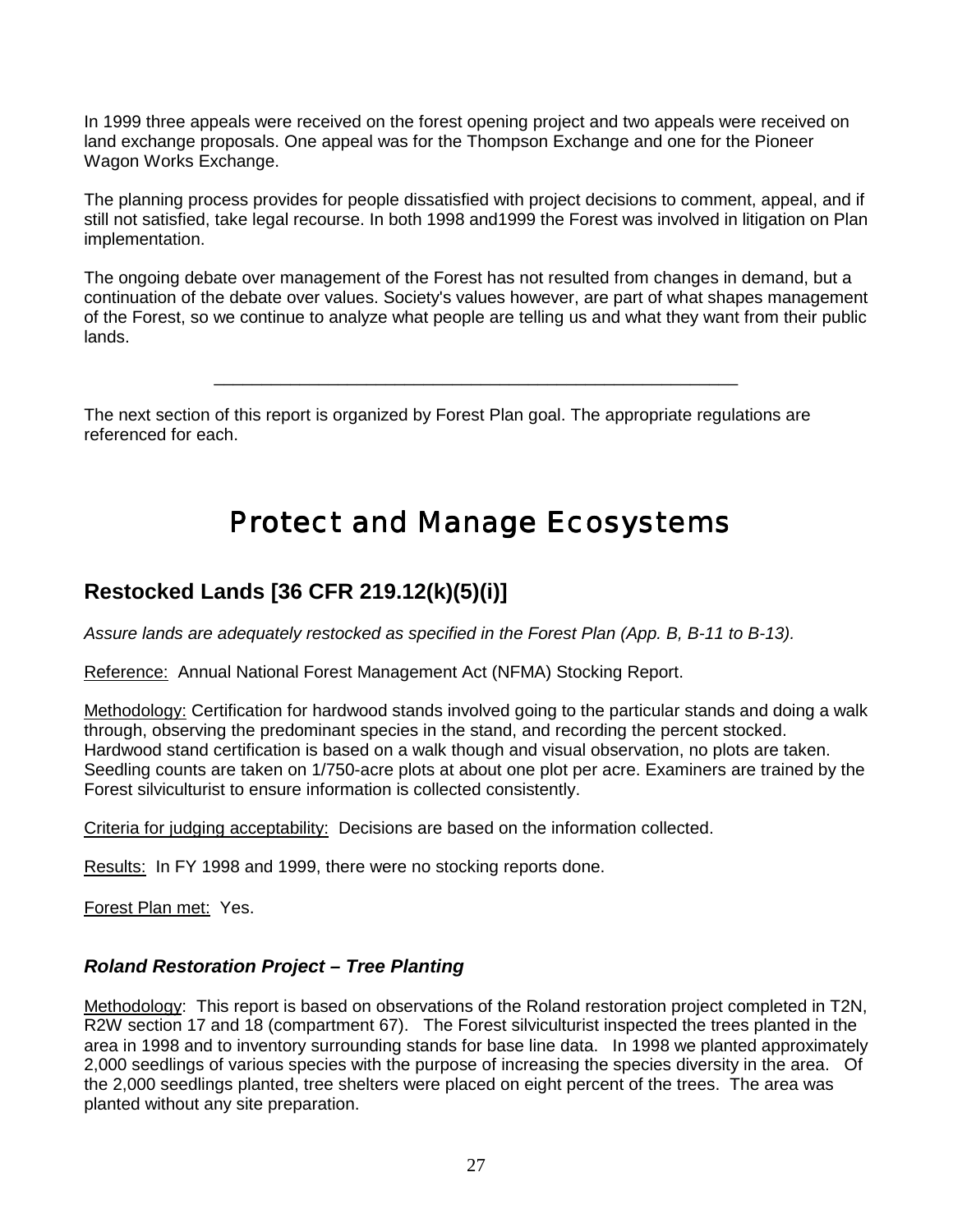Results: The first observation was not seedling survival but the tremendous amount of use in the area by wildlife. Upon reaching the area, the silviculturist flushed over ten great blue heron, green heron, kingfisher, numerous wood ducks and what was the surprise for the day, four white egrets. Without making detailed bird counts, it is obvious the wetland is being well-used and is functioning well.

Seedling survival was extremely low for seedlings outside the tree shelters. In the area sampled, the survival rate outside the tree shelters was less than five percent. Within the tree shelters, the survival rate was considerable higher was 75 percent. Based on the survival rate of seedlings planted in shelters versus non-shelters, if we are going to continue planting wetland areas they need to have some form of protection from deer predation and from surrounding vegetative competition. The deer predation was so severe in the area that on many of the tree shelters the tops have been chewed in an attempt by the deer to get at the seedlings. We should continue to use the 4-foot shelters.

Height growth appears to be adequate in the shelters. Since the tree shelters are biodegradable they should only last another four years and than begin to break down and thus they should not need to be manually removed.

Forest Plan met: Yes. The shelters were systematically placed on every  $7<sup>th</sup>$  tree until they ran out, so some of all species were planted in shelters. Therefore, although more sparse than intended, the area will have some tree cover.

Recommendations: In future plantings to improve survival it would be best to have planting furrows prepared prior to planting in addition to using the tree shelters. With a survival rate of 75 percent we hope to maintain the number of seedlings planted from 50 to 300 seedlings per acre.

### **Insects and Disease [36 CFR 219.12(k)(5)(iv)]**

Discover, report, and evaluate areas of infestations. Coordinate with State and Private Forestry (S&PF) and appropriate state agencies.

Methodology: The first observations of an outbreak of Introduced sawfly were made in 1996. Since that time, stands were monitored throughout the Forest for further signs of the sawfly. In 1998 and 1999, campgrounds in the Tell City area were checked for signs of the insect. Visual observations are made regularly in these pine stands.

Results: In 1999, there were no outbreaks on the Forest. There were outbreaks on private land in Spencer County that caused moderate to heavy defoliation, but no sightings on NFS lands.

#### Forest Plan met: Yes.

Recommendations: It appears that we can expect to have insect outbreaks thus the need to continue to monitor. At present this insect is not a problem.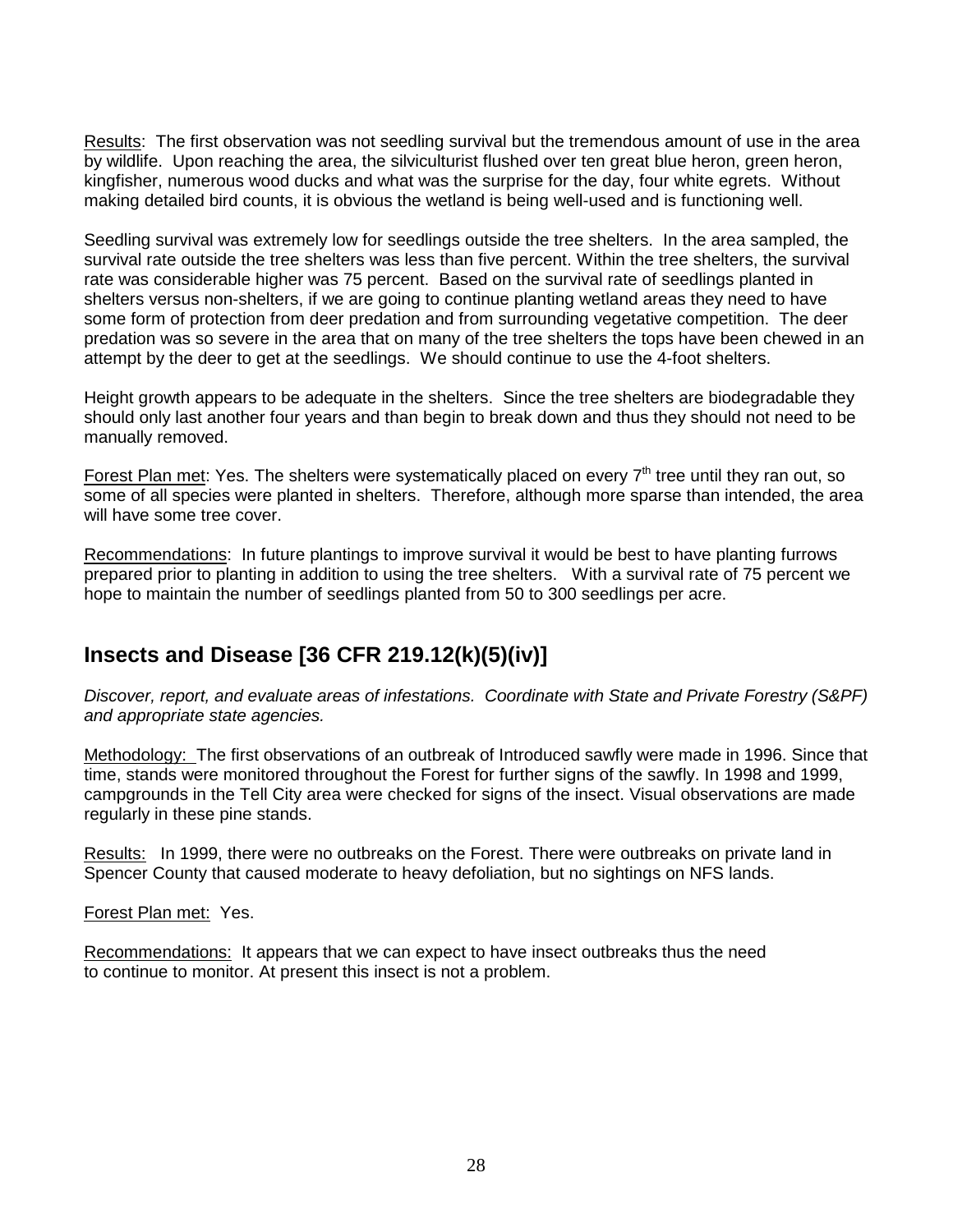#### **Soil and Water [36 CFR 219.27(a)(1)(2)(4),(b)(5),(e),(f)] Forest Plan Appendix J and K.**

Monitor to ensure implementation and effectiveness of soil mitigation and protection measures are applied to all management activities.

Reference to relevant laws and handbooks: 36 CFR 219.27 (a) (1) & (2) & (f). Forest Service Handbook (FSH) 2309.18 section 3.12b - Exhibit 02. FSH 2509.22 section 6.34 -Exhibit 8. Draft R9 Supplement, FSH 2509.18, Chapter 2. Draft Indiana Forestry Best Management Practices Guidelines (08/30/96)

#### **Mogan Ridge (West) Burn - Post Burn Monitoring**

Standard: During a prescribe burn, we need to limit the amount of mineral soil exposed. The standard is, the entire forest floor (leaf litter, humus, etc) down to mineral soil should not be consumed by fire for over 50 contiguous square feet, or more than 5 percent of the area. Determine if minimum threshold values for soil disturbance are being met. (Draft R9 Supplement, FSH 2509.18 [9/27/90])

Acceptable Criteria: The entire forest floor down to mineral soil should not be consumed by burning, over more than 50 contiguous square feet, or more than 5 percent of a project area.

Methodology: On March 25 -29, 1998 the prescribed burn was carried out. The post burn ground cover assessment was conducted on April 2, 1998. The entire forest floor down to mineral soil should not be consumed by burning, over more than 50 contiguous square feet, or more than 5 percent of a project area. (Draft R9 Supplement, FSH 2509.18 [9/27/90]).

The methods used to complete the assessment were the Point Transect Method for Discrete Variables. Described in R5 interim directive for FSH 2509.18 Section 2.2, rev. draft September 1991.

Other methods used were Effective Ground Cover transect. One transect was taken in a northwest to southeast direction, 325 - 145 degree azimuth, which resulted in the transect running at a slight angle across the contour. The transect was on the upper midslope position of southwest side of Kuntz Ridge. This gave a good representative sample of the ground conditions.

Postburn data was taken at about every 10th pace. At each 10th pace a 1 inch square area at the boot tip was evaluated as to whether or not soil cover (organic material, living vegetation, or rock fragments >3/4 inch diameter) will effectively dissipate the energy of falling raindrops. More than 50 percent of the square is a yes, less than 50 percent is a no. One hundred paces equals 100 percent, therefore, 100 minus the number of points indicating bare ground equals the percent of the area having effective ground cover.

Results: After the burn, 89 percent of the area had effective soil cover. There were no observations made where all organic material was burned from the soil.

Forest Plan met: Yes. Minimum soil quality standards for soil erosion and severely burned soil were exceeded.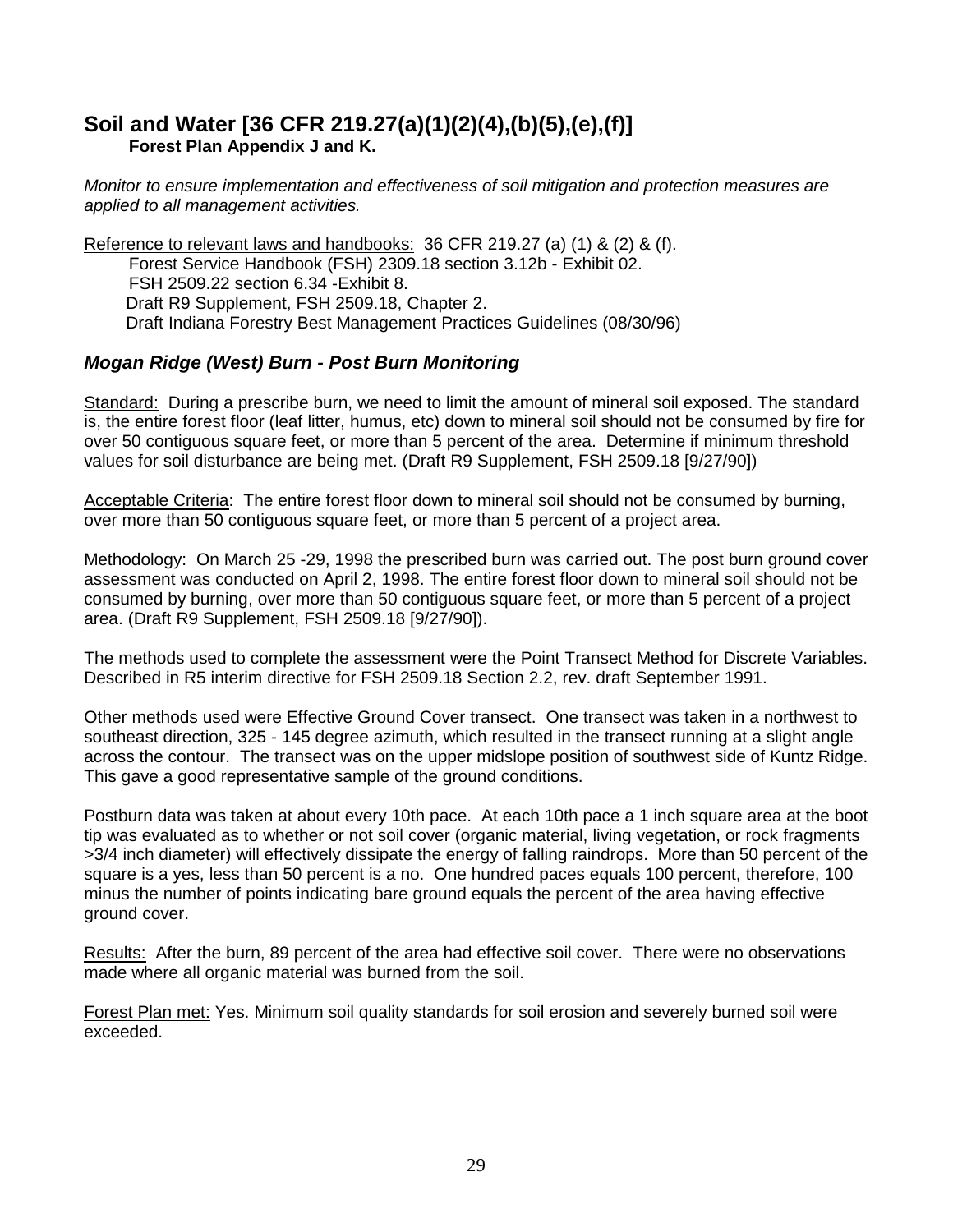#### **Salt Creek Salvage Sale.**

On September 10, 1998 the soil scientist reviewed payment unit 6 (then closed) on the Salt Creek Salvage Sale. He checked the main haul road to assure that water diversion structures number and spacing were meeting the minimum standards.

Methodology: Access roads, log landings, skid trails, stream crossings, and streamside management zones were monitored to ensure that practices were implemented to protect the soil and water resources. The mitigation measures were effectively controlling erosion based on the lack of eroded soil in the small depressions and no evidence of channeling between measures.

Results: The soil and water protection measures including waterbar spacing and water diversions were correctly constructed and installed.

Forest Plan met: Yes, the construction technique, the number, and the adequacy of the waterbars installed met or exceeded standards.

#### **Hickory Ridge Trail section**

This project is a multiple use trail rehabilitation. The purpose of the project was to bring a portion of this multiple use trail to the minimum trail standard.

In August 1998, the soil scientist reviewed about one half mile of the trail rehabilitation completed at that time. Dozer work was complete to regrade the trail tread, repair and install water diversions, and stabilize the trail tread with gravel.

Methodology: Slope gradient, water diversion number, angle, and spacing were checked against the required trail standard.

Results: The soil and water protection measures, waterbar spacing and water diversions, were correctly constructed and installed.

Forest Plan met: Yes, the construction technique the number and the adequacy of the waterbars installed met standards.

#### **Midwest Trail Riders (MTR) Permit Trail**

Methodology: Trail construction standards as described in Appendix B of the Environmental Assessment for Midwest Trail Ride, Inc., dated March 14, 1996, were checked for implementation and effectiveness. Specific trail standards checked were: cross drain (waterbar) spacing and construction, gravel hardening in wet areas, and intersecting of rogue trails.

Trail A and B were inspected on March 11, 1999.

Results: Trail B cross drain spacing for the most part was implemented. Construction of the cross drains did not meet the implementation standard. Cross drains just built with native soil materials and not re-enforced with eight inch round or square treated posts. Gravel or rock was also not used. The earthen cross drains were wearing through and will need to be reshaped. The process of reshaping and cleaning out (maintenance) will continue to entrench the trail tread. Two rogue trails blocked with brush were not adequately blocked and were receiving enough use to show wear.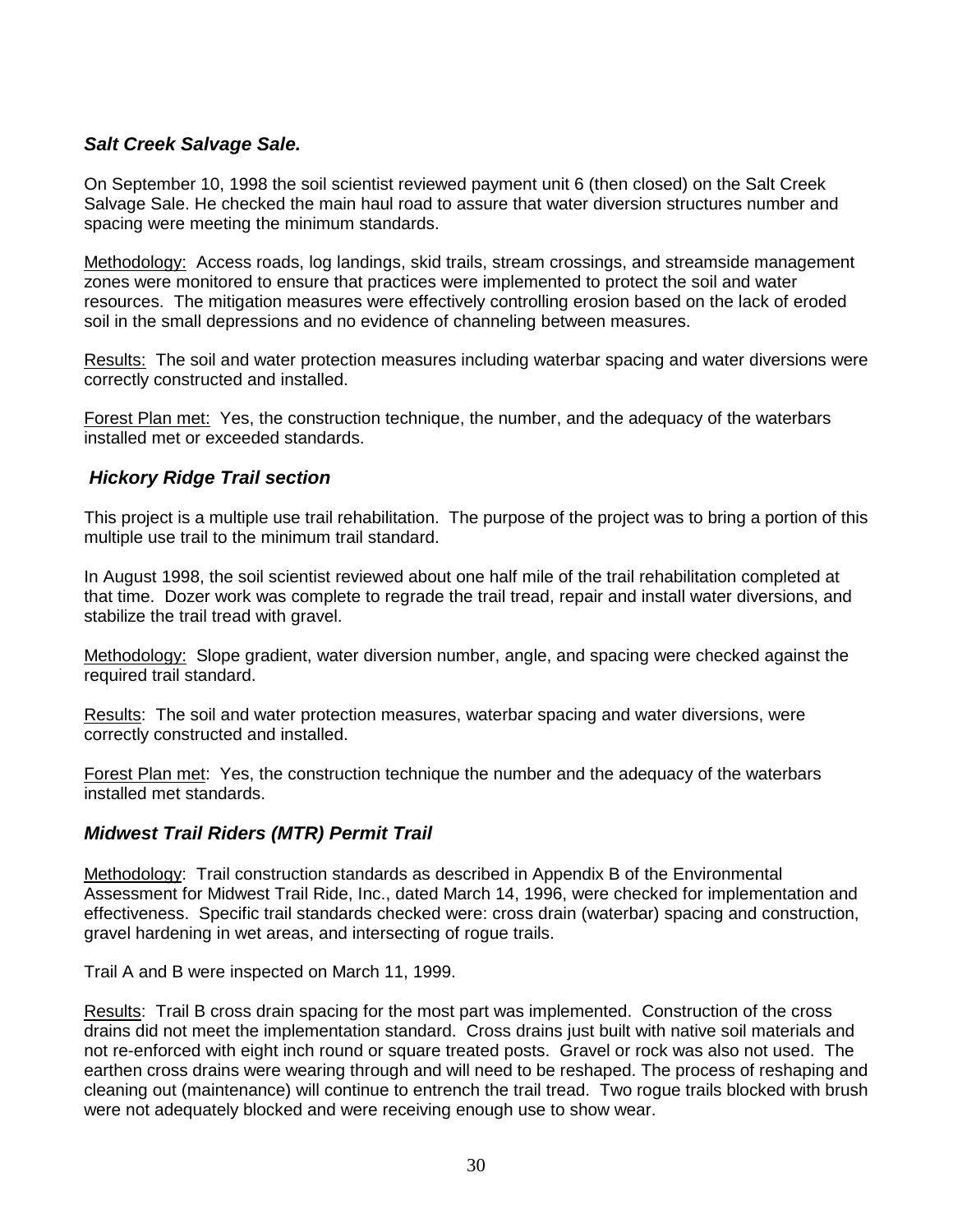Trail A is the main trail that leaves the camp so it receives a lot of use. It crosses the floodplain of an unnamed intermittent stream. During the wet season and when the area is receiving a lot of rain, this area of the trail floods. Water moving across the trail has a fairly strong current. The trail is trenching in this area and needs to be specifically engineered. A suggestion is to dig out the soil and replace with construction fabric and various gravel sizes. This should "storm proof" the trail and allow it to hold up against "trenching". MTR loop "A" runs up to a pine ridge. The cross drains near the switchbacks are not constructed according to standard and need to be reconstructed and the switchbacks hardened. Along Trail A there is a parallel trail that goes down to an old house site. This trail is not an approved part of the trail permit and needs to be closed. The remainder of Trail A has adequate cross drains but they have not been constructed to standard.

The MTR Trail Construction Standards (Appendix B of EA for MTR, Inc. Special Use Application) are not being implemented. An adequate number of cross drains have been located correctly but they have not been constructed with the right materials. This is causing the cross drains (waterbars) to be worn through. Because hardening is not being implemented, "trenching" is occurring on certain portions of the trail. Reshaping, cleaning out the waterbars and pushing in the "trenches" will allow the water to move off the trail but this activity also keeps the soil in the trails and on the cross drains in a loosened condition which makes it more susceptible to erosion.

Criteria for being acceptable: Environmental Assessment for MTR, Inc. Special Use Application, Appendix B - MTR Trail Construction Standards.

Forest Plan met: No.

### **Caves and Karst [36 CFR 219]**

Conduct surveys to begin development of six cave management plans; begin ecological inventories.

Legal or Regulation Reference: Federal Cave Resources Protection Act of 1988 (FCRPA), 36 CFR 290, Forest Plan Appendix I

Methodology: Identify areas where caves and karst features may be found. Systematically visually inspect potential areas to locate caves and karst features and then map each feature. Conduct various inventories to determine cave values and management recommendations.

Results: This program depends on caver volunteers to do the actual base level inventories and cave mapping. Their accomplishments in the past two years include:

- FY98 There are 98 caves on the Hoosier, two additional ones were located, completed inventories of the cave resources in four caves, completed and had one cave management plan approved by the Hoosier National Forest. Completed cleanup work at Wesley Chapel Gulf during Take Pride in America Day.
- FY99 There are 106 caves on the Hoosier, eight additional ones were located, completed inventories of the cave resources in one cave, three cave management plans have been drafted, and 14 caves were nominated for significance under the Cave Resources Protection Act. A draft management plan was completed for the Wesley Chapel Gulf area. The Hoosier National Forest / Indiana Karst Conservancy committee received the Eastern Region Honor Award for Environmental Protection for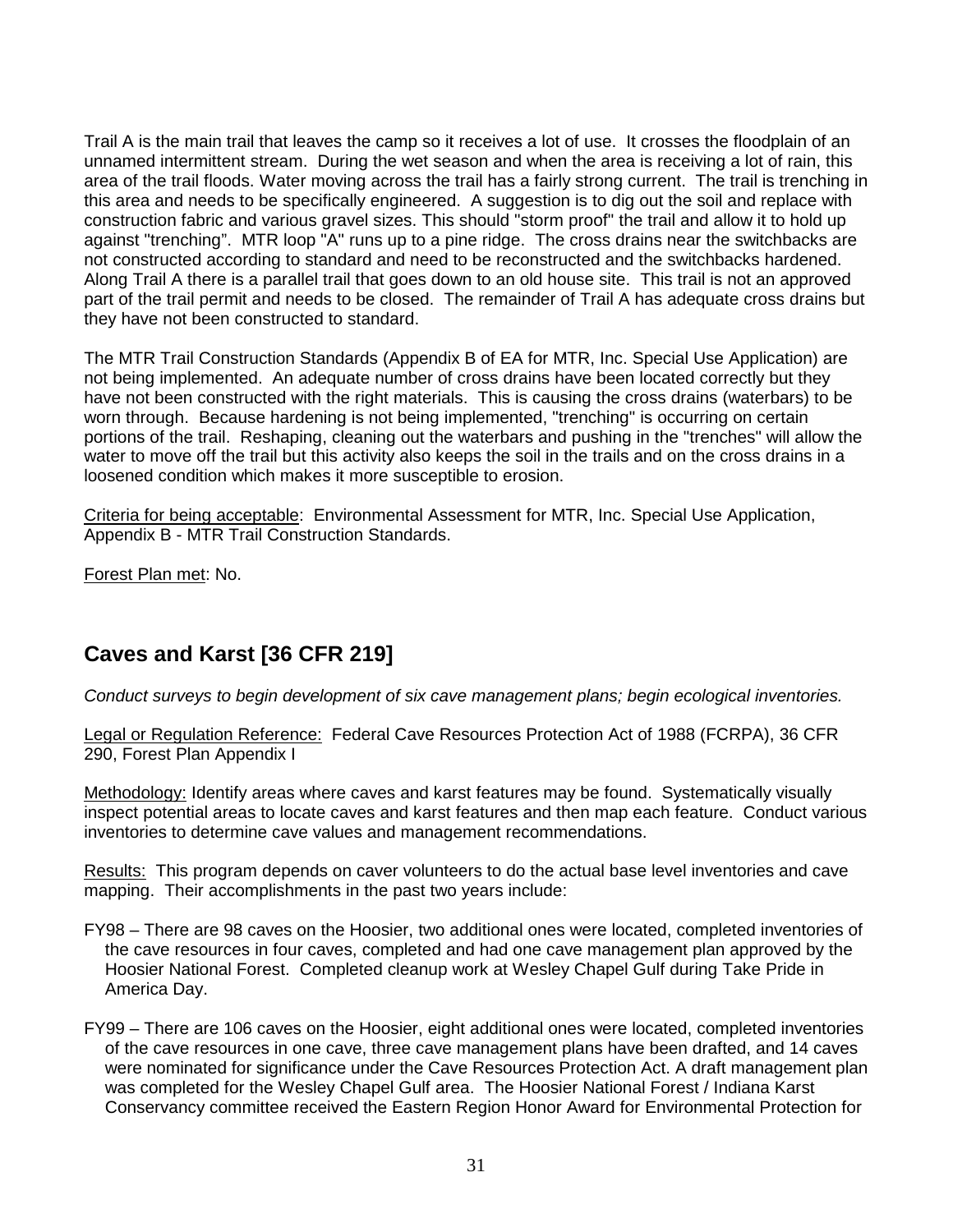"the continued inventory and evaluation of the karst resource on the Hoosier National Forest". The cleanup work at Wesley Chapel Gulf was continued during Take Pride in America Day. In addition, 20 tons of garbage and debris were removed from the sinkholes at Wesley Chapel Gulf.

Forest Plan met: We continue to work on acquiring locations, mapping interiors, listing resource values, and writing individual management plans (Forest Plan Appendix I). The basic inventories must be completed before we write individual cave management plans, so only a few of these have been initiated. The plan does not specify a time frame for completion.

Recommendations: Caves recommended for significance are required to be verified. When verification is complete, those caves that meet the significance criteria will be designated as such.

### **Vegetative Management [36 CFR 219.15 and 219.27(b)]**

#### **Monitor Plant Collection Activities on the Hoosier National Forest**

Methodology: From 1993 through 1999, plant collecting has been allowed by permit on the Hoosier National Forest in M.A. 2.4, 2.8, 6.2, and 6.4. Permittees could collect any plant that is not on the list of excluded species. They have been required to tell us specifically what plants they will collect and a general location where they collect those plants. Permits were sold for \$10 regardless of how many species were collected or volume taken. In 1997 ginseng and goldenseal were added to the list of plants which could **not** be collected on NFS lands. This was in conjunction with the State of Indiana banning collecting on their lands due to concerns that populations of these plants, if collections continued, were no longer sustainable.

Results: In 1998, the number of permits dropped to 14 from a high of 529 permits in 1996. Without being able to collect ginseng and goldenseal, few collectors bothered to get a permit. In 1999, no permits were issued. With few permits issued and to eliminate confusion between plant collecting regulations on NFS and state lands, permits are no longer issued. Without the pressures of collecting, the hope is that the plant populations will rebound and botanists will monitor how long it will take the plant populations to recover.

We have not seen resource impacts from collection of cones, fruits, and mushrooms. There has been no indication of large, commercial interests collecting on the Hoosier. Because of this, we will continue to allow collection of these products without restrictions.

#### **Monitor the proposed Buzzard Roost project area**

Methodology: Conduct pre-treatment monitoring for birds, reptiles, and amphibians in the Buzzard Roost project area.

Results: A forest biologist conducted pre-treatment monitoring in 1998, in the area of the proposed Buzzard Roost project. He monitored for birds and amphibians in the vicinity of the Oriole-east trail. This trail was chosen because it runs through treated and untreated portions of the project area, and also through pine stands, upland forests, moist forests, and barrens. For a project like the one proposed for the Buzzard Roost area, it is important to have baseline information on species of concern. Information gathered on birds during this informal survey can also be used as Forest Plan monitoring for several management indicator species.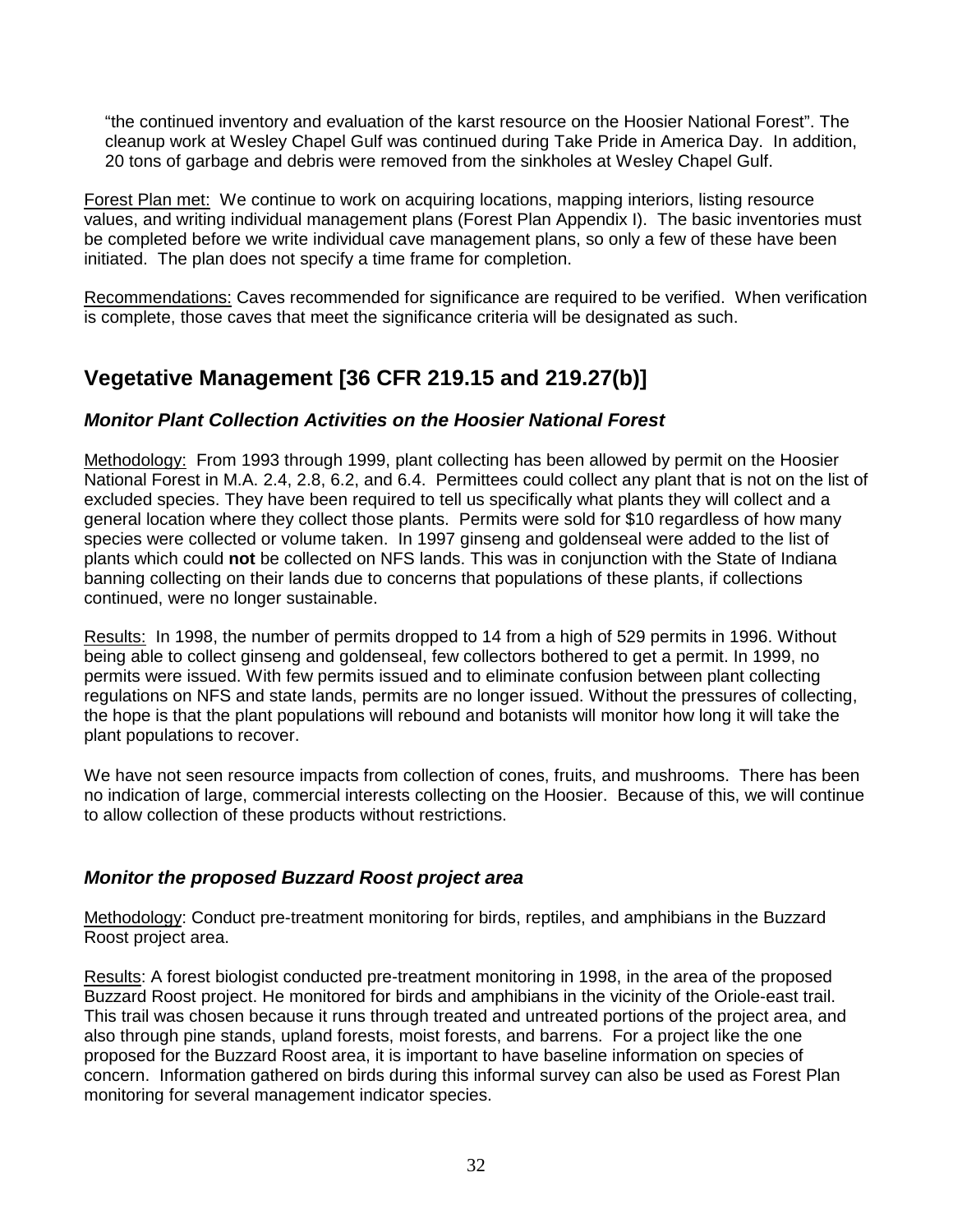For bird monitoring, a point count survey route was established using the Oriole-east multiple use trail. The survey began from the point where the trail forks along the Perry/Crawford County line about 3/4 mile west of Deuchars, Indiana. Monitoring sites were at approximately 1,000-foot intervals heading counter-clockwise around the loop of the trail, the first being 500 feet from the fork. In total, there were 22 monitoring points around the loop. The plots were established according to recommendations made by Thompson (in prep.). The plots were of unlimited radius. Each point was visited twice during the breeding season (June) for five minutes each time for greater efficiency. The species heard or seen and their numbers were recorded for each site.

A total of 43 species were observed during the two survey visits made to each site and two additional were observed at other times during June. Seven of the ten most frequently observed species in the Buzzard Roost area were also among the ten most frequently seen during the Hoosier's Forest-wide surveys of 1991 to 1993: Acadian flycatcher, red-eyed vireo, American crow, tufted titmouse, wormeating warbler, ovenbird, and scarlet tanager (Thompson, in prep.). Of note, although the brownheaded cowbird was among the top ten species on the Forest-wide survey, it was found only six times at Buzzard Roost. The complete list of plot data may be found in **Appendix A**.

A survey for reptiles and amphibians was conducted in the headwaters of Mill Creek from Jeffries Cemetery along a portion of the Oriole-east trail. As a result of a four-hour timed search for herps, only four species of amphibians were found: green frog, northern cricket frog, southern leopard frog, and long-tailed salamander. The listing of numbers of each species may also be found in **Appendix A**.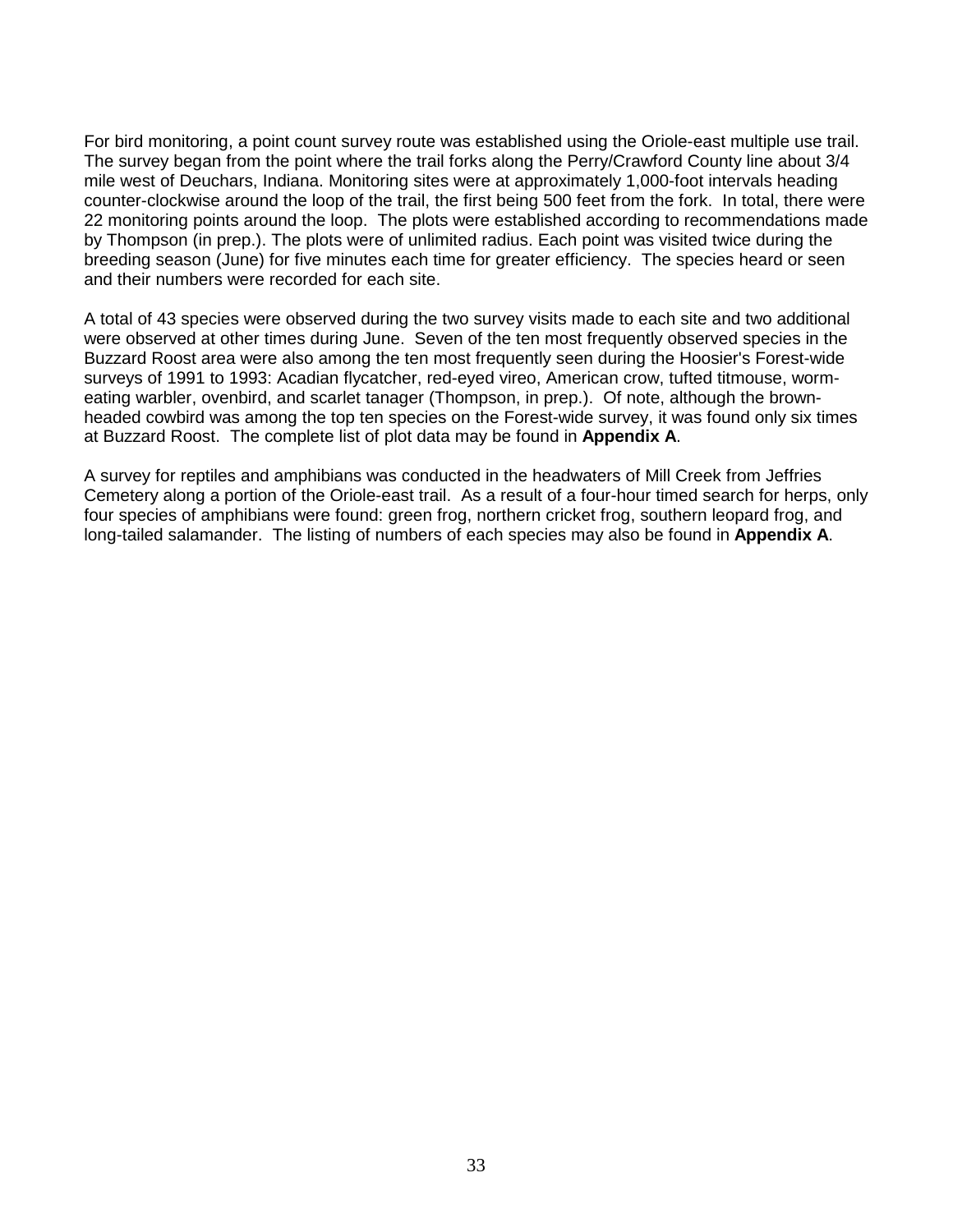### **Research Natural Areas (RNA's) and Special Areas (SA's) and Potential Candidates [36 CFR 219.25]**

#### **Monitor exotic plants in RNA and Special Areas**

The Forest Service has worked cooperatively with IDNR, Division of Nature Preserves, to monitor invasive plants in special areas across the Forest. While invasive plants were found in virtually every site on the Forest, the sites shown below had populations of concern because they were either very important natural features threatened by invasive plants, or had an exceptionally "heavy" invasive plant population. The following preliminary results were reported:

| <b>Area Name</b>           | <b>Invasive Species</b>                                       |
|----------------------------|---------------------------------------------------------------|
|                            |                                                               |
| <b>Plaster Creek Seeps</b> | reed canary grass                                             |
| Deam Wilderness            | garlic mustard, autumn olive, Hosta, Japanese honeysuckle,    |
|                            | Microstegium, myrtle                                          |
| <b>Clover Lick Barrens</b> | crown vetch, potato vine, autumn olive, day lily, Japanese    |
|                            | honeysuckle, sweet clover, Microstegium, bush honeysuckle     |
| <b>Carnes Mill</b>         | Japanese honeysuckle, moneywort, Microstegium, unknown ground |
|                            | cover                                                         |
| <b>Pioneer Mothers</b>     | garlic mustard, Japanese honeysuckle, bush honeysuckle        |
| <b>Rockhouse Hollow</b>    | autumn olive, Japanese honeysuckle, Microstegium, bush        |
|                            | honeysuckle                                                   |
| Oil Creek Cliffs/Peter     | garlic mustard, Microstegium                                  |
| <b>Cave Hollow</b>         |                                                               |
| <b>Boone Creek Barrens</b> | Lespedeza sp., garlic mustard, sweet clover, Microstegium     |
| <b>Buzzard Roost</b>       | garlic mustard, Japanese honeysuckle                          |

IDNR, Division of Nature Preserves also separated the above invasive plants into three categories: most threat; medium threat; and least threat, as follows:

Most -- garlic mustard, crown vetch, potato vine, Japanese honeysuckle, sweet clover, Microstegium, bush honeysuckle, and reed canary grass.

Medium -- autumn olive, Lespedeza sp., and moneywort.

Least -- teasel, day lily, Hosta, multiflora rose, Johnson grass, and periwinkle.

#### **Trail Width/Depth -**

Methodology: A monitoring point was established along the trail through the glade on April 5, 1995 to collect data on the trail width and depth. A piece of 1/2" diameter rebar was placed on each side of the existing trail a few meters off the trail itself to serve as permanent markers. Photos were taken of the trail as well. Note - monitoring was only established for the glades since we could not find an evident trail in the seeps.

| Results: | Date          | Width         | Depth |
|----------|---------------|---------------|-------|
|          | April 5, 1995 | 23.6"         | 4.3"  |
|          | April 1996    | Not monitored |       |
|          | April 1, 1997 | 19.7"         | 4.7"  |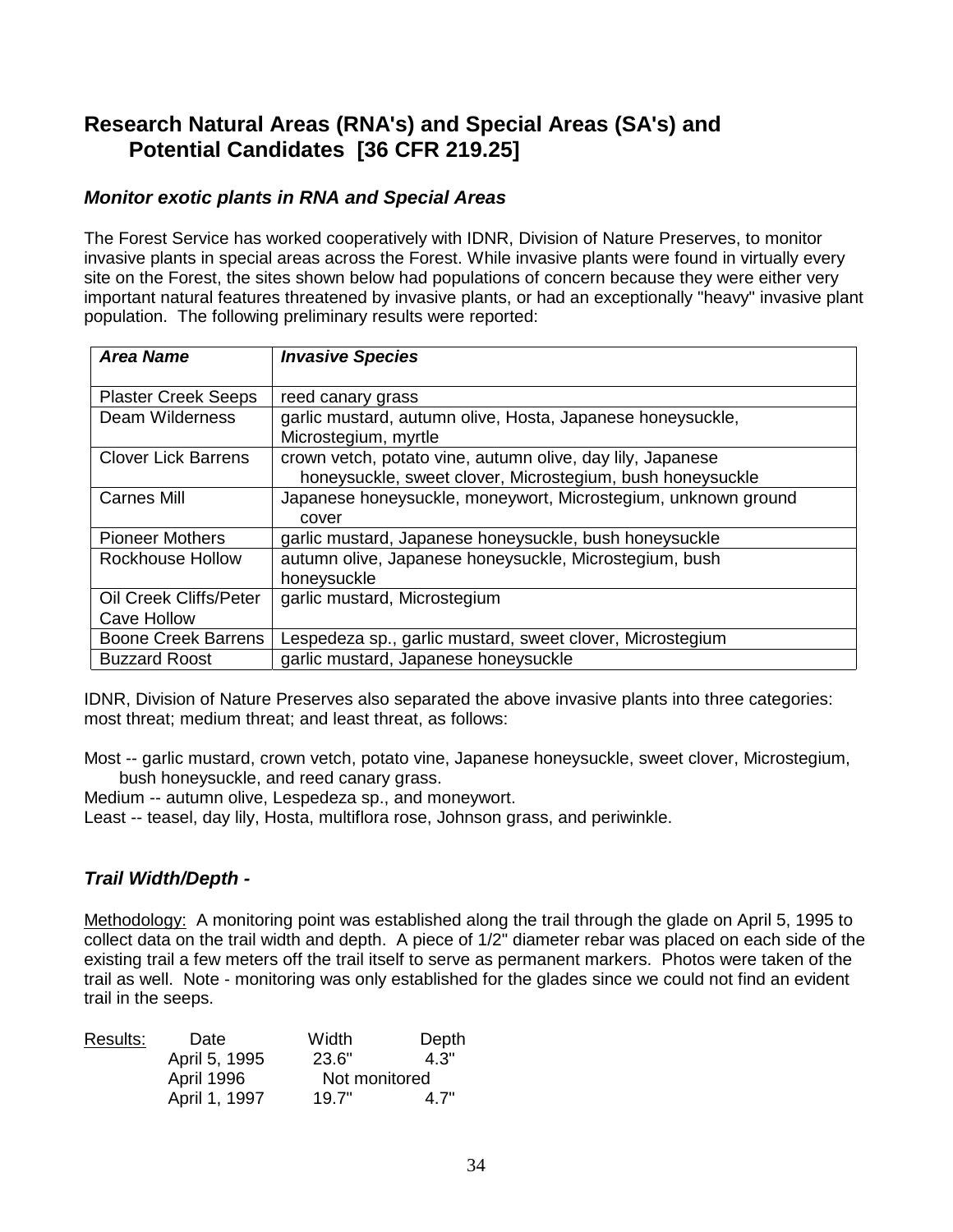Photos do not show that the trail is any more evident than it was in 1995.

Recommendations: The trail is not getting wider, but it is getting a bit deeper. Width and depth should continue to be monitored to see if this is a continuing trend.

### **Management Indicator, Federal Threatened, Endangered, and Regionally Sensitive Species of Concern [36 CFR 219.9]**

#### **Monitor bald eagle activities near Lake Monroe, in coordination with USDI Fish and Wildlife Service (USFWS).**

Methodology: The Brownstown District initiated informal consultation with the USFWS in 1993 to ensure protection of nesting and roosting bald eagles on NFS lands near Lake Monroe. We issued closure orders to protect areas surrounding the nest and winter roost site, and monitored to determine the effectiveness of the closure orders.

#### Winter roost site:

Winter roost site - In 1998, the closure order was lifted when it was determined the winter roost site was no longer being used.

#### Bald eagle nest site:

IDNR - Division of Fish and Wildlife coordinates monitoring of bald eagle nests. In 1998, one nest on the Forest had eagles reported near it on each of the three dates the nest was checked. To our knowledge, no chicks were fledged in 1998. However, in 1999, one chick was fledged from the same nest. This nest site is still protected by the closure order. The IDNR no longer bands eagle chicks, but the nests are still checked 2-3 times (March, April, June) by helicopter to determine how many chicks are produced.

#### **Monitor populations of butternut (Juglans cinerea), a Regional Forester's Sensitive Species.**

Methodology: All live butternut trees (approximately seven are known on the forest) are to be monitored using the butternut monitoring form: dbh, percent of live crown, and fruits produced.

We monitored one of these trees near Hemlock Cliffs in FY 1999. The tree was infected, not doing well but was still alive.

### **Fish and Wildlife [36 CFR 219.19]**

Coordinate with IDNR Division of Fish and Wildlife in monitoring fish populations in "selected waters" and wildlife populations in forest areas.

#### **Controlling Aquatic Plants**

Methodology: The Forest Service has implemented projects designed to control overabundant aquatic plants in Forest waterbodies. The following is a status report on the success of the projects.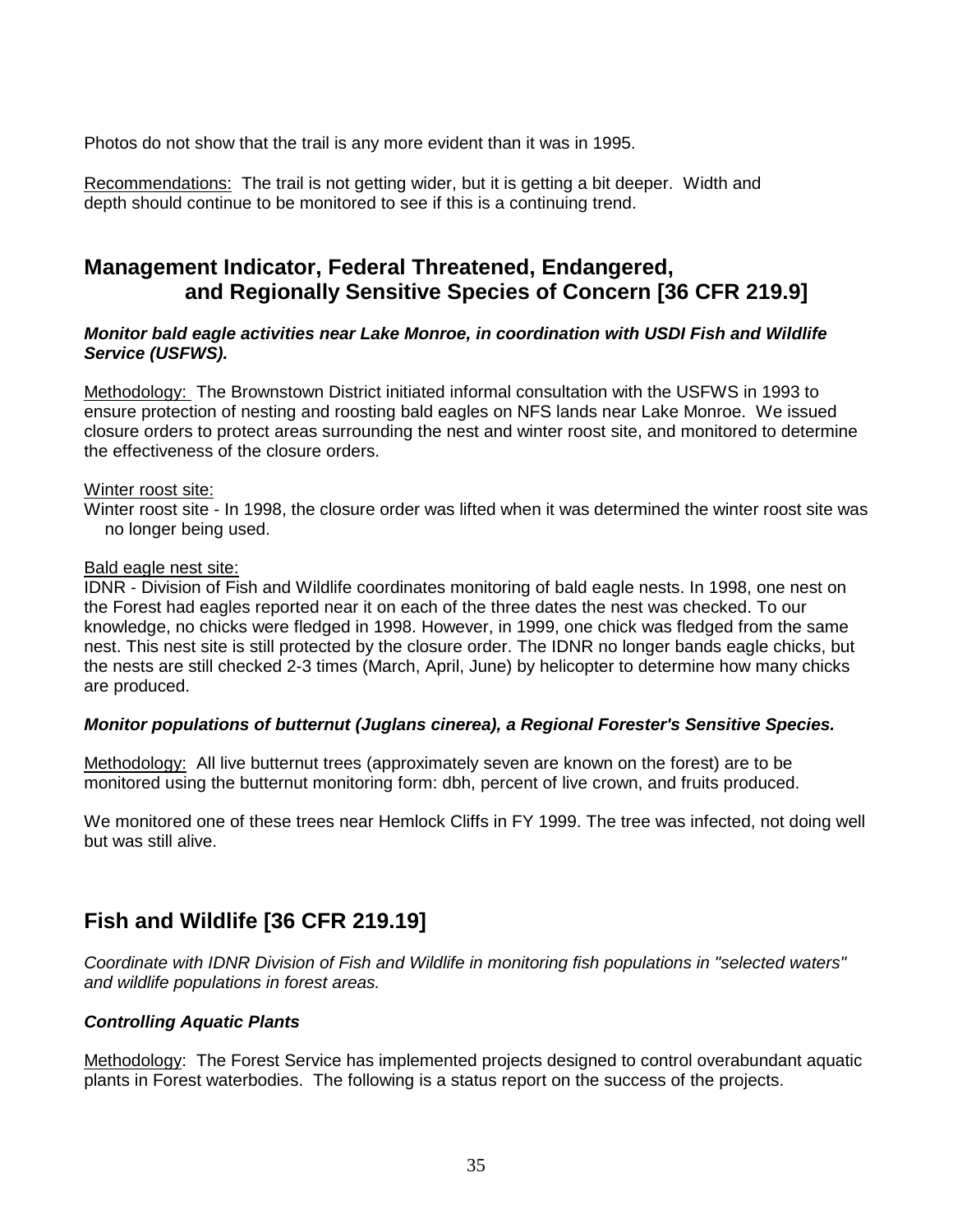Project 1: Use of grass carp to control aquatic plants in small fishing ponds.

Triploid grass carp were stocked into 5 small fishing ponds on the Hoosier National Forest to control aquatic plants. Grass carp are herbivorous fish that eat submergent and floating-leaved species. The project would be considered successful, if after five years, grass carp maintained the aquatic vegetation at less than 25% coverage of the pond.

Results: Each pond was visited during July and/or August in 1998 and 1999, and a visual estimation was made of plant cover and plant community composition.

- Henderson Pond Ten grass carp were stocked in this pond in 1994 to control watershield, (Brasenia schreberi). No change in plant cover or composition was observed through 1999. Henderson Pond was restocked with 18 grass carp in May 1999 in order to evaluate the grass carp for an additional five years. A very slight decrease (~10 percent decrease) in coverage was noted in August 1999, three months after the fish were restocked. However, this decrease could be attributed to the grass carp, or to the lowered levels of the pond (the drop tube was leaking and the pond level was about 8"-10" below normal.
- White Oak Pond Grass carp were stocked in White Oak Pond in 1996 to control American lotus, (Nelumbo lutea). Prior to stocking the grass carp, 80 percent of the pond surface was covered by American lotus. By September 1997, the grass carp had thinned the lotus coverage to about 20 percent, and in 1998 and 1999 there were just a few lotus plants present. Grass carp were successful at controlling lotus. Submergent plants were present in small numbers around the pond edge (Potamogeton spp.).
- Maines Pond Grass carp were stocked in Maines Pond in 1996 to control American lotus, (Nelumbo lutea). Prior to stocking the grass carp, 70 percent of the pond surface was covered by American lotus. By September 1997, the grass carp had thinned the lotus coverage to about 15 percent, and in 1998 and 1999 there were just a few lotus plants present. Grass carp were successful at controlling lotus. Watershield (Brasenia schreberi) established around the margin of the pond after the lotus disappeared. Grass carp are not controlling the watershield. Submergent plant species are present in small numbers around the pond edge (Potamogeton spp., Najas spp.).
- Sulphur Pond Grass carp were stocked in Sulphur Pond in 1996 to control watershield (Brasenia schreberi). It covered 70 percent of the pond's surface. No change has occurred to the watershield since the grass carp were stocked.
- Timberlake Pond Grass carp were stocked in Timberlake Pond in 1996 to control watershield (Brasenia schreberi). It covered 70 percent of the pond's surface. No change has occurred to the watershield since the grass carp were stocked.

Recommendations and Summary: Grass carp were useful in controlling excessive amounts of American lotus in these small fishing ponds. Grass carp may prove to be a useful tool for controlling American lotus in other small fishing ponds on the Forest. Grass carp have not had an effect on the excessive watershield coverage on the ponds to date. We will continue to monitor Henderson, Sulphur, and Timberlake for changes.

The drop tube at Henderson Pond needs to be repaired to maintain water levels at normal pool.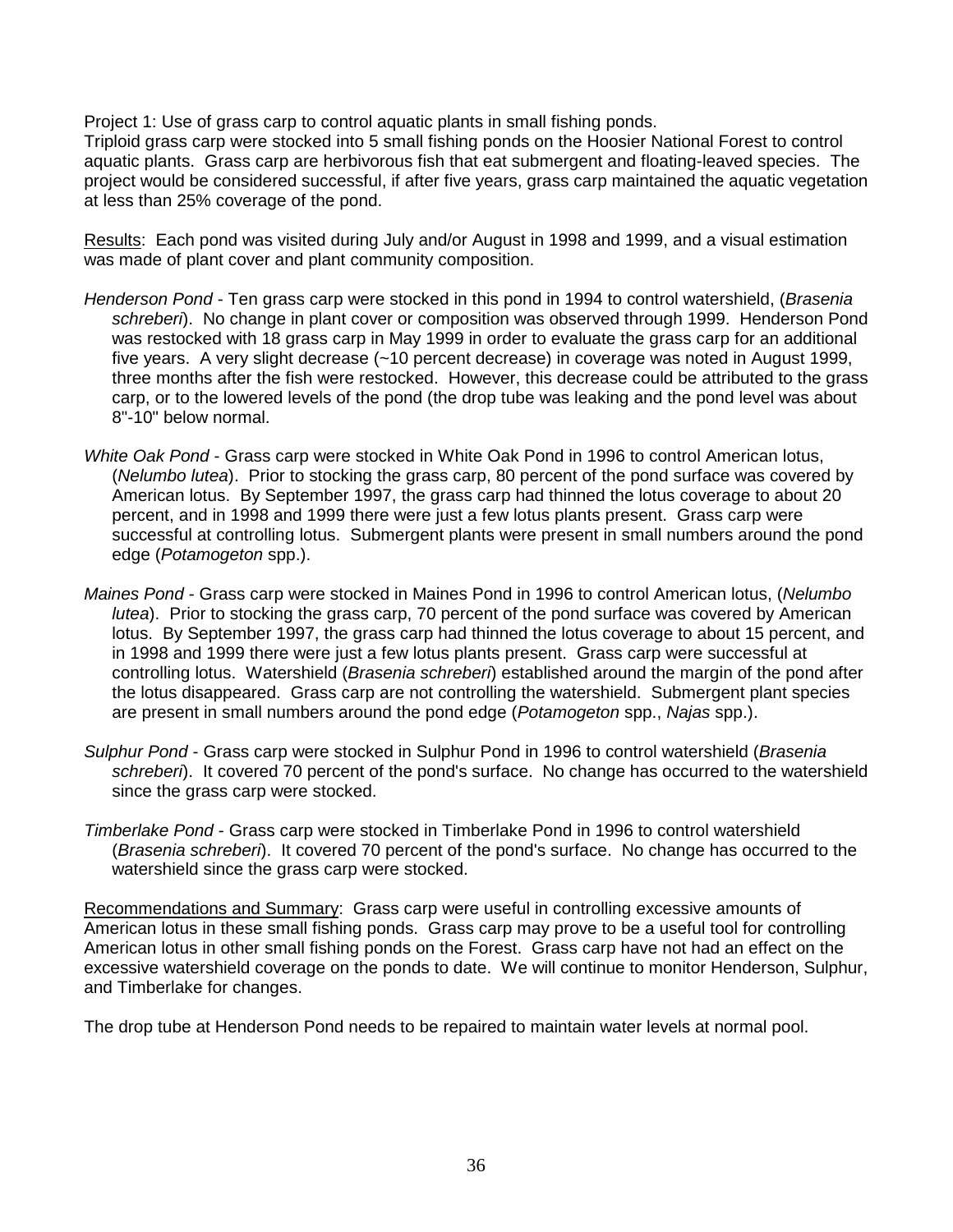#### **Population of Game Animals**

IDNR biologists collect information on several game species in the Hoosier National Forest area. To some extent these game populations can be used as barometers of the health of other wildlife. The following chart indicates a general trend in turkey populations as indicated by the spring harvest of gobblers. IDNR records 1999 as the 17<sup>th</sup> consecutive year for an increase in harvest numbers. Biologists believe that the populations in many areas are now at long term habitat carrying capacity.

| Year | Reported<br>Harvest | %1<br>Year old | Avg.<br>Weight | %2<br>Year old | Avg.<br>Weight | $%3+$<br>Years | Avg.<br>Weight |
|------|---------------------|----------------|----------------|----------------|----------------|----------------|----------------|
| 1988 | 905                 | 45%            | 15.4           | 39%            | 20.7           | 16%            | 21.8           |
| 1989 | 1,359               | 20             | 15.5           | 63             | 20.7           | 17             | 22.2           |
| 1990 | 1,505               | 31             | 15.2           | 41             | 21.0           | 28             | 21.9           |
| 1991 | 2,318               | 25             | 15.5           | 53             | 21.1           | 22             | 22.2           |
| 1992 | 2,531               | 38             | 15.1           | 43             | 20.8           | 19             | 22.2           |
| 1993 | 3,500               | 18             | 15.9           | 60             | 20.9           | 22             | 22.4           |
| 1994 | 3,741               | 41             | 15.2           | 37             | 21.2           | 22             | 22.4           |
| 1995 | 4,706               | 28             | 15.6           | 55             | 20.6           | 18             | 22.1           |
| 1996 | 4,859               | 24             | 15.6           | 53             | 21.6           | 23             | 22.7           |
| 1997 | 5,790               | 21             | 15.7           | 56             | 21.5           | 24             | 22.7           |
| 1998 | 6,384               | 22             | 15.5           | 51             | 21.1           | 28             | 22.5           |
| 1999 | 6,548               | 25             | 15.5           | 49             | 21.1           | 26             | 22.6           |

#### **TURKEY HARVEST INFORMATION**

Roadside gobbling counts are conducted by IDNR - Fish and Wildlife along certain roads on NFS lands. The results are shown below for routes on USFS land. A DNR Biologist concluded brood production was below average during the 1996 summer season. Each route was driven twice with 15 stops along the route between 2-20 April, 1998 and between 7-23 April, 1999.

#### **ROADSIDE GOBBLER COUNTS**

|                                 | 1998           | 1999    | Total   | Total   | Total     | Total     |
|---------------------------------|----------------|---------|---------|---------|-----------|-----------|
|                                 | Total          | Total   | Heard   | Heard   | Heard per | Heard per |
| County/Area                     | <b>Turkeys</b> | Turkeys | per     | per     | stop in   | stop in   |
|                                 | Heard/         | Heard/  | stop in | stop in | 1998      | 1999      |
|                                 | Seen           | Seen    | 1996    | 1997    |           |           |
| Jackson, Brown,                 | 32/8           | 22/0    | 1.13    | 0.67    | 1.40      | 0.80      |
| Monroe/Hickory Ridge Area       |                |         |         |         |           |           |
| Perry County/ Oriole - St Croix | 13/0           | 13/0    | 0.80    | 0.87    | 0.47      | 0.47      |
| Area                            |                |         |         |         |           |           |
| Lawrence and Orange/ Lost       | 18/2           | 31/0    | 0.60    | 0.73    | 0.60      | 1.27      |
| <b>River East Area</b>          |                |         |         |         |           |           |
| Martin and Orange/ Lost River   | 13/5           | 47/1    | 1.47    | 0.47    | 0.53      | 2.53      |
| West Area                       |                |         |         |         |           |           |
| Orange County/ Lick Creek       | 7/1            | 23/0    | 0.53    | 0.60    | 0.27      | 0.87      |
| Area                            |                |         |         |         |           |           |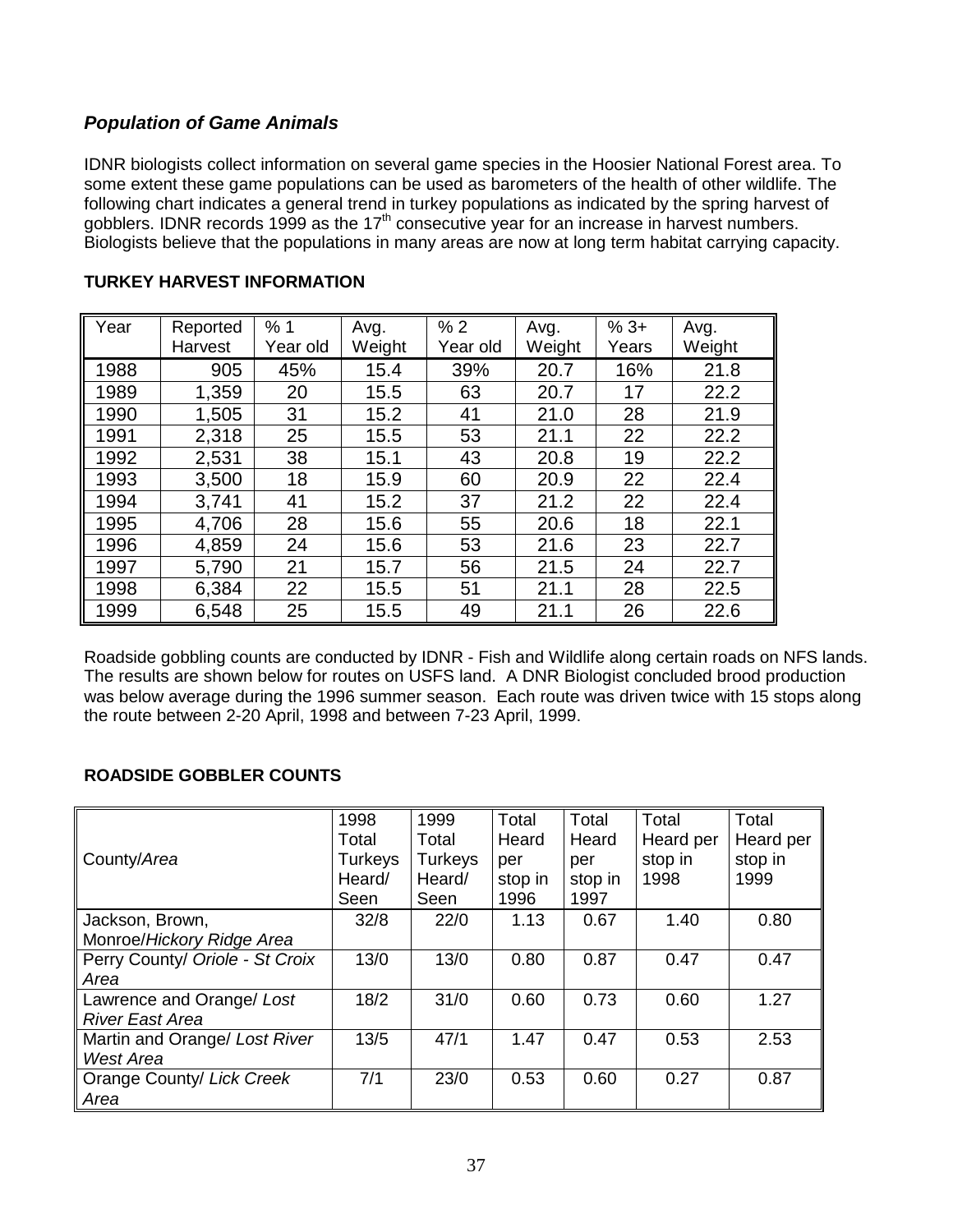#### **FURBEARING ANIMALS** – South central Indiana

(South central Indiana Region contains all NF counties as well as an additional four counties) The information for the 1998-99 season is not available at this time.

| Season         | # Pelts<br>Sold | Muskrat | Raccoon | Red<br>Fox | Grey<br>Fox | Mink | Opossum Skunk | Beaver | Coyote | Weasel | %<br>collected<br>Statewide |
|----------------|-----------------|---------|---------|------------|-------------|------|---------------|--------|--------|--------|-----------------------------|
| 1996-97 10,212 |                 | 1,763   | 7,580   | 99         | 93          | 124  | 394           | 112    | 39     |        | $4.61\%$                    |
| 1997-98        | 7,485           | 1,052   | 6,213   | 42         | 51          | 34   | 39            | 46     |        |        | $2.53\%$                    |

Statewide in the 1997-98 season 27,367 pelts were purchased/collected: 29% were in the northeast region of the state, 14% in the southwest region. Total value statewide of pelts was \$2,064,987. Of that amount, \$58,260 was paid in the south central region.

#### **RUFFED GROUSE DRUMMING COUNTS**

Drumming counts are conducted by IDNR - Fish and Wildlife along certain roads on NFS lands. The results are shown below for routes on USFS land. Grouse populations are declining due to habitat changes from advancing forest succession. Parallel declines may also be expected in other early forest successional birds such as woodcock and rufous-sided towhees. Each route was driven twice with 30 stops along the route between 2-21 April, 1998 and 7-23 April, 1999.

|                           | 1997   | 1997  | 1998   | 1998         | 1999   | 1999         |
|---------------------------|--------|-------|--------|--------------|--------|--------------|
| County/Area               | Grouse | Total | Grouse | Total        | Grouse | Total        |
|                           | Heard/ | Drums | Heard/ | <b>Drums</b> | Heard/ | <b>Drums</b> |
|                           | Seen   |       | Seen   |              | Seen   |              |
| Jackson, Brown,           | 3/0    | 6     | 6/0    | 13           | 1/0    | 2            |
| Monroe/Hickory Ridge      |        |       |        |              |        |              |
| Area                      |        |       |        |              |        |              |
| Perry County/ Oriole - St | 1/0    | 4     | 0/0    | $\Omega$     | 1/0    | 2            |
| Croix Area                |        |       |        |              |        |              |
| Lawrence and Orange/      | 15/0   | 27    | 14/2   | 29           | 8/0    | 16           |
| Lost River Area           |        |       |        |              |        |              |
| Martin and Orange/ Lost   | 1/0    | и     | 4/0    | 6            | 24/0   | 41           |
| <b>River Area</b>         |        |       |        |              |        |              |
| Orange County/ Lick       | 2/1    | 3     | 2/0    | 2            | 0/0    | $\Omega$     |
| Creek Area                |        |       |        |              |        |              |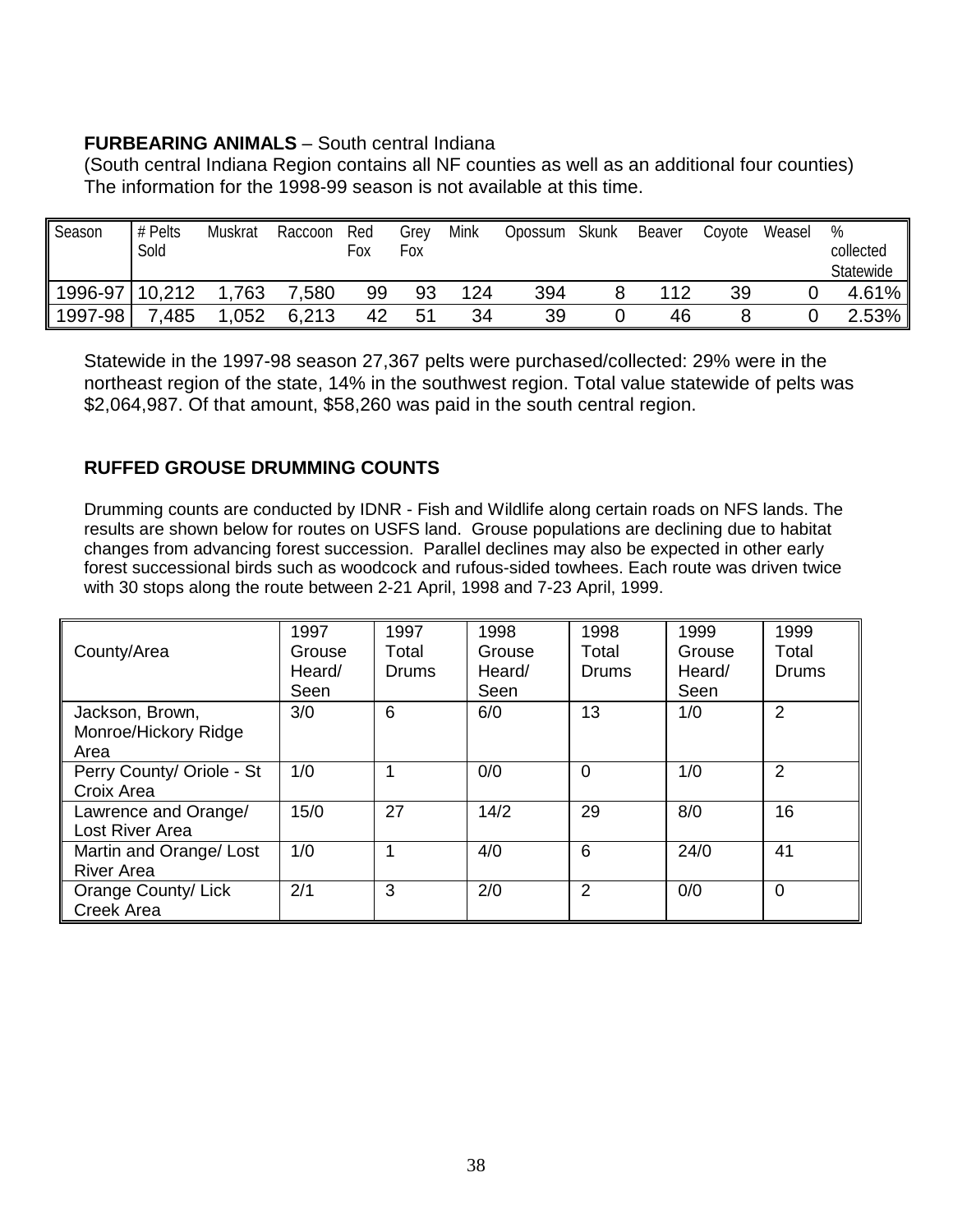| County/Area       | 1987 | 1988 | 1989 | 1990 | 1991 | 1992 | 1993 | 1994 | 1995 | 1996 | 1997 | 1998 | 1999 |
|-------------------|------|------|------|------|------|------|------|------|------|------|------|------|------|
| Jackson,          | 0.40 | 0.33 | 0.67 | 0.47 | 0.13 | 0.13 | 0.07 | 0.20 | 0.13 | 0.13 | 0.20 | 0.27 | 0.07 |
| Brown,            |      |      |      |      |      |      |      |      |      |      |      |      |      |
| Monroe/Hickory    |      |      |      |      |      |      |      |      |      |      |      |      |      |
| Ridge Area        |      |      |      |      |      |      |      |      |      |      |      |      |      |
| Perry County/     | 0.20 | 0.07 | 0.21 | 0.13 | 0.07 | 0.13 | 0.13 | 0.07 | 0.07 | 0.07 | 0.07 | 0.00 | 0.07 |
| Oriole - St       |      |      |      |      |      |      |      |      |      |      |      |      |      |
| Croix Area        |      |      |      |      |      |      |      |      |      |      |      |      |      |
| Lawrence and      | 0.27 | 0.33 | 0.27 | 0.37 | 0.40 | 0.27 | 0.33 | 0.40 | 0.47 | 0.33 | 0.53 | 0.53 | 0.40 |
| Orange/Lost       |      |      |      |      |      |      |      |      |      |      |      |      |      |
| <b>River Area</b> |      |      |      |      |      |      |      |      |      |      |      |      |      |
| Orange            | 0.33 | 0.47 | 0.73 | 0.47 | 0.53 | 0.40 | 0.40 | 0.40 | 0.40 | 0.20 | 0.07 | 0.07 | 0.00 |
| County/ Lick      |      |      |      |      |      |      |      |      |      |      |      |      |      |
| Creek Area        |      |      |      |      |      |      |      |      |      |      |      |      |      |

#### **Trends from drumming count indices -** grouse heard per stop per year

# **Protect our Cultural Resources**

### **Cultural and Heritage Resources [36 CFR 219.24]**

Project reviews to ensure mitigation and protection measures are correctly applied for ground disturbing activities.

Legal/Regulations Reference: Antiquities Act of 1906; National Historic Preservation Act of 1966 as amended; Executive Order 11593; Archaeological Resources Protection Act of 1979; 36 CFR 219, 296, 800.

Methodology: Methods include literature reviews, field inspections, and surface and subsurface investigations. Using original site forms and associated sketch maps we make a site condition assessment. Any change is noted in these permanent records. If applicable we develop, recommend, and implement mitigation measures.

Acceptable Criteria: Project areas are inspected for the presence of historic and prehistoric properties prior to project implementation. Potentially significant properties are protected. Discovery of unrecorded resources is brought to the attention of the forest archaeologist.

Results: In 1998, a prehistoric site located within the Pine Salvage area was monitored after the sale was closed. The mitigation measures recommended the fallen timber be removed by pulling cable to ensure minimal ground surface disturbance while providing better access to the site so it could be more thoroughly investigated. Due to the wet ground conditions, however, the purchaser did not cut that portion at all. In fact the buffered area established around the site to exclude mechanized timber harvest was completely omitted from the sale. The site condition is the same as it was after the timber blew over.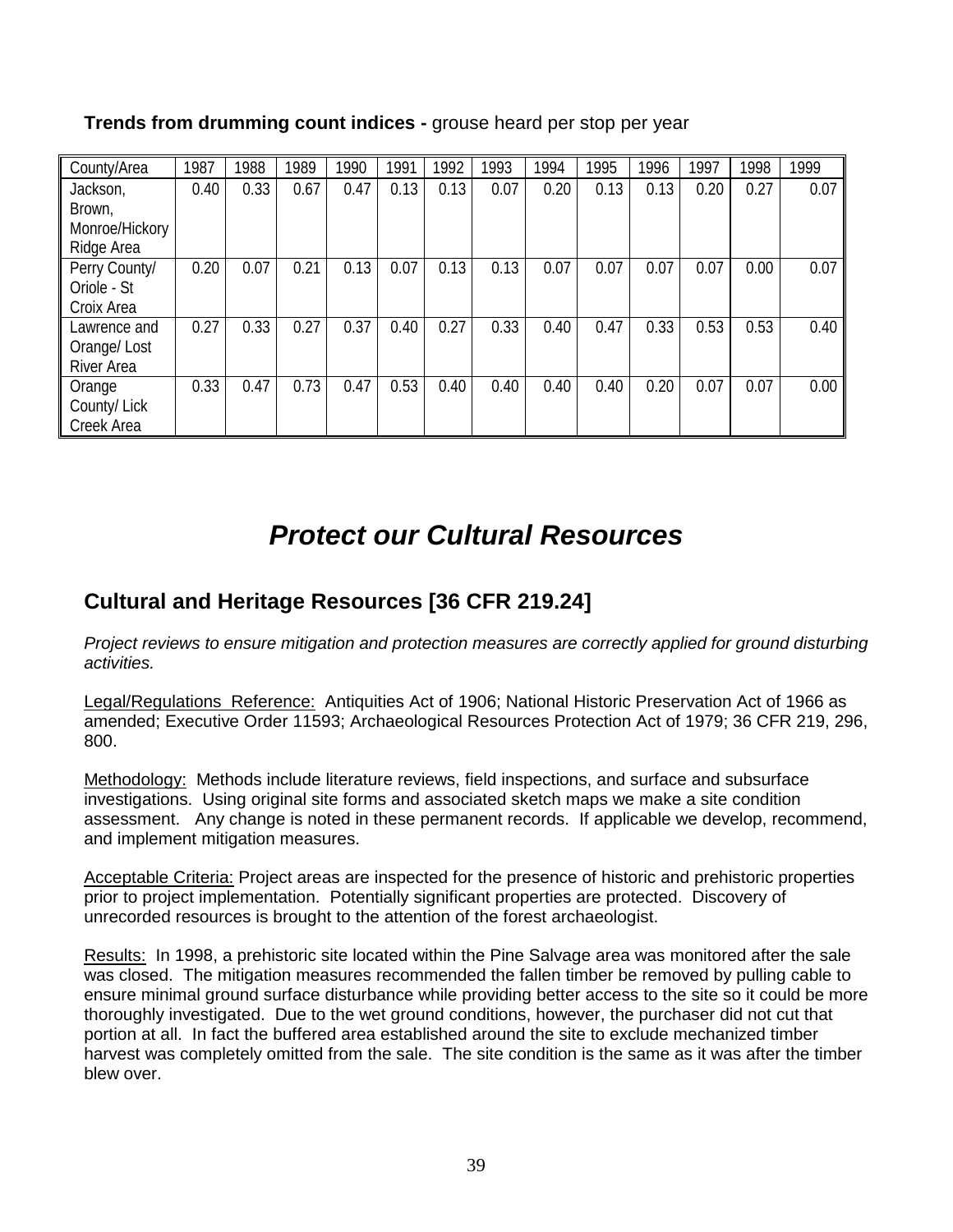In 1999, the National Register of Historic Places listed Rickenbaugh House (12 Pe 784) was monitored for historic and prehistoric artifacts during construction of a drainage swale along its east side. The archaeological component of the site was previously investigated and the area was monitored during construction to document additional materials or features, if encountered. No features were identified, and all artifacts were collected at that time. This building was monitored at many times during the year as Phase I of the rehabilitation was completed.

No additional project monitoring was conducted.

Recommendations: Continue to monitor projects in the vicinity of potentially eligible properties to ensure protection measures are implemented.

Forest Plan met: Yes.

Monitor several National Register listed sites and potentially significant sites to ensure resource protection, forest-wide.

Legal or Regulation Reference: Antiquities Act of 1906; National Historic Preservation Act of 1966 as amended; Executive Order 11593; Archaeological Resources Protection Act of 1979; 36 CFR 219, 296, 800.

Methodology: Methods include literature reviews, field inspections, surface and subsurface investigations. Using original site forms and associated sketch maps we make a site condition assessment. Any change is noted in these permanent records. If applicable we develop, recommend, and implement mitigation measures.

Acceptable Criteria: New resource damage does not occur and vandalism does not increase, i.e. deterioration/collapse of significant buildings is avoided and rockshelters are not looted. Steps are taken to protect sites through public education, signing and law enforcement activities.

Results: During the Ball State University rockshelter project in FY 1998, seven rockshelters were monitored. One of those (Indian Cave) was further investigated through archaeological excavation. No looting was noted, and only one rockshelter showed evidence of vandalism (carved peace sign). Some of these shelters were documented through Global Positioning System (GPS) technology.

Also in FY 1998, the Thomas and Roberts Family Cemetery (formerly known as Lick Creek Cemetery) was monitored. A local boy scout troop removed brush to clear out the cemetery. The troop also removed the large stone monument which depicted inaccurate information.

The Rickenbaugh House was monitored as well in 1998, and a partner (Lincoln Hills RC&D) received a grant to begin its rehabilitation.

One prehistoric (12 Lr 200) and one historic site (12 Or 184) were also monitored during 1998. No new disturbance was noted.

In FY 1999, the Ball State University rockshelter project monitored approximately 5 rockshelters. A limited degree of past looting activities were observed, although no recent disturbance was noted. These shelters were documented through Global Positioning System (GPS) technology.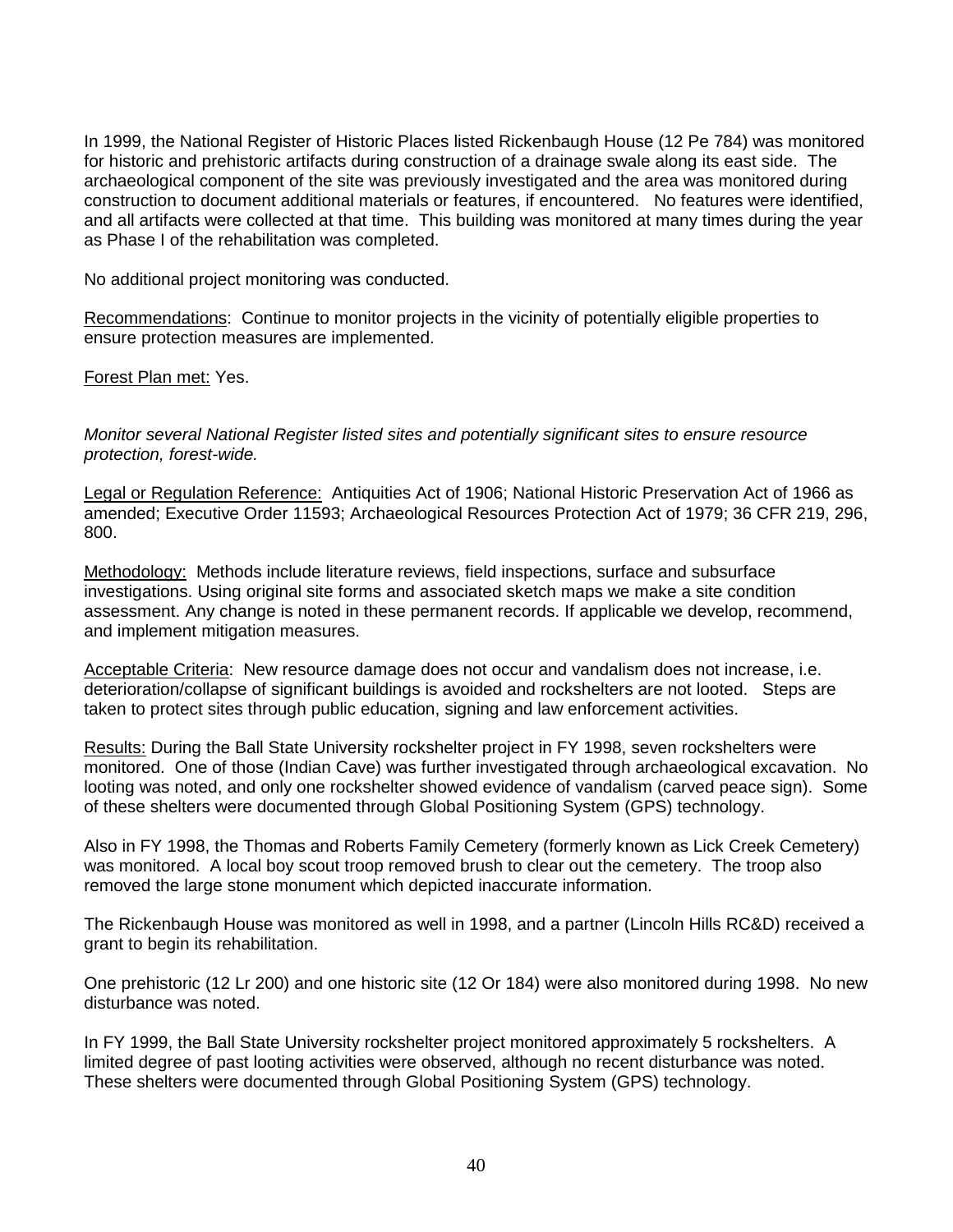The Thomas and Roberts Family Cemetery (formerly known as Lick Creek Cemetery) was monitored on the 1999 Take Pride in America Day. A group of volunteers removed brush to clear out the cemetery.

There was one report in 1999, of an individual potentially looting artifacts from rockshelters in Mogan Ridge. Limited surveillance by law enforcement did not result in confirmation of illegal activity. Six rockshelters (12 Pe 98, 12 Pe 100, 12 Pe 522, 12 Pe 841, 12 Pe 854, and 12 Pe 855) were visited to assess their condition. No new evidence of looting was observed.

At least one historic site was monitored by Forest Service engineering technicians in 1999, during the roads GPS project (12 Pe 795). No new disturbance was noted.

Forest Plan met: Yes.

Recommendations: Continue to monitor significant and potentially significant sites throughout the Forest to ensure their protection.

# **Provide for a Visually Pleasing Landscape**

### **Visual Quality Objectives [36 CFR 219.21]**

Monitor project design and execution to ensure visual quality objectives (VQO's) are met.

Legal/Regulation Reference: 36 CFR 219.21 (f), Forest Plan (p.2-15 to 2-16)

Methodology: Inspect projects that affect landform, water, vegetation, and structures; furthermore, compare effects to Forest Plan criteria.

Acceptable Criteria: Meet the VQO's stated in the Forest Plan

Results: Projects that potentially affect the VQO's include soil and water improvements, wildlife opening maintenance, prescribed burns, trail maintenance, trail construction, and recreation construction. All projects inspected in 1998 and 1999 met the assigned VQO.

Forest Plan met: Yes

Recommendations: Continue to follow VQO principles on all projects and coordinate with forest landscape architect.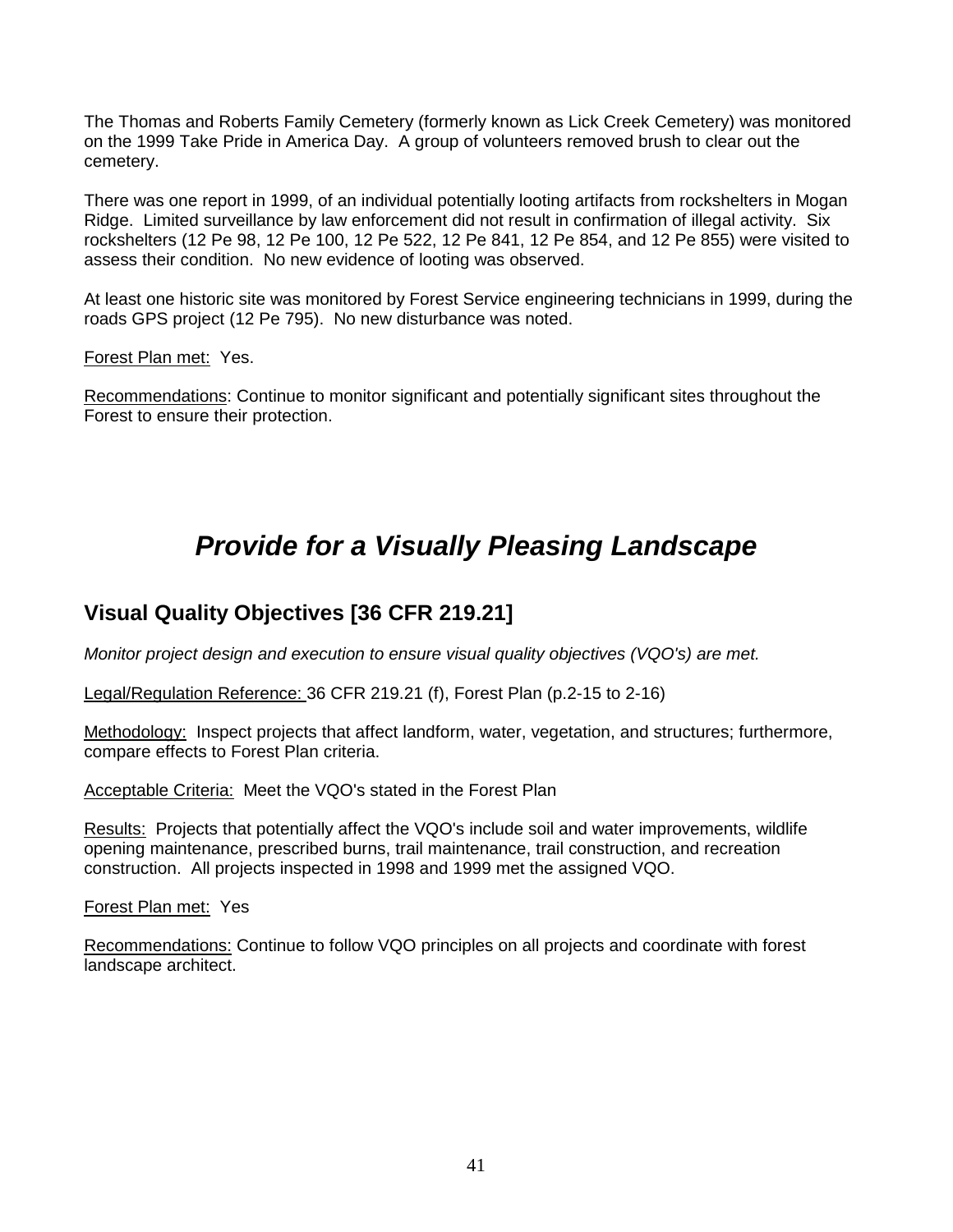# **Provide for Recreation in Harmony with Natural Communities**

### **Wilderness Management [36 CFR 219.18]**

#### **Monitor Wilderness Resources according to Wilderness Implementation Schedule (WIS).**

Legal or Regulation Reference: 36 CFR 219.18, Forest Service Manual (FSM) 2320, FSH 2309.19 R9 Supplement 1, Forest Plan (pp. 2-36 through 2-39).

Methodology: Visual observation of limits of acceptable change (LAC) indicators per the WIS monitoring schedule.

Acceptable Criteria: Limits for acceptable change (LAC) standards as developed for the Charles C. Deam Wilderness.

Results: All areas monitored were within LAC standards. However, in 1998, some trails were located in the flood plain of Lake Monroe and, when the water was high, users made their own trails around the flooded areas. Trails subject to flooding should be moved to higher ground to prevent illegal use and to protect the environment. In 1999, all areas monitored were within LAC standards.

Forest Plan met: Yes.

Recommendations: Continue to follow WIS and LAC standards.

#### **Garlic mustard monitoring in the Deam Wilderness**

Methodology: Roads in the Deam Wilderness area were inventoried for garlic mustard for the fourth year.

Results: In FY98, we pulled approximately 200 plants along the Tower Ridge Road east of the entrance to the Blackwell Horse Camp. The population appears to be getting smaller, however, an additional 20 plants were located and pulled on the south side of the road down in the ravine, which is a new location.

In FY99, the sites in the vicinity of the Blackwell Horse Camp were examined on April 14, May 12, May 18, and June 1, 1999 and no garlic mustard plants were located.

Recommendations: The site will continue to be monitored in FY00 to determine if the plant is still present.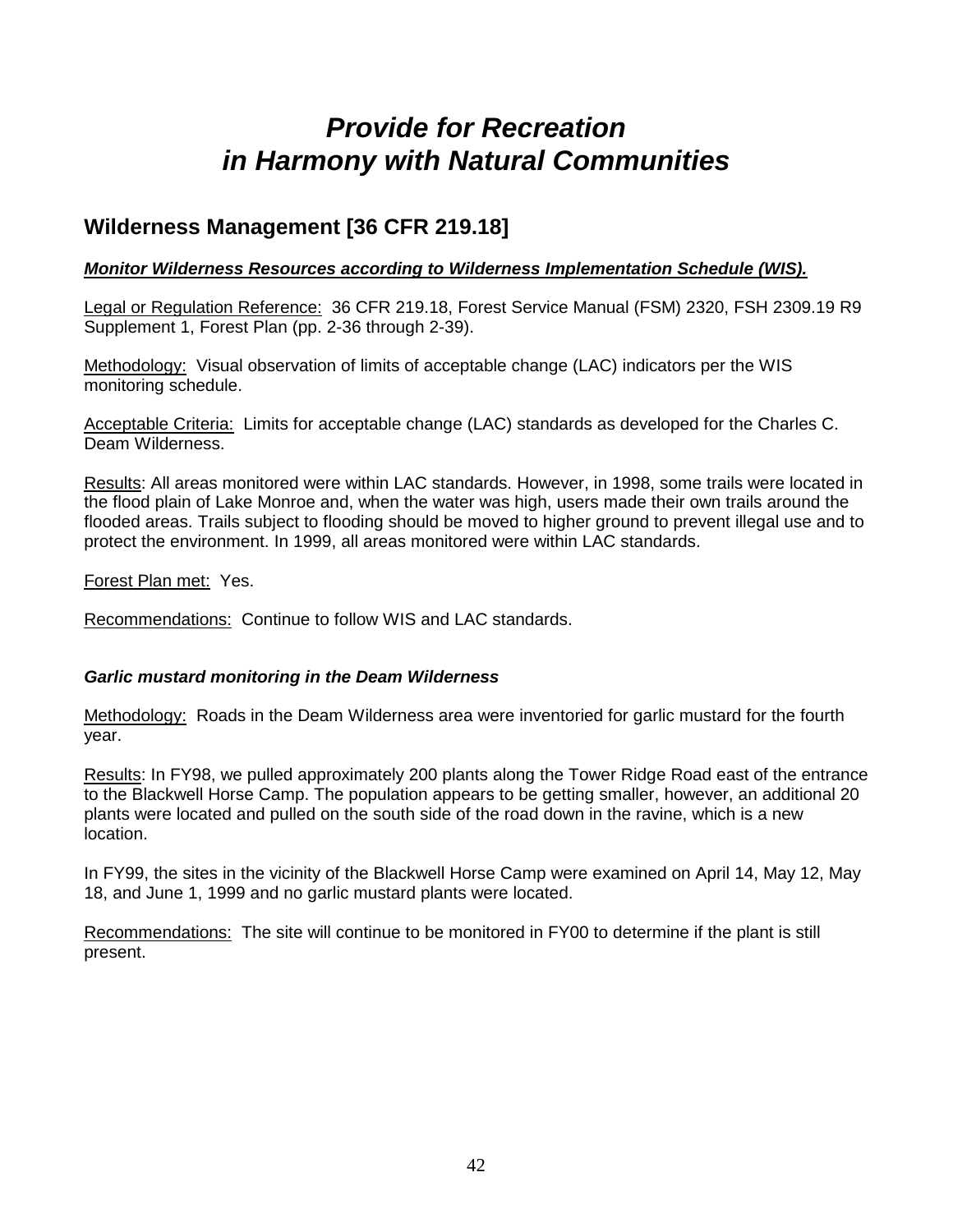### **Recreation Facilities [36 CFR 219.21(C)]**

Monitor public feedback to trailhead, campground, sign, and restroom designs and function, including accessibility.

Legal or Regulation Reference: 36 CFR 219.21(c), FSM 2300, Forest Plan (pages 2-17 and 2-18)

Methodology: Public comment is obtained from phone-ins, letters, Congressional inquiries, the "Serving People" customer survey cards, and personal contacts at Brooks Cabin, district offices, and field contacts. Comments are also occasionally found on bulletin boards or in the form of graffiti.

Acceptable Criteria: There is no standard regarding this type of public feedback. However, each comment is evaluated and action taken if warranted.

Results: In FY 1998, the national customer comment cards yielded excellent response numbers and a timely feedback by those responsible for tabulating them. Most of the comments were positive and complemented good service or nice facilities. However, complaints were also received and were followed up on for resolution. Suggestions were also evaluated and acted upon as appropriate. For example, calls for better parking at the Nebo Trail resulted in a safer parking lot. Another example was the installation of an accessible loading facility at the Hardin Ridge boat ramp. Also, 1998 was the first year of the recreation fee demonstration program and yielded many complaints. The most common issue was that of disagreeing with the concept of having to pay a fee to use public facilities. However, the fee requirements were relaxed for children in response to suggestions to make the program more family friendly. Another issue that arose was the use of gravel on trails. Again, in response to public input, the gravel mix was changed to a finer grade to meet the desires of trail users.

The Forest management team focused on trails for the annual monitoring trip. The German Ridge trail was reviewed, and segments of old treatment, new treatment, and no treatment were compared. Overall the trail was found to be in good condition.

Forest Plan met: Partially. As a result of scarce resources, the recreation program is not functioning at full level. Most notably, there is a backlog regarding replacement or rehabilitation of aging facilities, non-accessible facilities, and degraded trails.

Recommendations: Consider additional changes to the recreation fee demonstration project after analyzing input from the fee demonstration national comment card. Continue to pursue capital investment funds to improve facilities. There was no common thread about any particular issue although there were many separate comments about facilities and policy. Some folks wanted more opportunities such as trails and campground amenities, or had suggestions about how we could improve things such as better maps and better directions to trails. Positive comments were also received regarding enjoyable recreation experiences. All suggestions and comments were reviewed and analyzed to determine if further action was necessary. For example, signs directing people to trail heads have been installed, and a detailed trail map was developed along with recreation and trail information on the website. Complaints were followed up with a phone call or letter outlining corrective action as appropriate.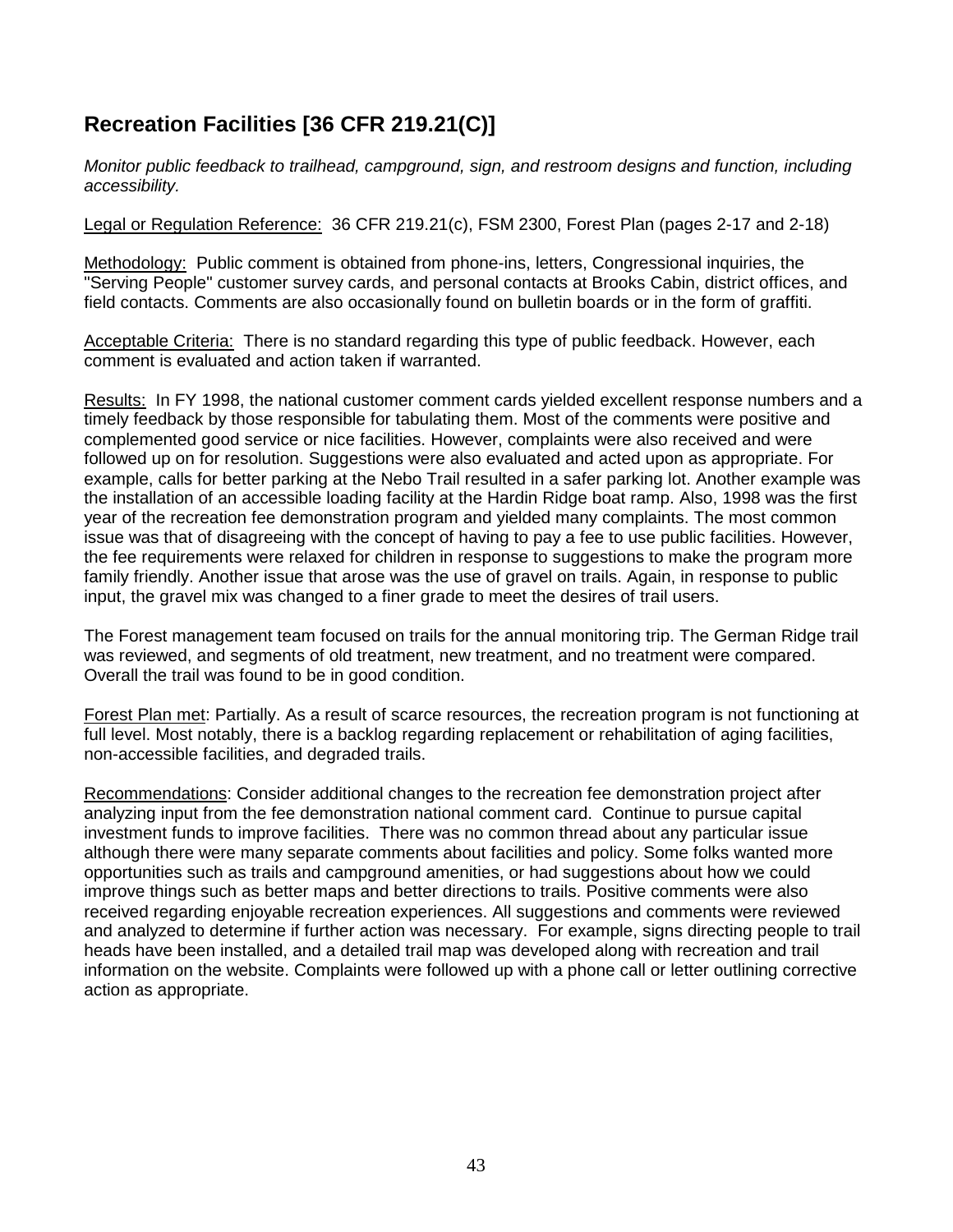### **Trails [36 CFR 219.21(G)**

Trail use monitoring on selected trails. Evaluate the type and amount of use.

#### Legal or Regulation Reference: 36 CFR 219.21

Methodology: We estimate amount, timing, and type of use by season through observation of vehicles at trailheads, litter along trails, trail impacts, and number of people encountered along the trails.

Acceptable Criteria: For trails in the Charles C. Deam Wilderness, acceptable use criteria is based on limits of acceptable change (LAC) social indicators for trails. We have no formal specific use criteria for forest-wide trails; however, we use the following general criteria: use must be high enough to justify keeping the trail on the system, yet not so high that severe resource damage occurs or undue user conflict occurs. This criteria is influenced by site specific conditions such as soil types, topography, weather, and use type.

Results: In FY 1998, use appeared to remain constant from FY 1997 in spite of the new fee program. The introduction of the recreation fee demonstration project has the potential to provide additional information about use. However, because the program started late in the year, and because of the initial learning curve in getting people to buy the permits, the first year's tally is not felt to be reliable. The Ogala Trail continues to show little signs of use. Illegal ATV use appears to be picking up at German Ridge, Oriole, Youngs Creek, and Lick Creek. In 1999, there were 1,188 annual tags sold and 6,378 daily tags to horse and bike users.

Forest Plan met: Yes. Generally, Forest trail use is within moderate levels, with sporadic high use periods at some locations. Trail conditions have now been upgraded in most areas where work was needed to sustain the levels of use and to provide environmental protection.

Recommendations: Pursue a Challenge Cost Share with Indiana University to obtain specific use data on trail use.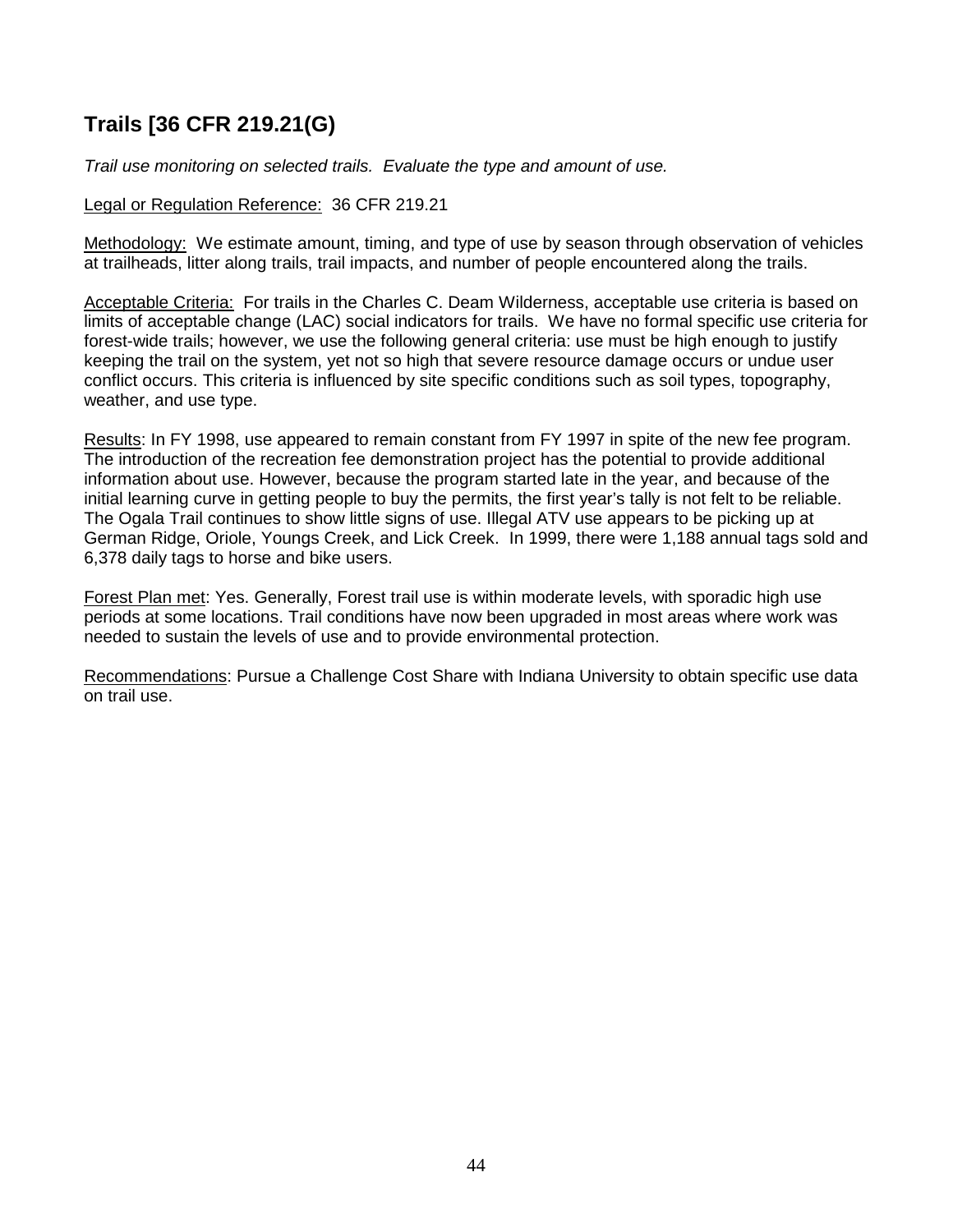# **Provide for a Useable Landbase**

### **Land Ownership**

Report land status changes by County, District, and Management Area

### **Land Acquisition Cases by County and District**

#### FY 1998

| <b>COUNTY</b> | <b>DISTRICT</b>   | <b>ACREAGE</b> | VALUE (\$) | Management Area |
|---------------|-------------------|----------------|------------|-----------------|
| Crawford      | <b>Tell City</b>  | 295            | \$299,423  | 2.4, 2.8, 8.2   |
| Jackson       | <b>Brownstown</b> | 180            | 211,500    | 2.8             |
| Monroe        | <b>Brownstown</b> |                | 2,500      | 6.2             |
| <b>TOTAL</b>  |                   | 476            | \$513,423  |                 |

#### FY 1999

| <b>COUNTY</b> | <b>DISTRICT</b>   | <b>ACREAGE</b> | VALUE (\$)  | Management Area |
|---------------|-------------------|----------------|-------------|-----------------|
| <b>Brown</b>  | <b>Brownstown</b> | 316            | \$1,500,000 | 2.4             |
| <b>Martin</b> | <b>Tell City</b>  | 65             | 50,500      | 2.8             |
| Orange        | <b>Tell City</b>  |                | 9,000       | 2.8, 7.1        |
| TOTAL         |                   | 387            | \$1,559,500 |                 |

### **Land Exchange and other Adjustments by County and District**

#### FY 1998

| <b>COUNTY</b> | <b>DISTRICT</b>   | <b>ACREAGE</b> | VALUE (\$)            | <b>Management Area</b> |
|---------------|-------------------|----------------|-----------------------|------------------------|
| Crawford      | <b>Tell City</b>  | $-80.00$       | \$92,500 <sup>1</sup> | 2.8                    |
| Jackson       | <b>Brownstown</b> | $-4.56$        | $325,000^2$           | $- -$                  |
| Orange        | <b>Brownstown</b> | $+86.25$       | $78,000^3$            | 6.4                    |
| Orange        | <b>Tell City</b>  | $-3.56$        | 4                     | 2.8                    |
| Perry         | <b>Tell City</b>  | $-0.45$        | $448^5$               | 2.8                    |
| <b>TOTAL</b>  |                   | $-2.32$        |                       |                        |

<sup>1</sup> - Land Exchange – federal land value<br><sup>2</sup> - Sisk Act Exchange – received value of administrative site in exchange for land; money will be used to purchase additional land.

 $3$  - Land Exchange – private land value – also received cash equalization payment of \$14,500 to equalize values.

<sup>4</sup> - Title Claim – resolved error from USA deed; no value determined.

 $5$  - Small Tract Act – two cases; resolved errors in surveys.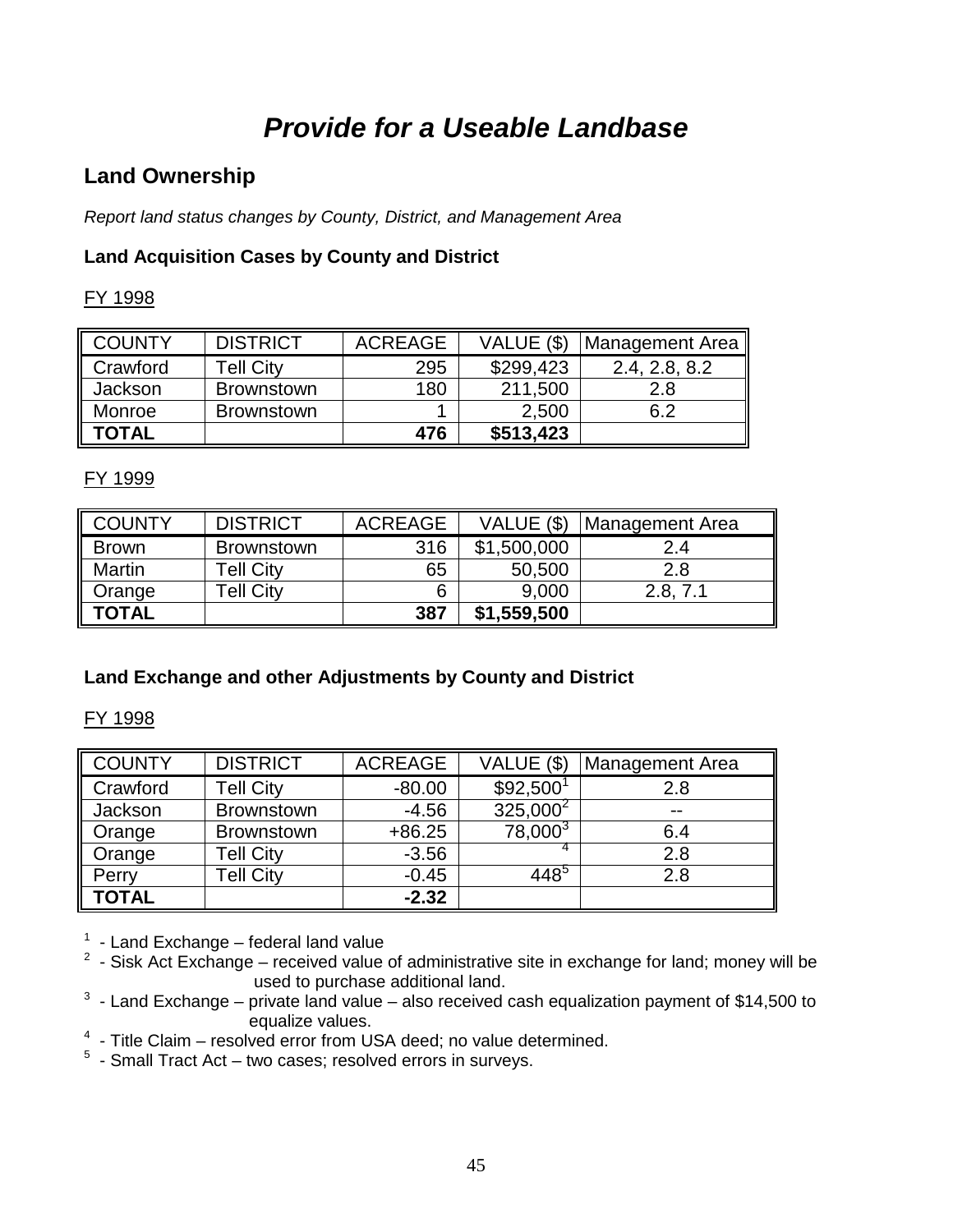#### FY 1999

| <b>COUNTY</b> | <b>DISTRICT</b>   | <b>ACREAGE</b> | VALUE (\$)           | Management<br>Area |
|---------------|-------------------|----------------|----------------------|--------------------|
| <b>Brown</b>  | <b>Brownstown</b> | 0              | \$5,000 <sup>1</sup> | 6.2                |
| Jackson       | <b>Brownstown</b> | 36             | $253,000^2$          | 2.4, 2.8           |
| Lawrence      | <b>Brownstown</b> | $-0.417$       | $417^{3}$            | 2.8                |
| Orange        | <b>Tell City</b>  | $-40$          | $28,000^4$           | 2.8                |
| TOTAL         |                   | $-4.417$       |                      |                    |

 $1$  - Small Tract Act Exchange – equal land value of \$2,500 each and equal acreage of 1.39 on each side.

- $2$  Land Exchanges (2) and Title Claim land exchange with private land value of \$25,000 plus cash equalization payment of \$3,000 to equalize values; land exchange with private and federal land values of \$112,500 and \$108,500 plus cash equalization payment of \$4,000 to equalize values; title claim to resolve deed error, no value determined.
- $3$  Small Tract Act resolved error in survey.
- $4$  Land Exchange federal land value of \$28,000.

#### **FY 98 and 99 Land Adjustment Changes and Total NFS land by Management Area**

| Management<br>Area | Acreage added<br>in FY98 | Acreage added<br>in FY99 | <b>Total NFS land</b> |
|--------------------|--------------------------|--------------------------|-----------------------|
| 2.4                | 177                      | 412                      | 16,600                |
| 2.8                | 140                      | $-32$                    | 100,365               |
| 5.1                |                          |                          | 12,953                |
| 6.2                |                          |                          | 20,355                |
| 6.4                | 86                       |                          | 24,900                |
| 7.1                |                          | $\overline{2}$           | 6,205                 |
| 8.1                |                          |                          | 88                    |
| 8.2                | 74                       |                          | 12,802                |
| 8.3                |                          |                          | 630                   |
| 9.2                |                          |                          | 1,586                 |
| <b>Total</b>       | 478                      | 380                      | 196,484               |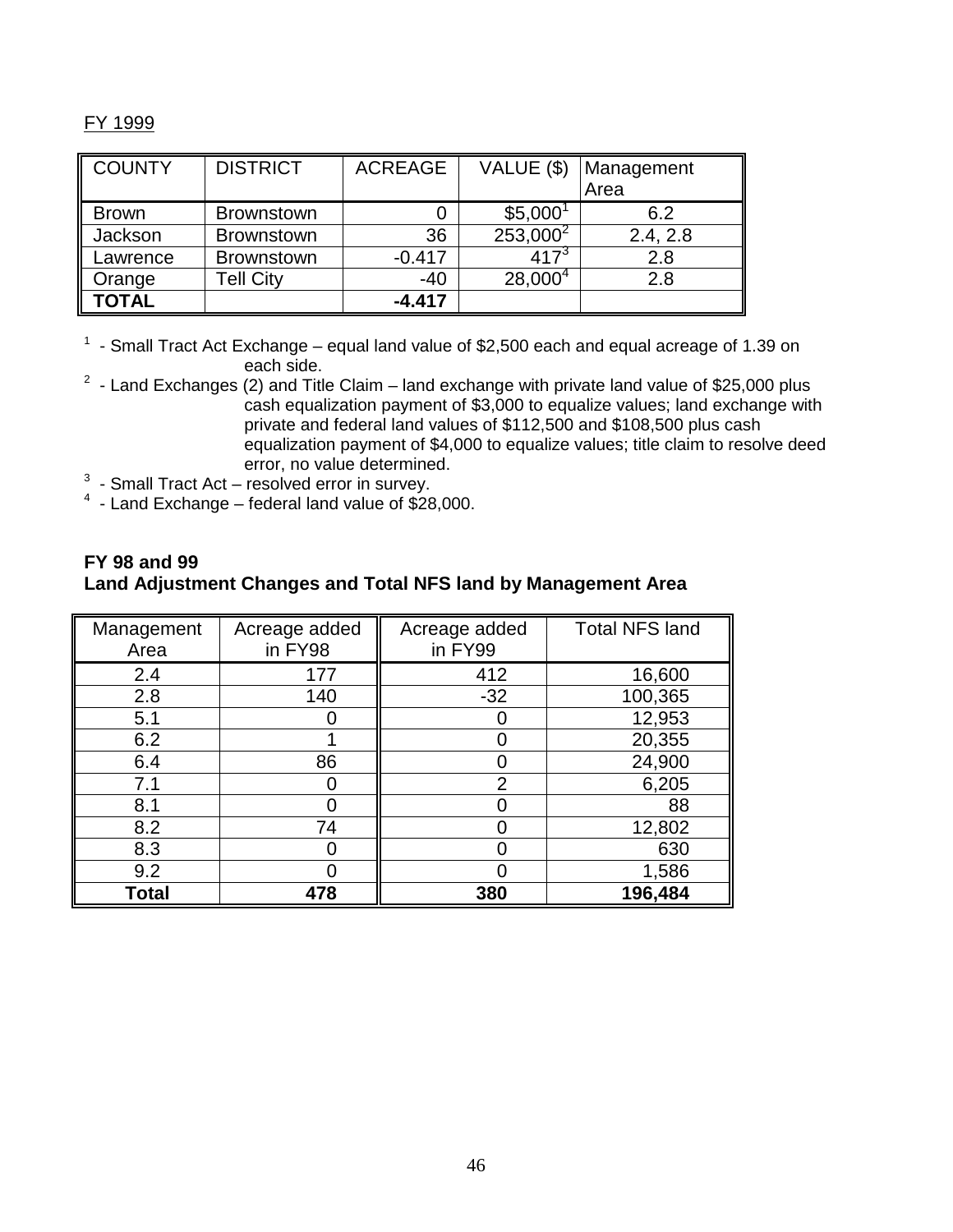# **Provide for Human and Community Development**

### **Payments to Counties**

Each year counties containing NFS land receive income from two funds: Payments in lieu of taxes (PILT) and 25 percent fund monies. The 25 percent fund is a federal revenue sharing fund comprised of 25 percent of all revenues collected on NFS land from activities such as camping fees, special use permit fees, and timber sales. The funds are returned to the states annually and then distributed to counties based on NFS acreage within each county. The funds must be used for schools and roads.

PILT monies compensate county governments for private property taxes forgone due to public ownership. These payments are also made to counties based on ownership of federal lands within the counties. Each year the amount of dollars distributed differs based on the amount of dollars appropriated by the U.S. Congress. In 1998, PILT returns were 71 cents per entitlement acre and 71 cents per acre from 25 percent fund payments for a total payment to counties of \$1.42. Entitlement lands include NFS lands except for tax exempt lands (but not donated lands) acquired from State or local governments. FY 1999 payment information is not available at this time.

| County        | <b>Actual Acres Entitlement</b> |              | <b>PILT</b> | <b>25% Fund</b> | <b>Total</b> |
|---------------|---------------------------------|--------------|-------------|-----------------|--------------|
|               |                                 | <b>Acres</b> |             |                 |              |
| <b>Brown</b>  | 17,749                          | 16,962       | \$12,648    | \$12,517        | \$25,165     |
| Crawford      | 23,090                          | 22,875       | 16,270      | 16,284          | 32,554       |
| <b>Dubois</b> | 411                             | 411          | 305         | 290             | 595          |
| Jackson       | 22,859                          | 22,683       | 16,014      | 16,121          | 32,135       |
| Lawrence      | 15,795                          | 15,795       | 11,180      | 11,139          | 22,319       |
| <b>Martin</b> | 9,077                           | 9,077        | 6,426       | 6,401           | 12,827       |
| Monroe        | 18,997                          | 18,996       | 13,513      | 13,397          | 26,910       |
| Orange        | 30,062                          | 29,980       | 21,360      | 21,201          | 42,561       |
| Perry         | 58,058                          | 58,059       | 41,021      | 40,944          | 81,965       |
| TOTAL         | 196,098                         | 195,625      | \$138,737   | \$138,294       | \$277,031    |

#### **FY 1998 Payments in lieu of taxes (PILT)and 25 percent fund monies**

### **Special Uses and Outstanding Rights**

Methodology: Monitor utility construction, maintenance work and road permit construction and maintenance.

Results: Jackson Co REC cut brush on their right-of-way (ROW) with no impact to soils.

Hoosier Energy replaced 72KV power line towers on their ROW and reconstructed access roads into the McKensie Ridge area in FY 98. The roads are actually in better shape now than before the work was done. The roads were blocked to access with posts to protect the soil. Hoosier Energy also cut brush on their ROW on the Northwest side of the Tell City RD and in Orange County. After the ROW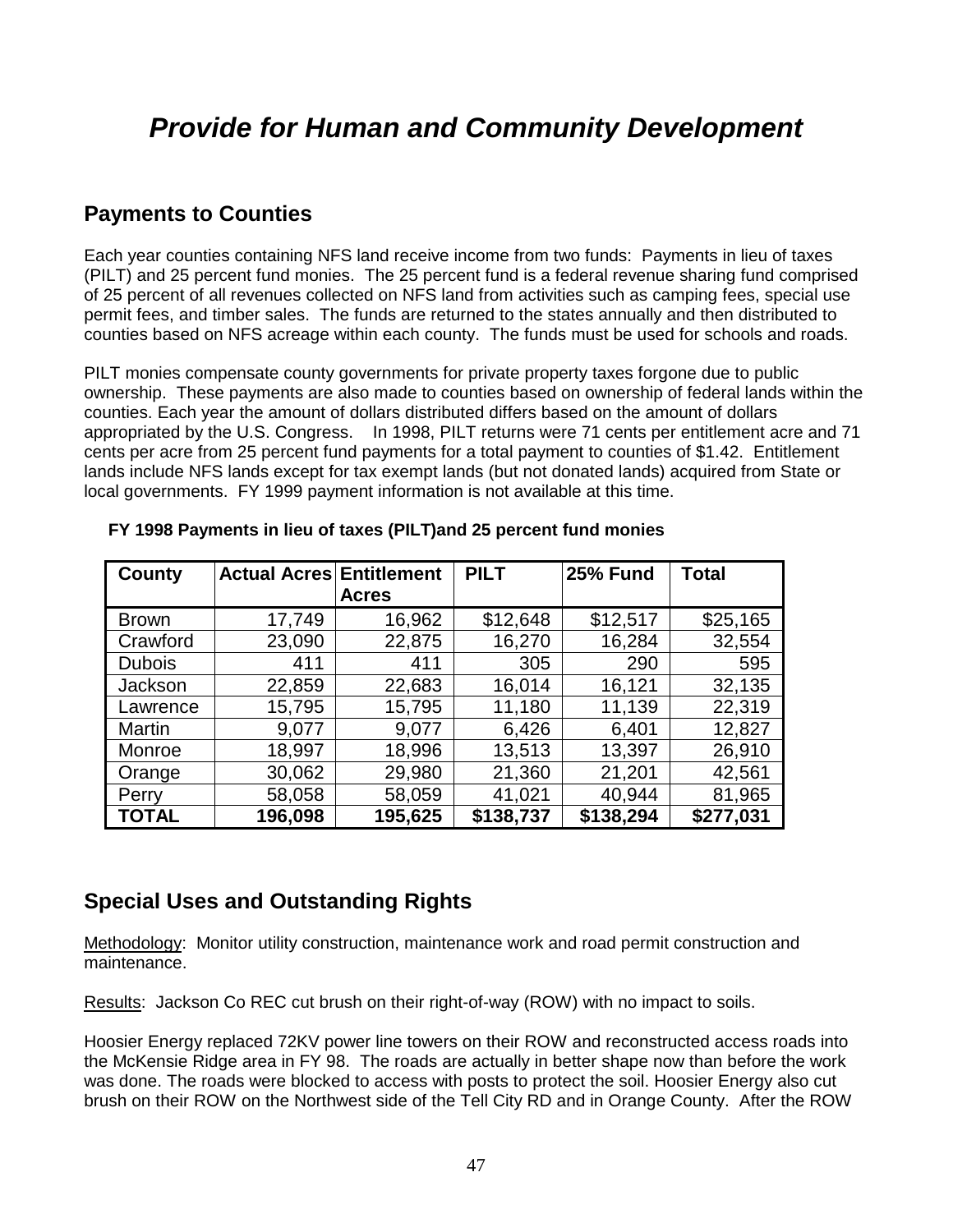was cleared, 4x4 truck traffic increased. Fencing must be done to reduce the use and potential impact to the ROW. A plan to fence access will be completed in 1999 for work in FY 2000.

The Branchville transfer station was also monitored in this period. A concrete apron and a building has been added to the site. All work was neatly done and included fencing and a drainage diversion ditch was added to the north perimeter. This property is proposed for a land exchange in FY 2000 to trade the station site to Perry County in exchange for a forested site.

Orange County Rural Electric Company (REC) side trimmed their 40 foot ROW in the Springs Valley area in FY 1999 from Pine Valley store on Route 37 to SR 145. The line crossed several scattered federal tracts. The work was done prior to April 1, 1999, to avoid impacts to Indiana bat habitat.

Recommendations: Special uses staff will work with the various companies, especially Hoosier Energy and the gas pipeline companies as a result of the monitoring points above. They will replace waterbars and keep the 4x4 trucks and all-terrain vehicles (ATV) off ROWs as best they can. FY 99 saw a big increase in the impacts from trucks and ATVs on ROWs with significant rutting on many. Discussions with companies have resulted in agreements to install fences and gates at road crossings on federal land. The companies have agreed to pay for this but may require several months to get them all installed.

### **Soil and Water [36 CFR 219.27(f)]**

Monitor special uses closely during earth-disturbing activities for compliance with soil and water guidance, to insure that mitigation measures are working. Inspect on-going special uses in frequency as specified in FSM or FSH direction.

Legal or Regulation Reference: 36 CFR Part 200 (221.10 Access by permit, 251.50 Special Uses), Forest Plan Appendix K

Methodology: We measure special use authorization and outstanding rights use of NFS land by three management attainment reporting accomplishment indicators:

|      | Code Description                                | 98 Accomp. 99 Accomp. |     |
|------|-------------------------------------------------|-----------------------|-----|
|      | 89.2 General Special Use Applications Processed | 16.                   | 15. |
|      | 89.3 Authorizations Administered to Standard    | -55                   | 55  |
| 89 4 | Authorizations Administered in Total            | 176.                  | 166 |

#### Acceptable Criteria:

1. Meet National Environmental Policy Act (NEPA) regulations for notification and environmental analysis. Use proper level of decision based on level of controversy and impacts. Meet handbook and manual direction for permit administration and inspection schedule.

2. Monitor special uses closely during earth-disturbing activities for compliance with Forest Plan guidance (Forest Plan Appendix K), to insure that mitigation measures are working. Inspect on-going special uses in frequency as specified in FSM or FSH direction.

3. Monitor the application of pesticides on outstanding rights lands for accomplishment of objectives, to prevent damage to non-target organisms, to prevent contamination of soil and water, and to ensure applications are made according to proper specifications.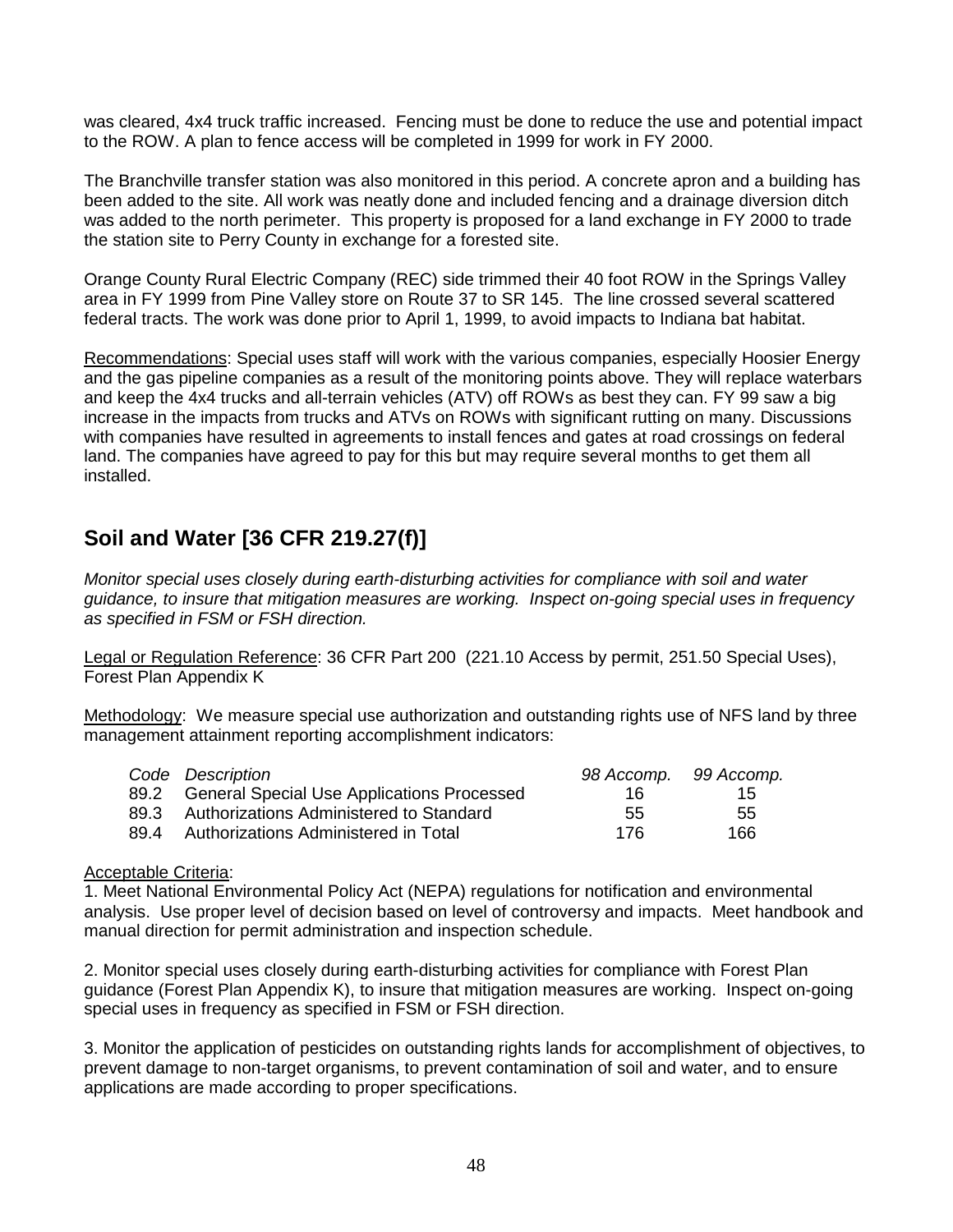#### Results:

- 1. Work was completed in 1998 on waterline construction for Dubois Water Inc, East Fork Water Inc, and Patoka Water Inc. There were minimal soil impacts as the trenches were smoothed and seeded.
- 2. Two temporary road permits (Breedlove and Gardner) were issued and closed with no problems in 1998, and two more temporary road permits (Vogel and Ash) were issued in 1999. One is nearing completion of the closing work. The other is a new permit that will not close until 2000. Two FLPMA permits were issued for driveways with construction specifications.
- 3. Route 66 slump repair. The earth portion of the work was completed in 1998 with finishing work extending into 1999.
- 4. In 1999, Hoosier Energy side trimmed the ROW in the Maines Pond area. Orange County REC also side trimmed their ROW and cut a few trees in the Springs Valley area to reclaim the 40 foot ROW. All cutting was done before April 1, 1999, due to Indiana bat concerns. The sawlogs were sold to a local logger after the Forest Service was reimbursed for their value. All other slash from the cutting was chipped and an inspection noted that visual concerns were mitigated.

In addition to those reviews above, a field review was done on August 24, 1999 of a few road and trail permits. The Rob Haubry road was reviewed first. This road will be used under prescriptive rights without a permit. The road crosses private land, then a short segment (1/8 mile) of NFS land and then enters the Ash property. Mr. Ash plans to cut and remove timber from his 66-acre tract. He owns the land with his two brothers and plans to sell the tract to the Forest Service after the logging is finished. We agreed that no blading would be done to the FS segment of road and only gravel would be added to the drainage crossing and as needed in low spots. An illegal pipe gate would be removed from NFS land. One 12" DBH hickory with a rotten center and two inches of holding wood would be flush cut at the ground to avoid having to widen the road just west of the illegal gate.

A review of the Vogel road was done the same day. The Vogel road has a good road base with #2 rock. He will be required to add #73 rock to the road surface for a four-foot width as the crushed rock was bladed off or buried by the trucks during hauling. Forest Service staff will contact ANR gas pipeline to fence the right of way at the county road. The trail access will be improved with rock (at government expense) for the 200 feet or so from the county road to the Vogel road, and gated at the county road. We will ask ANR gas to fence this corridor to keep horses off the gas pipeline. Rock will be added to some wet spots north on the trail.

The last permit reviewed this day was the Midwest Trail Riders (MTR Inc) permit section that ran beyond the Grouse Hollow dam access road. There was no sign of trail maintenance work being done since our March and April inspections. Several waterbars were breached. The first waterbar that had held and remained in tact, caught 4 inches of loose soil. Reviewers sunk into this mud with the brief rain from the morning. MTR Inc. was invited to accompany a Hoosier NF team on an inspection trip and be given 30 to 60 days to do the work or the FS will do the work under clause IV, D.& E. This clause states that the FS may do corrective work at the cost of the permittee. The performance bond of \$5,400 may also be used under VIII, Additional clause A. A larger performance bond is recommended. We noted that the native surface trails at MTR did not hold up as well as the gravel-surfaced trails. Horse riders had worn a trail across the Grouse Hollow dam. We agreed that riprap across the top of the dam would discourage use. This can be done when the dam is repaired.

Forest Plan met: Most permittees are conscientious and meet or exceed the requirements of the Forest Plan.

Recommendations: Focus efforts to bring permittees under compliance. Concentrate efforts on updating records of utility companies to properly show ROW widths; check against deeds for possible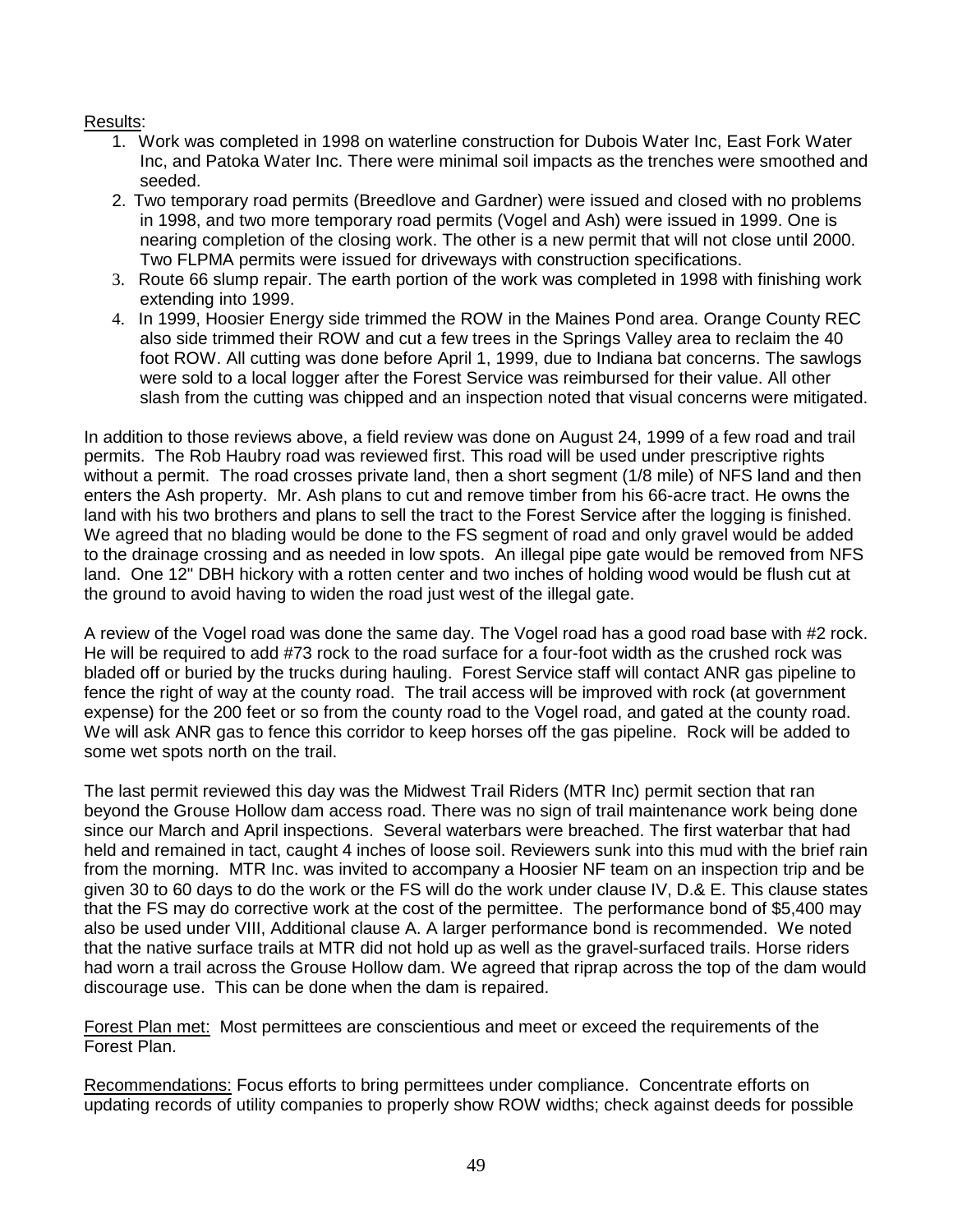upgraded utilities that require new permits to be issued. A plant survey will be done in the area of the Hoosier Energy Transmission line in the spring or summer. Waterbars will also be needed on the rightof way in the travel route.

#### **Nondiscrimination**

Monitor special uses for compliance with nondiscrimination requirements such as the Title VI law.

Legal or Regulation Reference: Civil Rights Act of 1964 Title VI prohibits discrimination on the basis of race, color, religion, sex, or national origin

Methodology: With all permittees who have the public using their permit area, we conduct pre-award nondiscrimination reviews. They are notified of their responsibility. Assurance statements Form 1700-1 will be signed by all "direct service" providers.

Acceptable criteria: Permittees must agree to comply; otherwise, we do not issue permit.

Results: All permittees agreed to sign assurance statements. There have been no complaints by the public concerning Title VI rights violations.

#### Forest Plan met: Yes.

Recommendations: Continue to monitor Title VI regulations with recreational type permits as the priority since the risk are greatest in this area for violating nondiscrimination rights, especially with new permittees.

### **Pesticide Use [36 CFR 219.27(a)(12)]**

Monitor the application of pesticides on outstanding rights lands for accomplishment of objectives, for prevention of damage to non-target organisms, for contamination of soil and water on NFS lands, and to ensure applications are made according to proper specifications.

Jackson County REMC sprayed only their powerlines with outstanding ROWs in 1998. They used a combination of triclopyr and glyphosate. Work was done in the fall to minimize visual impacts and was done with a fall formulation which mimics fall color change rather than going quickly from green to brown. This powerline was hydro-axed in 1997 so the regrowth was short in height and only affected broadleaf vegetation. Good groundcover filled in after the treatment as sunlight stimulated grasses and forbs.

In 1999, Southern IN REMC sprayed only their powerlines with outstanding rights ROWs and used a combination of triclopyr and glyphosate. Hoosier Energy sprayed part of their outstanding rights ROW after brush cutting - cut surface spray, with a very effective kill of target species and minimal visual impact. In 1999, Hoosier Energy side trimmed the ROW in the Maines Pond area.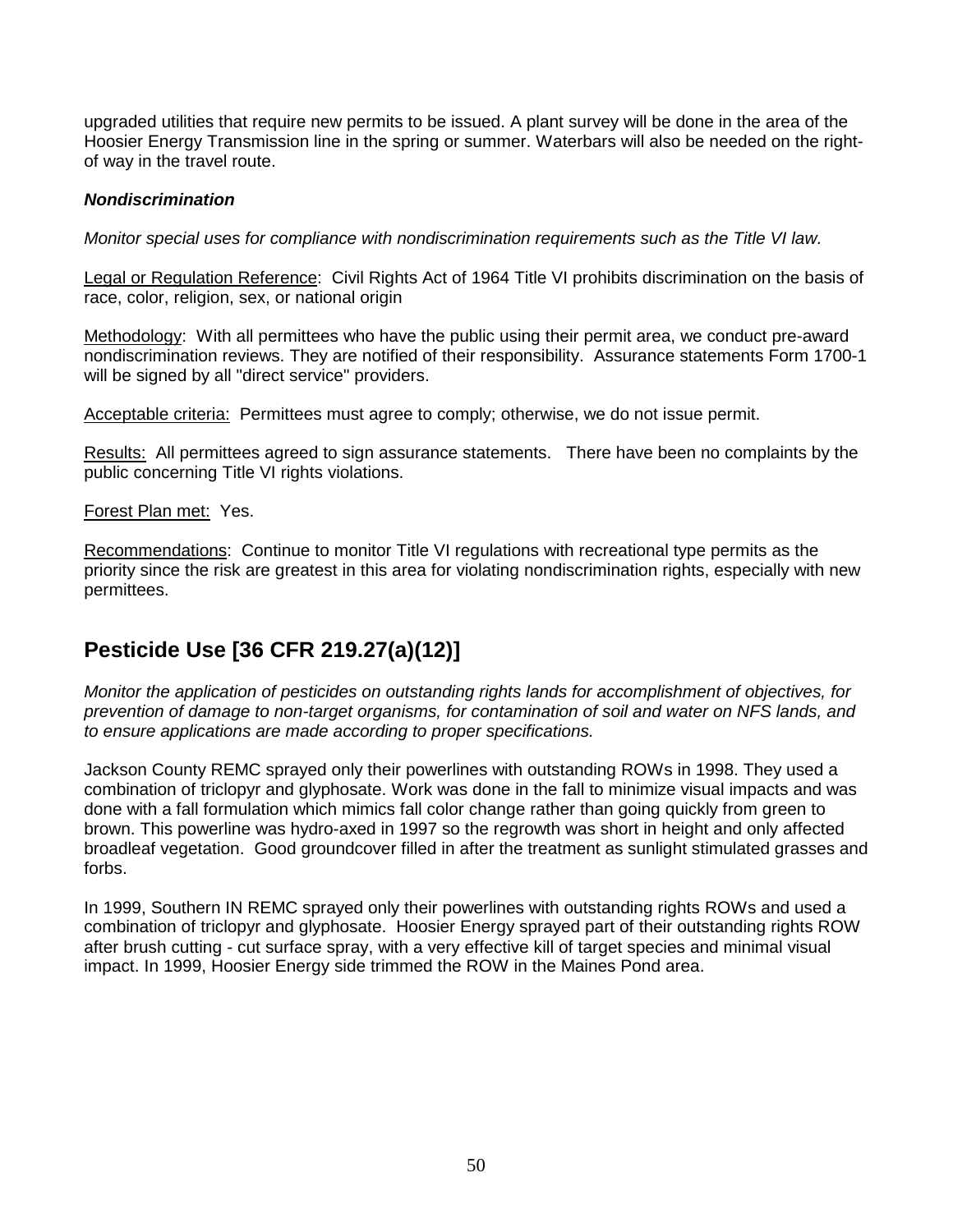### **Air Quality [36 CFR 219.27(a)(12)]**

Monitor prescribed burns for adequacy of smoke management practices per burning plans.

In 1998 the Forest prescribe burned 3,519 acres and had good smoke dispersal documented on all areas. In 1999, we prescribe burned 233 acres, again with good smoke dispersal on all burns. There were no observed or reported smoke management problems from the public related to any of the burns done in 1998 or 1999.

### **Health and Safety**

Monitor the effluent discharge at the Hardin Ridge Recreation area according to the National Pollution Discharge Elimination System (NPDES) permit requirements

Legal or Regulation Reference: NPDES, State of Indiana, and Monroe County

Methodology: Licensed operator collects and tests as required by NPDES permit.

Acceptable Criteria: Pass NPDES requirements

Results: All NPDES requirements were met.

Forest Plan met: Yes.

Recommendations: During FY 2000 continue working closely with concessionaire and monitor to meet NPDES permit requirements.

Check bacteria levels at public swimming beaches.

Legal or Regulation Reference: 36 CFR 219.21(c)

Methodology: Check five times each 30-day period and once each week for two weeks before beach is open to public, per state standards.

Acceptable Criteria: Meet state standards for bacteria

Results: State standards were met.

Forest Plan met: Yes.

Recommendations: Continue testing to meet state standards.

Handle Hazardous Material Spills Properly

Methodology: Have people on the Forest trained in recognizing and dealing properly with hazardous material spills.

Results: On January 27, 1999 the Forest became aware of a hydraulic oil spill from a CONEX container used for storing explosives near the Warren Alexander Special Use permit area. The CONEX is on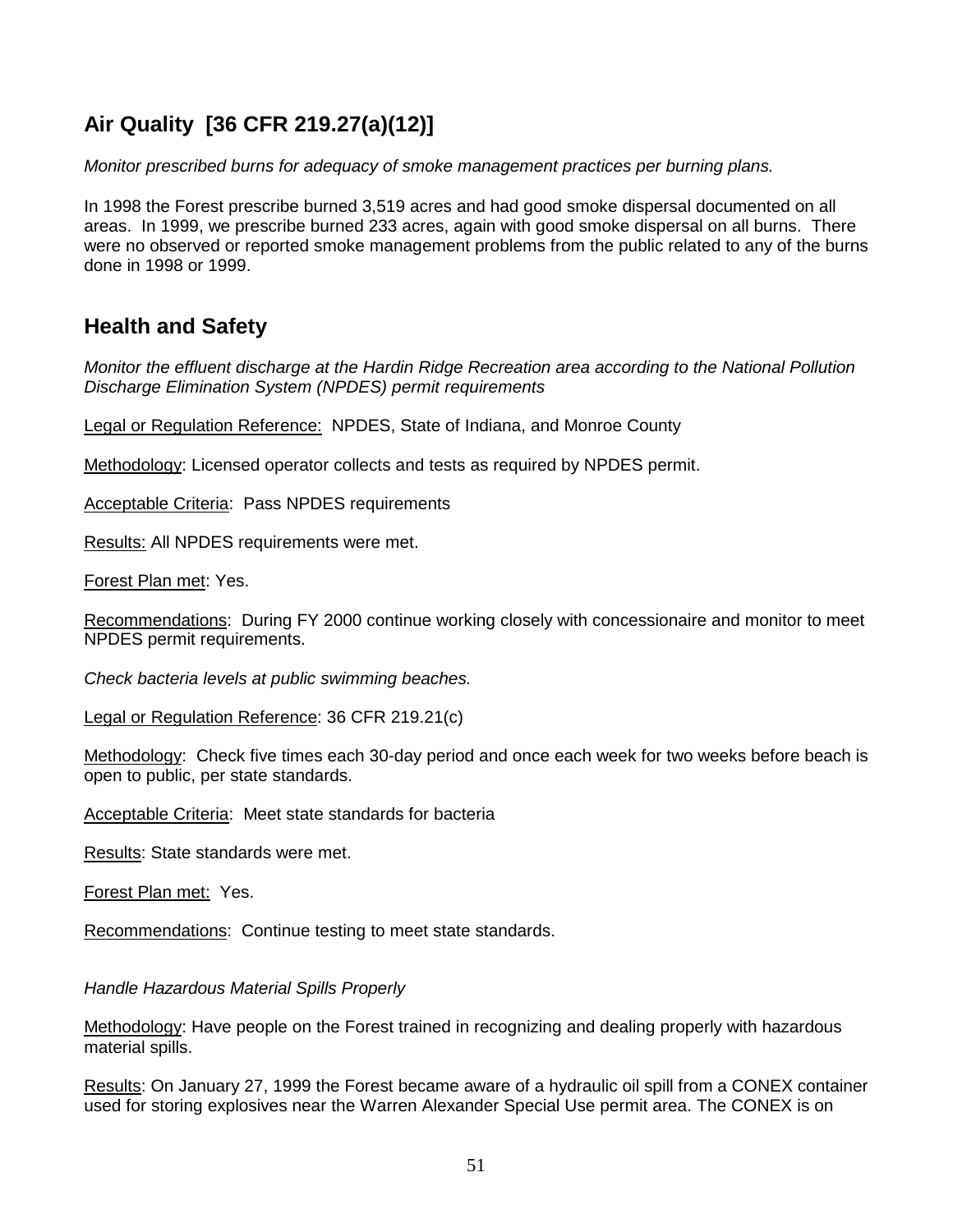private property adjacent to NF land in part of the old Mulzer Quarry at Derby, IN. It had been spilled on January 24th. A recovery team was on site and had the spill cleaned up by the afternoon of January 27th.

Recommendations: The spill was handled expeditiously. Continue to monitor for HAZMAT concerns.

# **Conclusion**

We carried out the fiscal years 1998 and 1999 Monitoring and Evaluation Program to learn if our project activities and other resource uses are consistent with Forest Plan guidance. This program also provided an opportunity to evaluate if that guidance meets the goals and objectives established in the Forest Plan.

Meeting Forest Plan objectives is dependent on the level of funding allocated to the Hoosier National Forest. Within this allocation and congressional direction, it is the responsibility of our personnel to emphasize a balanced mix of projects that are environmentally sound and provide benefits to both society and to our ecosystems. We developed many projects in partnerships with individuals and organizations.

I have reviewed this Monitoring and Evaluation Report for the Hoosier National Forest for Fiscal Years 1998 and 1999. Our deficiencies are noted. We will ensure that corrective action is taken where appropriate. I am satisfied that management activities accomplished during Fiscal Years 1998 and 1999 were consistent with Forest Plan guidance, except where noted, and that the guidance provides solid direction in meeting the goals and objectives set forth in the Forest Plan.

Also this report documents our review of the conditions of Hoosier National Forest System lands. Since we replaced the plan in 1991, I have not observed any significant changes in conditions or demands. Therefore, I recommend that we continue the current course of carrying out the Forest Plan.

This meets the intent of both the Forest Plan (Chapter 5), and the National Forest Management Act planning regulations (36 CFR 219).

\_\_\_\_\_\_\_\_\_\_\_\_\_\_\_\_\_\_\_\_\_\_\_\_\_\_\_\_\_

KENNETH G. DAY Date Forest Supervisor